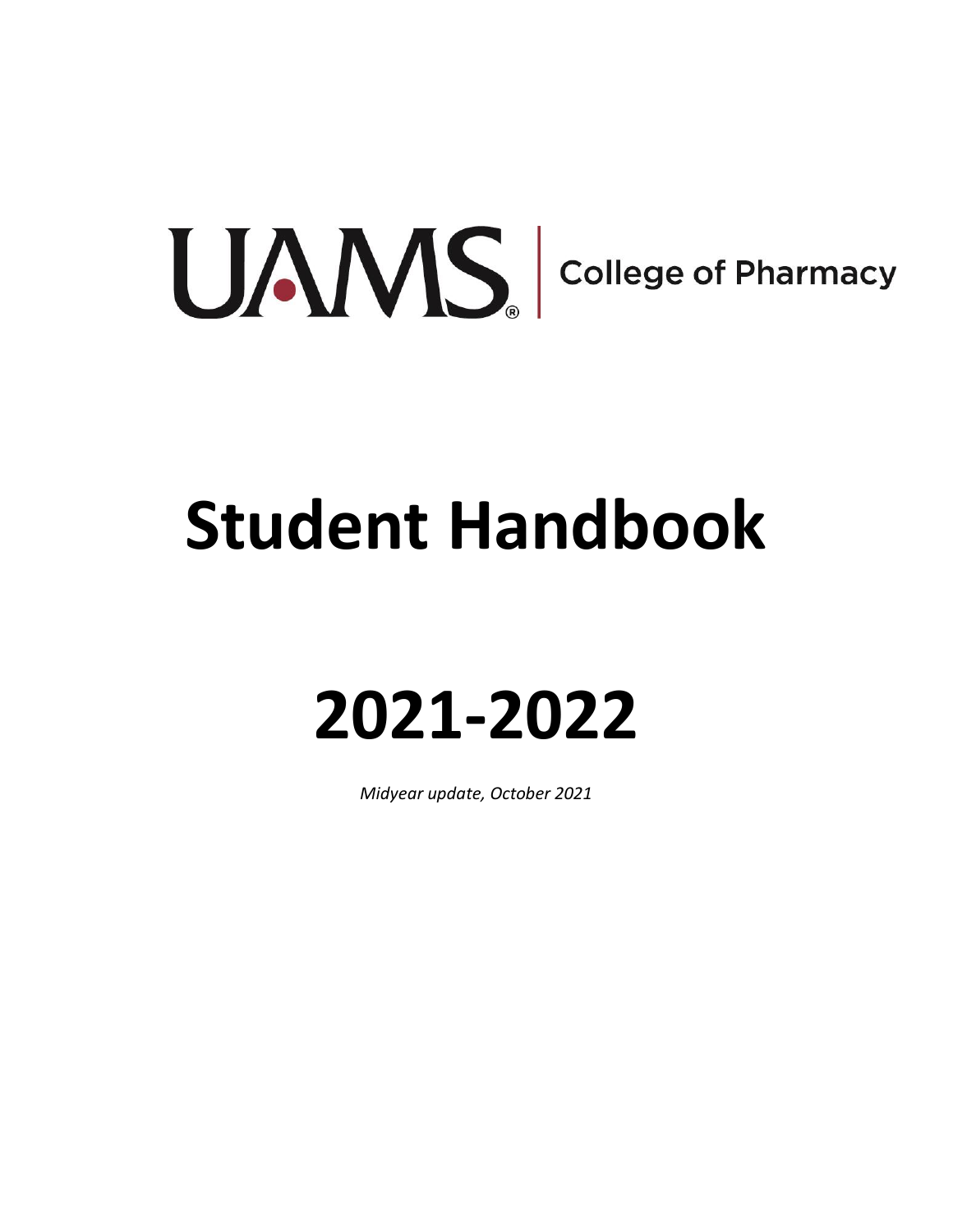

This College of Pharmacy Student Handbook is intended to furnish as much information as possible concerning the College of Pharmacy at the University of Arkansas for Medical Sciences (UAMS) policies and procedures. It will answer most questions or help find the proper person to answer questions. All statements contained herein reflect policies in existence at the time this Student Handbook went to release. The College reserves the right to change policies at any time and without prior notice. Every attempt will be made to update the handbook in a timely manner when policy changes are made. Some sections of this Student Handbook may become obsolete or change before subsequent revisions are published. Students will be notified of any significant changes in a timely manner. The current Student Handbook should be considered the most up-to-date reference on policies and procedures.

The Student Handbook contains important information regarding rules and regulations that will affect you during your time in the College of Pharmacy. Each pharmacy student is urged to contact a faculty member, or the Dean's office whenever the need arises for either academic or non-academic advice or counsel. Information for current and prospective students concerning campus policies, campus resources, admission requirements, registration fees, curriculum, degrees granted, and course descriptions can be found in the UAMS Academic Catalog [\(https://registrar.uams.edu/academic-catalog/](https://registrar.uams.edu/academic-catalog/)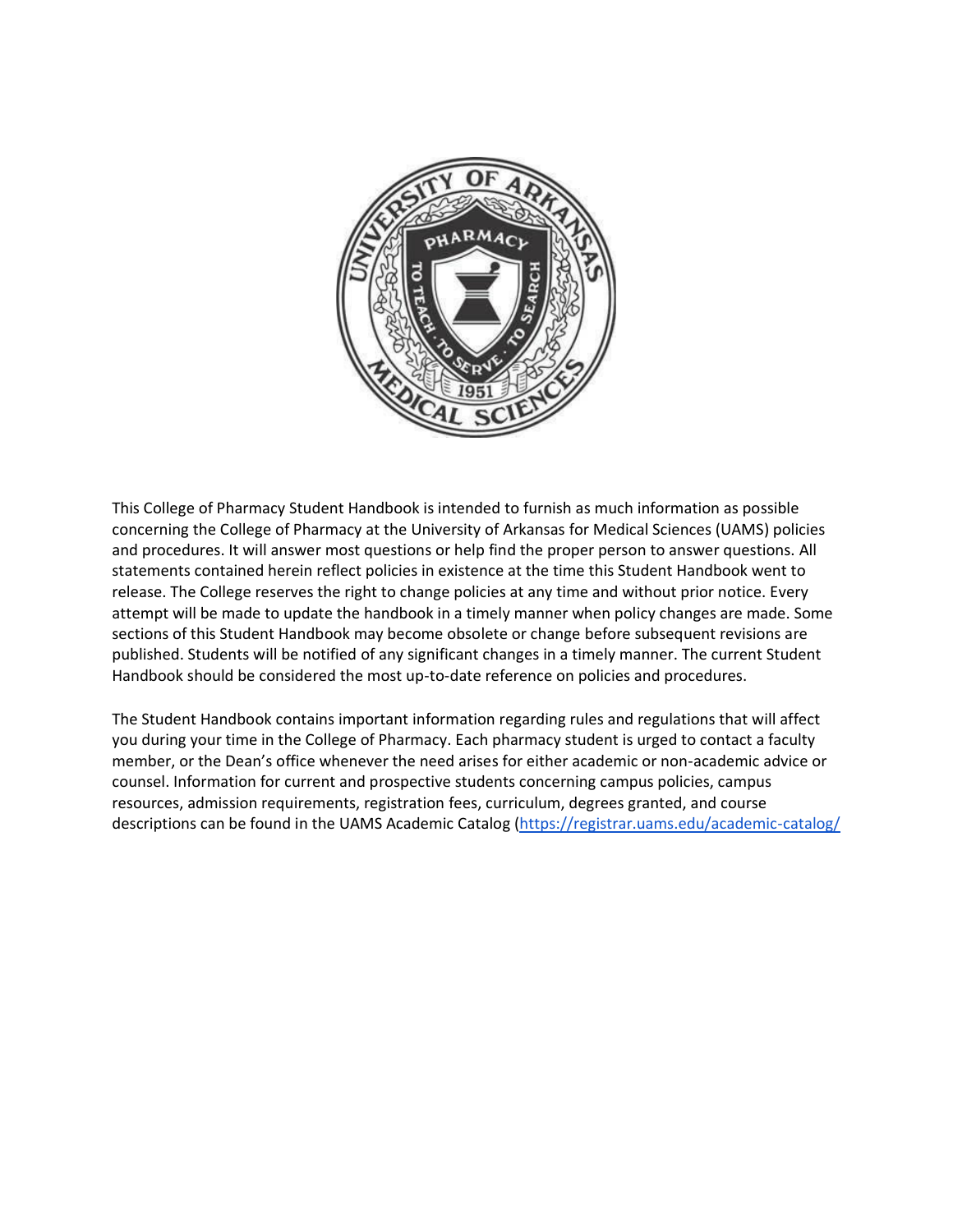# **Table of Contents**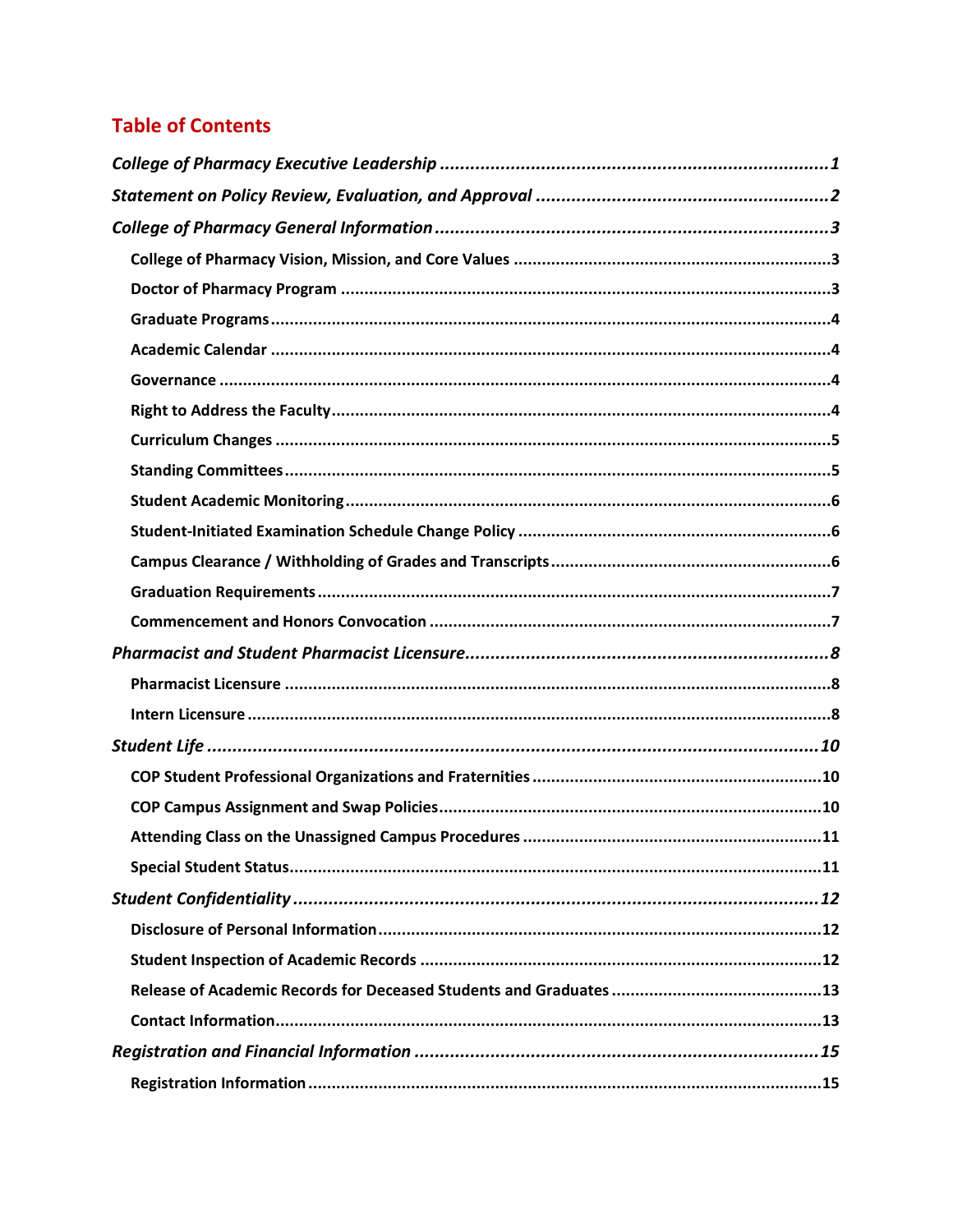| Student Grievance Procedure and Appeals - Non-Discriminatory Purpose29 |  |
|------------------------------------------------------------------------|--|
|                                                                        |  |
|                                                                        |  |
|                                                                        |  |
|                                                                        |  |
|                                                                        |  |
|                                                                        |  |
|                                                                        |  |
|                                                                        |  |
|                                                                        |  |
|                                                                        |  |
|                                                                        |  |
|                                                                        |  |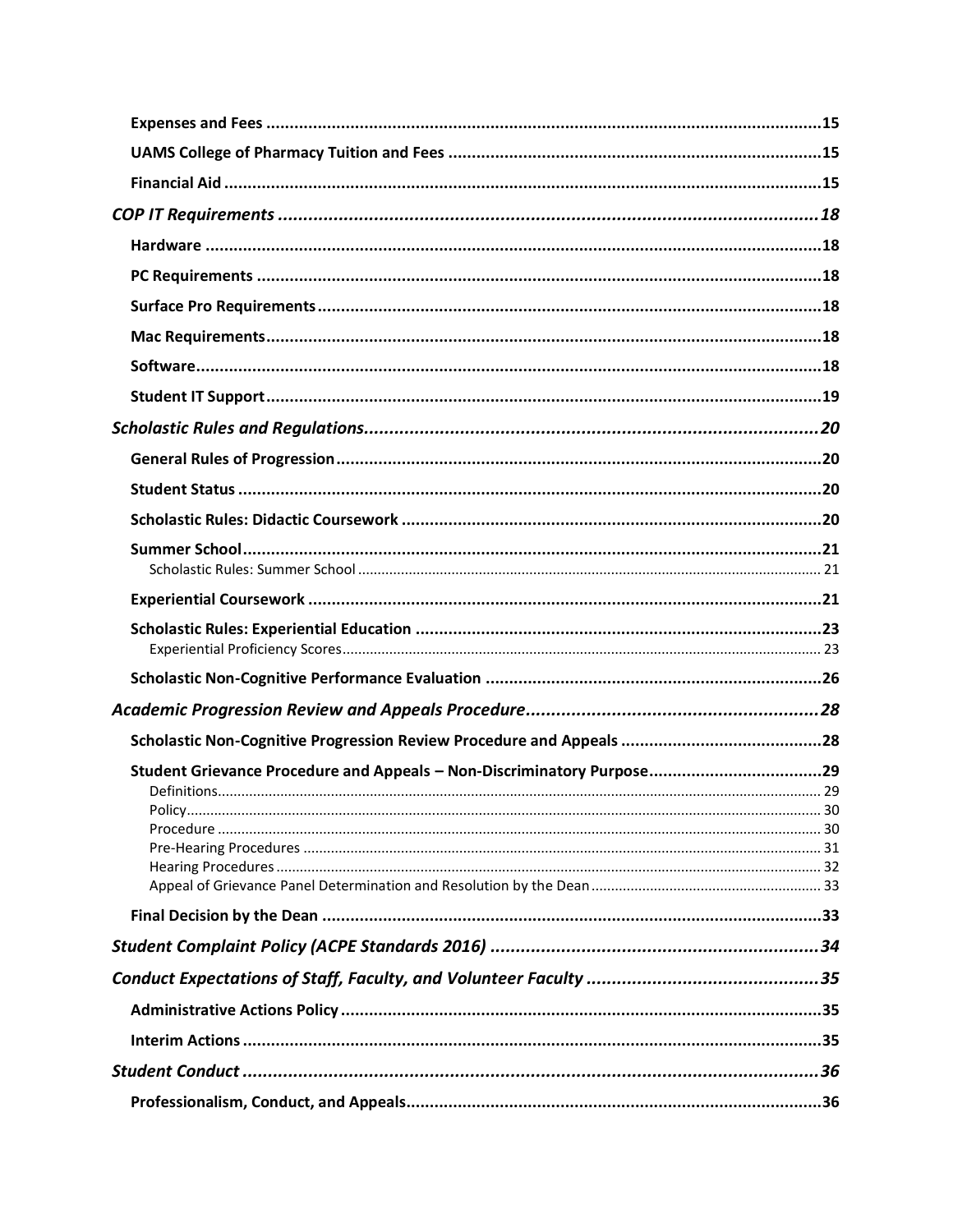| Acknowledgement of Alleged Violation and Penalty Recommended by the Honor Council59 |  |
|-------------------------------------------------------------------------------------|--|
|                                                                                     |  |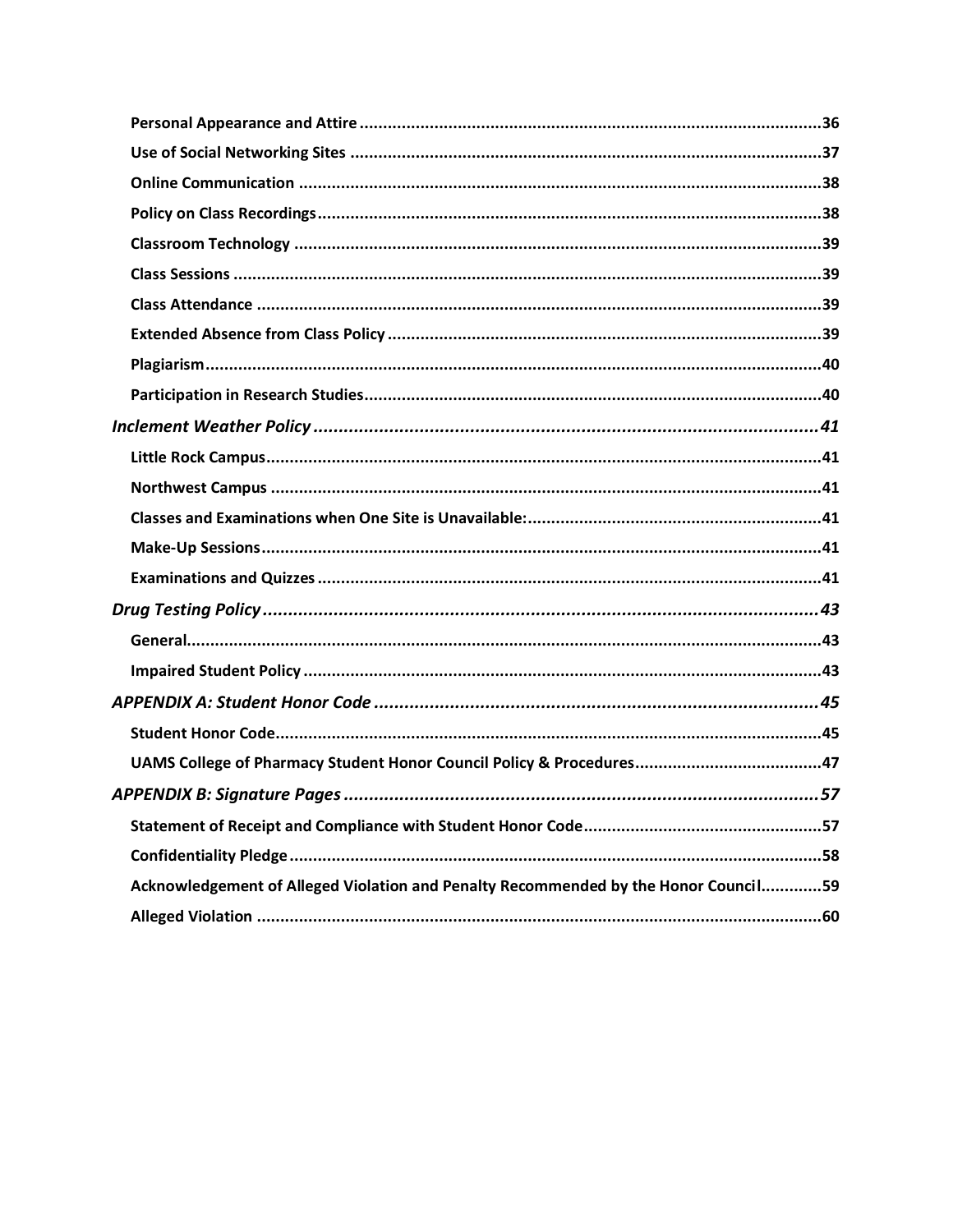| Cindy D. Stowe, PharmD                                                   | Dean                                                          |  |
|--------------------------------------------------------------------------|---------------------------------------------------------------|--|
| Scott Warmack, PharmD                                                    | Associate Dean, Northwest Campus                              |  |
| David Caldwell, PharmD                                                   | Associate Dean, Academic Affairs                              |  |
| Lanita White, PharmD                                                     | Assistant Dean, Student Affairs                               |  |
| Katrina Owoh, BS, MBA                                                    | Assistant Dean, Administration                                |  |
| Seth Heldenbrand, PharmD                                                 | Associate Dean, Experiential Education                        |  |
| Martin Hauer-Jensen, MD, PhD, FACS                                       | Associate Dean, Research                                      |  |
| Jeffrey Cook, PharmD, MS, MBA                                            | Assistant Dean, Health-System Pharmacy                        |  |
| Amy Franks, PharmD                                                       | Chair, Department of Pharmacy Practice                        |  |
| Peter Crooks, M.Sc., Ph.D., D.Sc. (Manc), FRSC,<br>FRPharmS, CSci, CChem | Chair, Department of Pharmaceutical Sciences                  |  |
| Marjan Boerma, PhD                                                       | Director, Division of Radiation Health                        |  |
| Jacob Painter, PharmD, MBA, PhD                                          | Director, Division of Pharmaceutical Evaluation<br>and Policy |  |
| Ashok Philip, PhD                                                        | Director, Assessment                                          |  |

# **College of Pharmacy Executive Leadership**

For a full listing of the College of Pharmacy faculty and staff clic[k here.](https://pharmacy.uams.edu/contact-us/directory/)

A list of the University of Arkansas System and the University of Arkansas for Medical Sciences leadership can be found in the [Academic Catalog | UAMS Office of the University Registrar](https://registrar.uams.edu/academic-catalog/)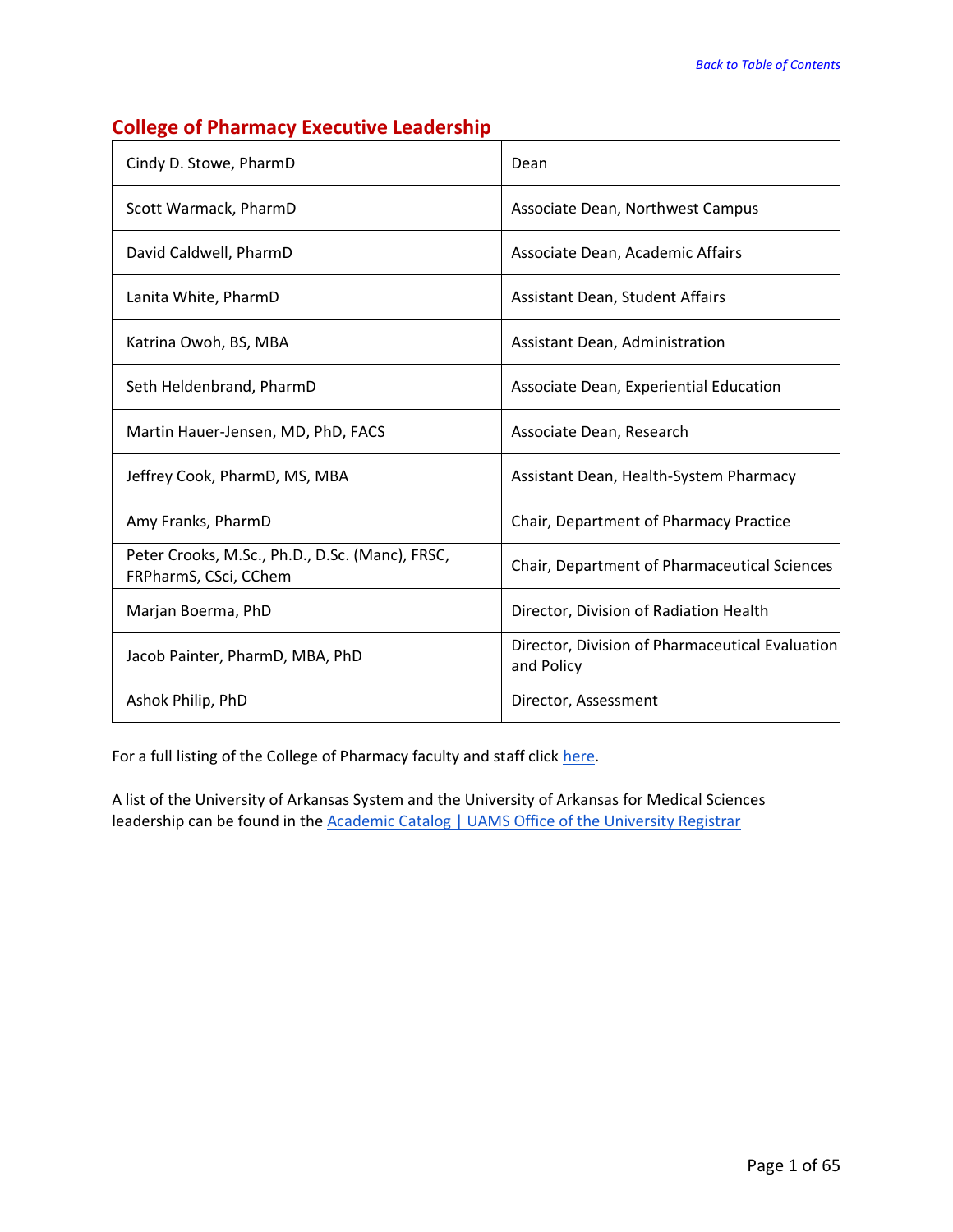# **Statement on Policy Review, Evaluation, and Approval**

Policies and procedures in this Student Handbook require continual review, evaluation, and approval by appropriate College and University officials. All statements contained herein reflect policies in existence at the time this Student Handbook went to release, and the College/University reserves the right to change policies at any time and without prior notice.

UAMS fully supports, both in spirit and practice, Titles VI and VII of the Civil Rights Act of 1964 (as amended), Title IX of the Education Amendments of 1972, Executive Order 11246, the Rehabilitation Act of 1973 (Sections 503 and 504), the Age Discrimination in Employment Act, the Americans with Disabilities Act of 1991, Federal Court Decree in the Adams Cases of 1973 and Acts 99 and 962 of the Arkansas General Assembly, and Section 402 of the Vietnam Era Veterans Readjustment Assistance Act of 1974, which prohibit discrimination on the basis of race, sex, color, national origin, religion, age, marital status, ethnic origin, disability and/or disabled veterans and veterans of the Vietnam Era. Specifically, UAMS will not discriminate on the basis of race, color, gender, age, sexual orientation, religion, national origin, or disability status as a criterion in deciding against any individual in matters of admission, placement, transfer, hiring, dismissal, compensation, fringe benefits, training, tuition assessment, and other personnel or education-related actions. More information for current and prospective students can be found in the UAMS Academic Catalog [\(https://registrar.uams.edu/academic-catalog/](https://registrar.uams.edu/academic-catalog/)

Student complaints concerning any policy, procedure or practice prohibited by these Acts should be addressed to the Assistant/Associate Dean for Student Affairs in the College of Pharmacy Dean's Office (501-686-5433) for assistance in addressing such concerns. The UAMS Office of Human Resources (501- 686-5650), is also available to assist with these concerns.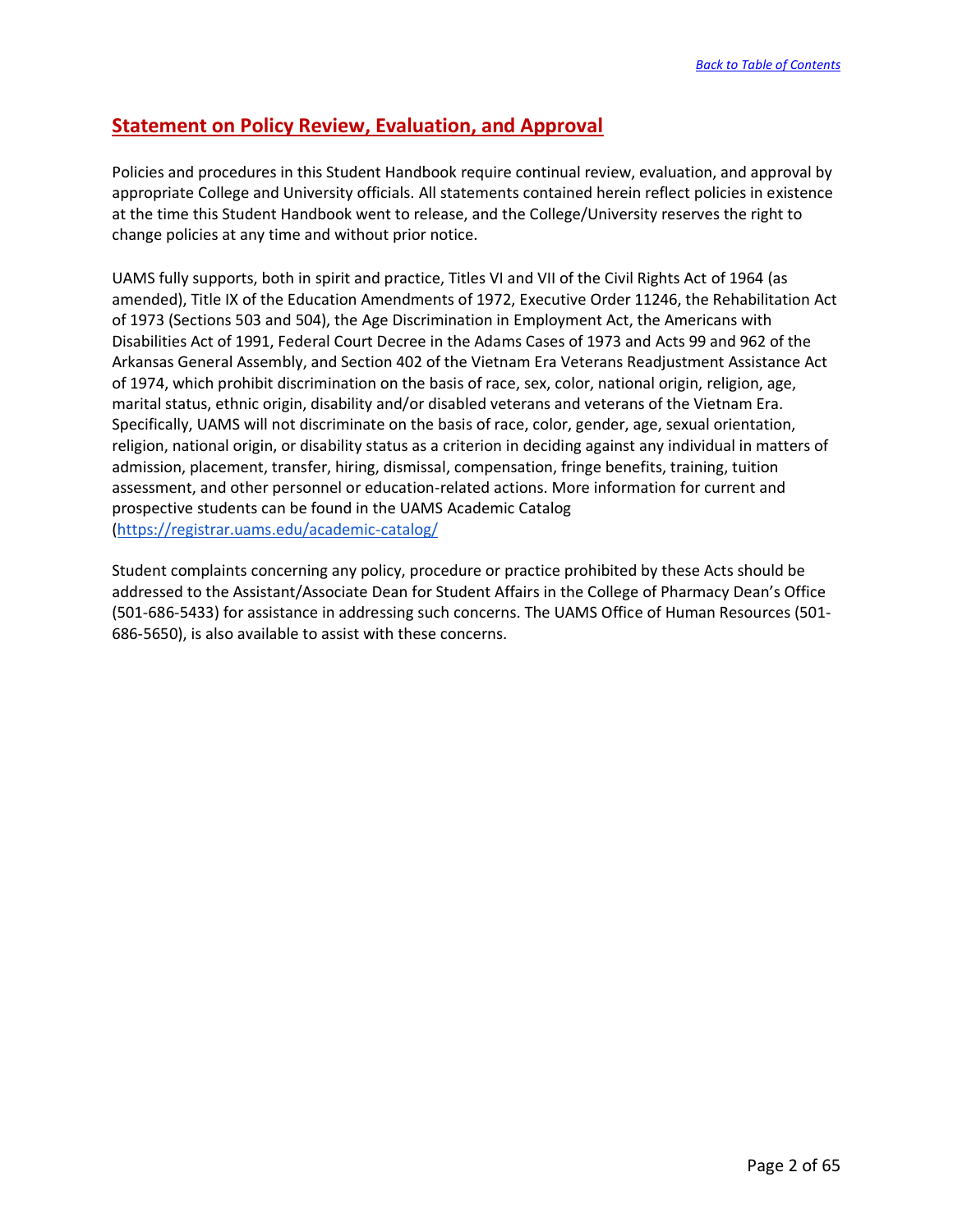# **College of Pharmacy General Information**

#### **Contact Information**

Dean's Office Contact Information Little Rock Campus Education II Building, 6th Floor, Suite 6/104 Phone: 501-686-5557

UAMS Northwest Campus Location: UAMS Northwest Campus P05 Phone: 479-713-8401

# **College of Pharmacy Vision, Mission, and Core Values**

#### **Vision**

Transforming healthcare throughout Arkansas and beyond

#### **Mission**

The UAMS COP mission is to improve the health of culturally diverse populations by:

- Educating pharmacy leaders to address community health needs;
- Advancing scientific discovery to produce innovations in healthcare;
- Fostering progressive pharmacy practice through service to the profession.

#### **Core Values**

- Integrity We foster, encourage, and expect honesty and the highest ethical standards in all that we do.
- Respect We embrace a culture of professionalism with respect for the dignity of all persons, honoring the unique contributions provided by a diversity of perspectives and cultures.
- Teamwork We seek to create interdisciplinary, synergistic, and collegial relationships characterized by collaboration, inclusiveness, and flexibility.
- Creativity We encourage and support innovation, imagination, ingenuity, resourcefulness, and vision.
- Excellence We strive to achieve, through continuous improvement and adherence to institutional policies and best practices, the highest quality and standards in all our endeavors.

# **Doctor of Pharmacy Program**

#### **General Information**

Six academic years of college work are required to fulfill the requirements for the Doctor of Pharmacy degree. The first two years of college encompassing the pre-pharmacy courses may be taken at any accredited college or university. A pre-pharmacy advisor is available on the campus of each of the major four-year colleges in the State to assist in planning the pre-pharmacy program. The last four years of the curriculum include the professional courses offered in the College of Pharmacy. The curriculum is a faceto-face curriculum generally divided into the didactic or residential curriculum (lecture- and lab-based courses) and the experiential curriculum (hands-on education in the practice of pharmacy in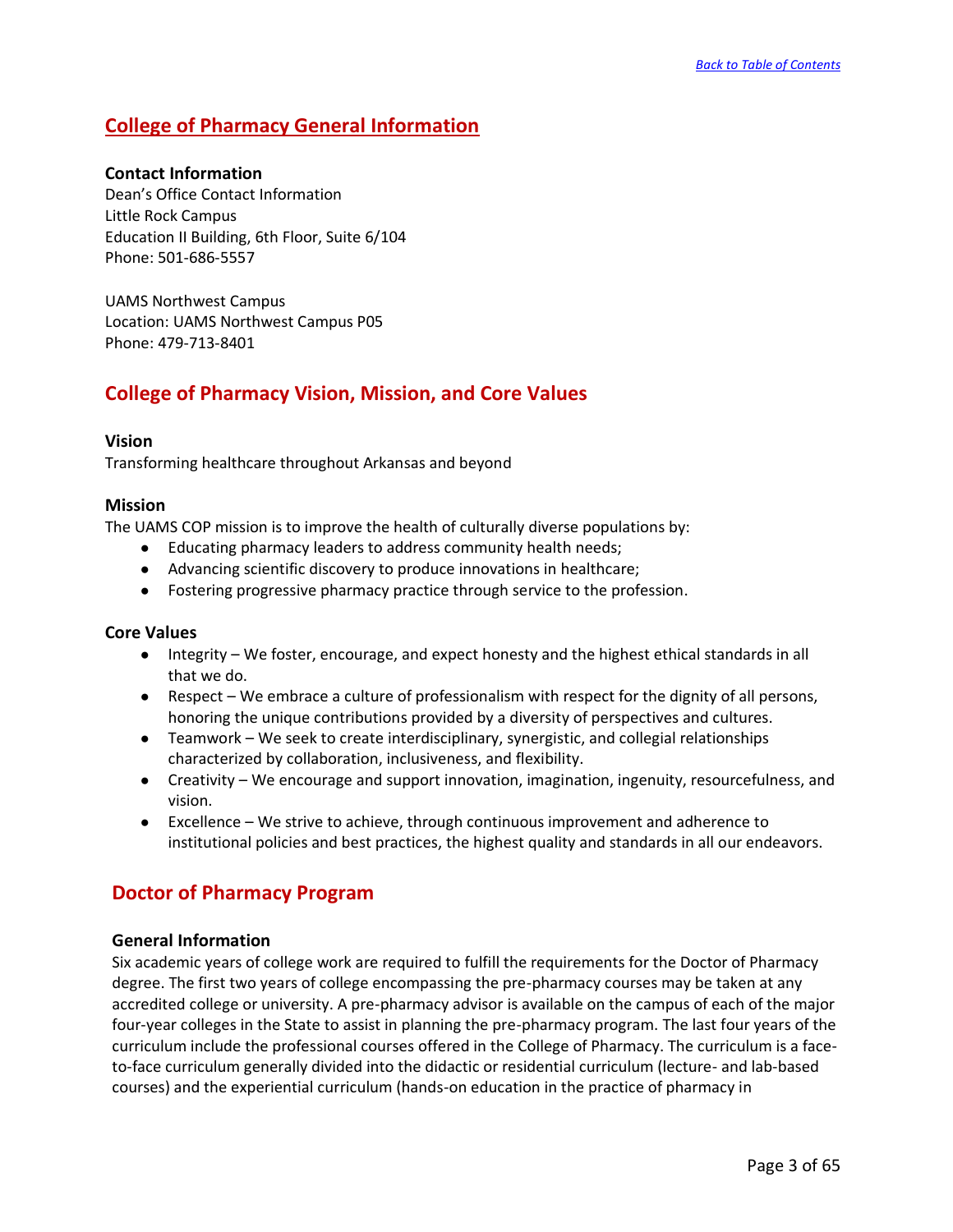pharmacies, hospitals, clinics and non-traditional settings). The didactic coursework accounts for about two-thirds of the credit hours and the remaining third is the experiential coursework.

Most of the Experiential portion of the curriculum is structured with 3-4-week courses taught in hospitals, clinics, and community pharmacies. Each free-standing experience is an intensive course that requires a full-time effort by PharmD students in the practice area. The student may be required to take these courses in practice sites away from their assigned campus. The student should be prepared to incur additional expenses during the period he or she is assigned to practice sites away from their assigned campus. Some UAMS-affiliated sites have provided housing for experiential students, but students are still financially responsible for travel to these locations. Assignments will normally be made 2-4 months prior to starting an experience, giving students time to secure housing and to make plans for the off-campus course. The Experiential portion of the curriculum is a required component of the curriculum. Each student must sign a statement during the application processes acknowledging that he/she understands that he/she is responsible to provide travel, room, and board expenses to complete the Experiential portion of the curriculum.

The College reserves the right to revise the pre-pharmacy and professional curriculum at any time it deems necessary for the improvement of pharmacy education.

# **Graduate Programs**

The faculty of the College of Pharmacy, through the UAMS Graduate School, has developed programs of study leading to the Master of Science and Doctor of Philosophy degrees in the Pharmaceutical Sciences and the Division of Pharmaceutical Evaluation and Policy. Further information and application requirements are available from the UAMS Graduate School or by contacting the Office of the Dean of the College of Pharmacy. Information is also available on the UAMS campus website: [https://pharmacy.uams.edu/prospective-students/graduate/.](https://pharmacy.uams.edu/prospective-students/graduate/) Inquiries for admission information should be directed to the UAMS Graduate School (4301 W. Markham, #601; Little Rock AR 72205).

The Graduate School at the UAMS publishes a Student Handbook which contains information for graduate students on Campus rules and regulations, various campus services, and academic policies. Copies of the Graduate School Handbook is available from the Graduate School Office or online at <https://gradschool.uams.edu/students/graduate-school-handbook/>

# **Academic Calendar**

Click [here](https://pharmacy.uams.edu/current-students/academic-programs/) for the current academic calendar.

# **Governance**

The Bylaws of the Faculty of the College of Pharmacy of the University of Arkansas for Medical Sciences is the governance document for the College. These Bylaws are on file in the Dean's Office.

# **Right to Address the Faculty**

Students, practitioners, and others with an interest in the College have the right to address a faculty meeting on matters pertinent to the policies and operation of the College. Individuals with a desire to address the faculty should direct a written request to the Secretary of the Faculty. The request should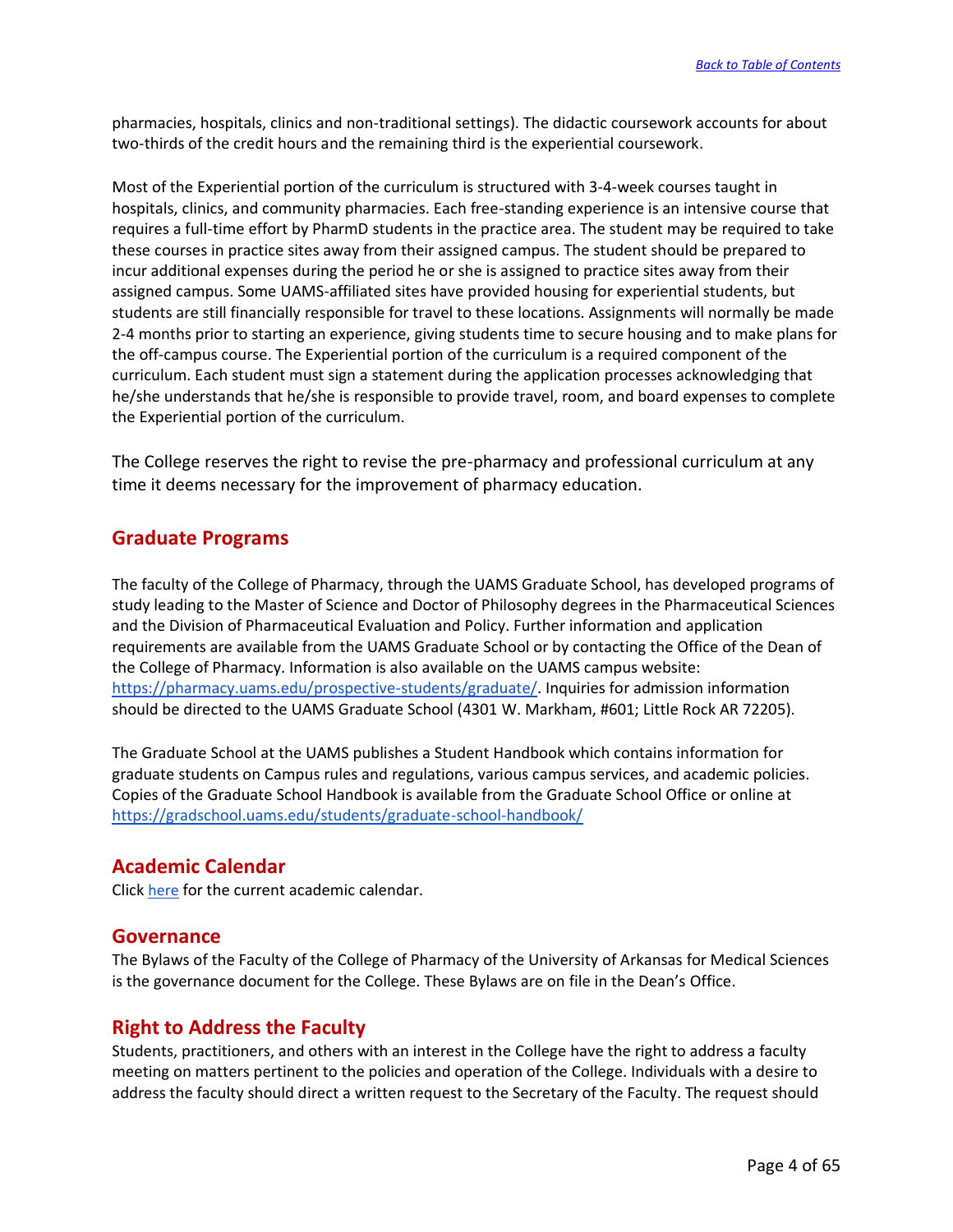state the substance of the address, the person who shall address the faculty, and any action suggested. The Secretary of the Faculty will place the item on the agenda for the next regular meeting of the faculty.

# **Curriculum Changes**

Changes in the curriculum, either course content or new courses, can occur at any time. A student repeating a year or returning to the College after a leave of absence will be required to meet the new curriculum requirements in the semester or year they return to the College of Pharmacy.

# **Standing Committees**

The purpose of committees is to facilitate informed decision-making. Committees are expected to engage in "fact-finding," develop alternatives and provide recommendations to the faculty or Dean for consideration and disposition. The faculty or Dean may delegate to a committee the responsibility for the implementation of adopted academic or administrative policies, etc. In addition to faculty members, students also serve as members of various standing committees. Each committee where students serve has a student delegation to represent the interests and views of the student body. Members of standing committees are normally elected by July of each year and an announcement of such membership is sent to faculty, staff, and students.

The Standing and Special Committees of the College are:

- 1. Admissions Committee
	- No student delegation
- 2. Assessment Committee
	- The student delegation will have three (3) votes. The student delegation membership is elected in April of the P1 and P2 year for one-year terms and shall consist of a mix of LR and NW assigned students. At the discretion of the Chair, student members may be asked to withdraw from the meeting when certain agenda items pertaining to student assessment are discussed.
- 3. Awards Committee
	- No student delegation
- 4. Curriculum Committee
	- The student delegation will have three (3) votes. The student delegation membership is elected in April of the P2 year for one-year terms and shall consist of a mix of LR and NW assigned students.
- 5. Promotion and Tenure Committee
	- No student delegation
- 6. Scholastic Standing Committee
	- The student delegation will have one (1) vote. The student delegation membership is elected in April of the P1 and P2 year to one-year terms and shall consist of a mix of LR and NW assigned students. Student members shall not be members of the Honor Council. The student delegation serves for non-student performance actions.
- 7. Student Research Committee
	- No student delegation
- 8. Educational and Technology Support Advisory Committee
	- The student delegation will have one (1) vote. The student delegation membership is elected in April of the P1 and P2 year to one-year terms and shall consist of a mix of LR and NW assigned students.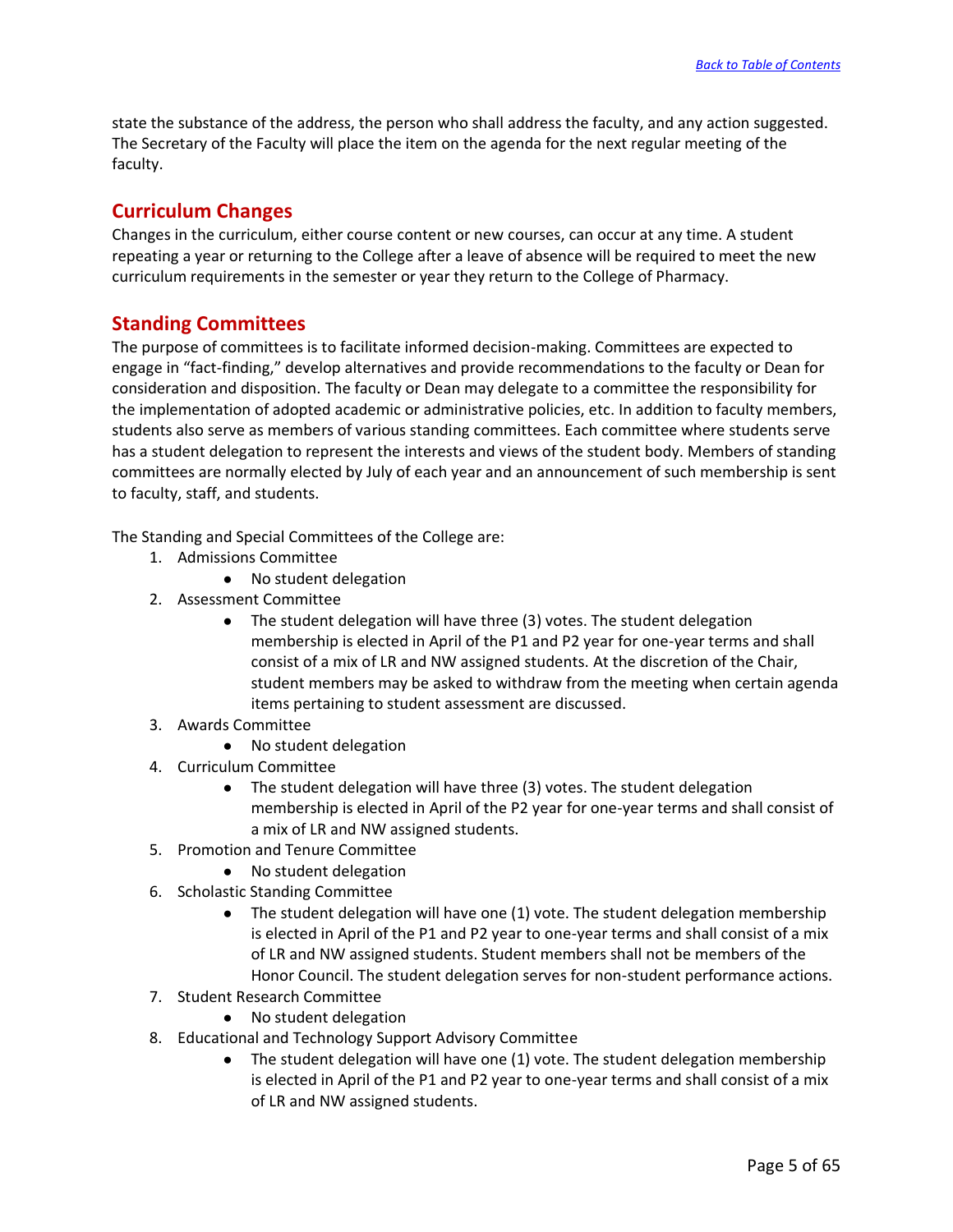- 9. Honor Council
	- Membership of the Honor Council consists of two members from each class (P1 to P4) and one alternate from each class. Alternates only vote in the place of a member. The P2, P3, and P4 class representatives are elected in the spring semester of the academic year prior to their term of office. P1 representatives will be elected in the fall semester, at the latest, one month after the semester begins. Each class will elect two students to serve as members and an alternate. At least one P3 and P4 student member will be elected from the Northwest Campus. Council representatives will serve a one-year term, and they are eligible for re-election.

# **Student Academic Monitoring**

Student academic performance in the P1-P3 classes is monitored throughout the semester by the Assistant/Associate Deans. Students having academic difficulty will be asked to meet with an Assistant/Associate Dean to determine what resources and support to provide for student success.

# **Student-Initiated Examination Schedule Change Policy**

Requests to move an exam must occur within the first 15 days after the first official day of class as per the academic calendar. The new proposed change in date/time of the exam must be: approved by the course coordinator and approved by the dean's office.

The change must be unanimous among the students. To assure this, 48 hours must be allowed for any student to express to the course coordinator any desire not to change the exam. If one student expresses that he/she is not in support of the change then the change is defeated, and the exam is not moved.

# **Campus Clearance / Withholding of Grades and Transcripts**

Any student who graduates, withdraws, or is dismissed from the UAMS College of Pharmacy must clear campus. Transcripts, both financial and academic, will not be released until the completed clearance form is returned to the Registrar.

The Registrar is authorized to withhold grades and transcripts and refuse registration to any student or former student who fails to return athletic, military, library, or other University property entrusted to his or her care, or who fails to comply with rules governing the audit of student organization accounts, or who has failed to pay any fees, tuition, room and board charges, fines, or other charges assessed against him or her by a University official or by the campus judicial system. This policy does not apply to students or former students if the University has received from a bankruptcy court a notice and order that a bankruptcy petition has been filed on their behalf or that the debt has been discharged in bankruptcy. In the event the notice of bankruptcy has been dismissed, the policy applies.

In order that the above policy is applied to all students on this campus in an equitable manner, this College has implemented the following actions:

Refuse registration to any student or former student who fails to return UAMS property entrusted to his/her care, or who fails to comply with rules governing the audit of student organization accounts, or who has failed to pay any fees, tuition, room charges, fines, or other charges assessed against him/her by a university official or department.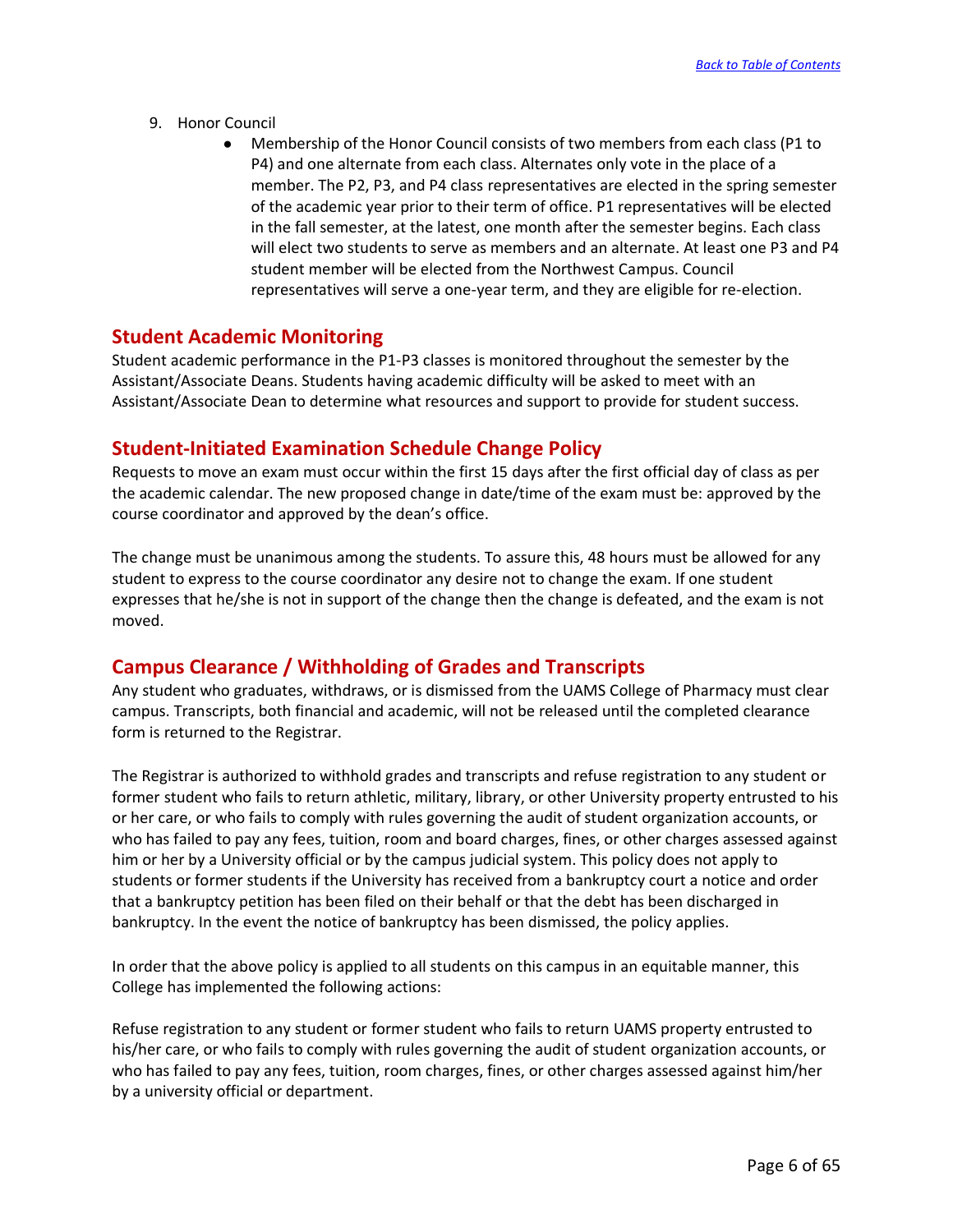Withhold grades and transcripts to any student or former student who fails to return UAMS property entrusted to his/her care, or who fails to comply with rules governing the audit of student organization accounts, or who has failed to pay any fees, tuition, room charges, fines, or other charges assessed against him/her by a university official or department.

The following officials will submit lists of students who have charges against them:

- Public Safety Student Housing Library
- Office of Academic Services Academic departments
- Treasurer's Office (tuition and fees)

The College will attempt to notify students individually if their name is on a list.

#### **Graduation Requirements**

The PharmD will be conferred upon the candidate who has met the following additional requirements:

- The student must have completed a minimum of eight semesters, in an accredited college or school of pharmacy, the last four of which (including a minimum of 60 semester credit hours) must be in residence at the UAMS College of Pharmacy.
- The student must have satisfied the professional curriculum requirements and have earned a minimum of 144 approved semester hours (for Spring 2022 graduates), exclusive of the preprofessional hours required for admission.
- The student must have successfully completed all the course work (didactic and experiential) with a cumulative grade average of 2.00 or greater on all work completed in the College of Pharmacy and offered in fulfillment of the requirements for the degree. No student may graduate if he/she has a current grade of "F" or 'no credit' in any course in the College of Pharmacy.
- The student must complete the campus level Interprofessional Education (IPE) curriculum requirements as developed and implemented by the Office of IPE and relevant curriculum governing bodies. (Applies to students matriculating Fall 2015 and after).
- The student must have paid all obligations and fees due and payable to UAMS and to the College of Pharmacy.
- The student must possess and give evidence of satisfactory professional and moral qualifications.
- The student must have received a recommendation for the degree by the faculty of the College of Pharmacy.
- The student must have fulfilled all regulations of the UAMS and the College of Pharmacy, relating to the granting of degrees.

# **Commencement and Honors Convocation**

All senior students must attend the Senior Honors Convocation and Commencement activities. A student may not participate in Commencement activities unless all requirements for the degree have been completed.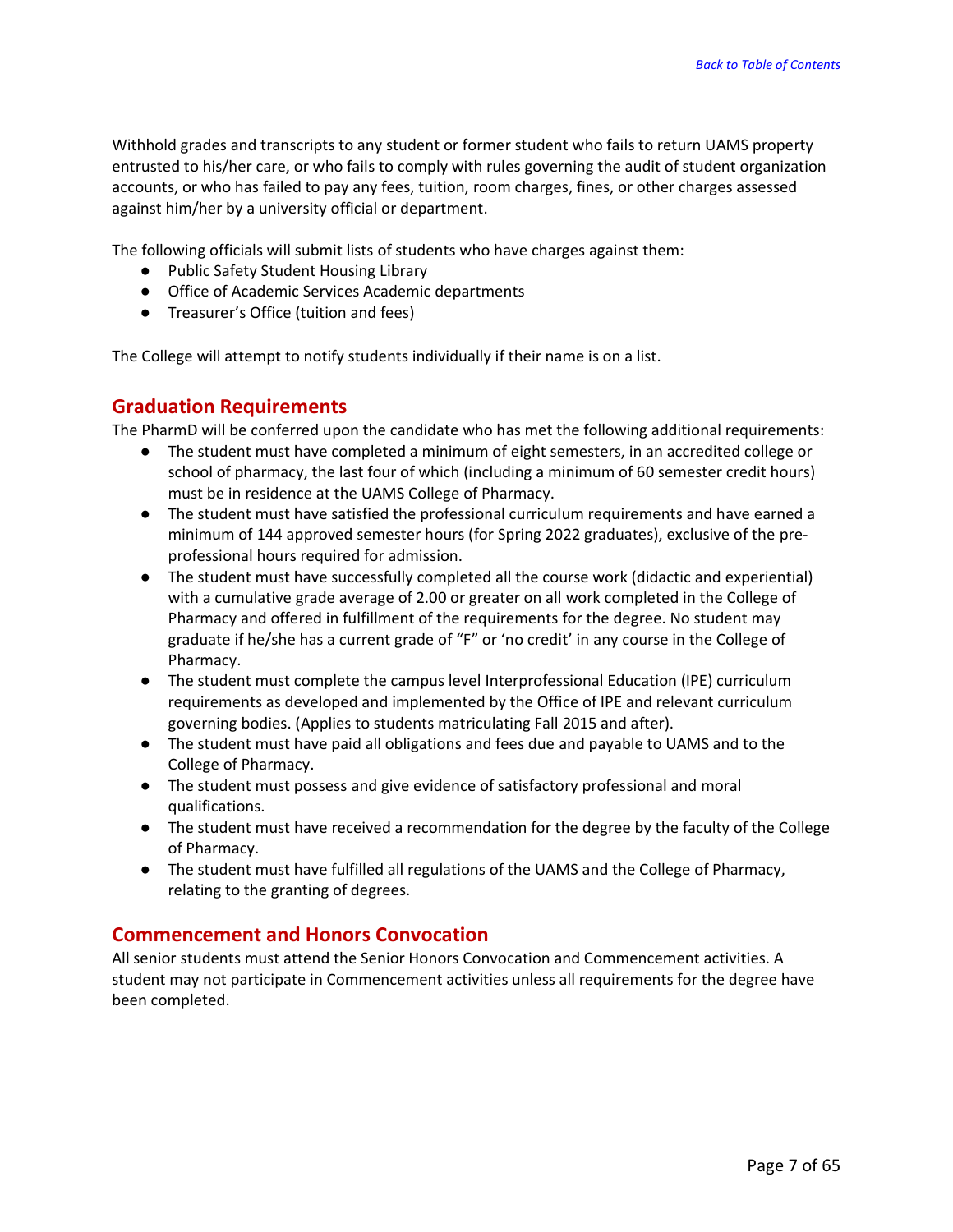# **Pharmacist and Student Pharmacist Licensure**

# **Pharmacist Licensure**

To be licensed as a pharmacist in the United States, pharmacists must pass the North American Pharmacist Licensure Examination® (NAPLEX®) and applicable state law exams for the states in which they choose to be licensed to practice pharmacy.

The NAPLEX® Is designed to evaluate general practice knowledge and is taken by recent college of pharmacy graduates shortly after they receive their degree. The exam is also taken by foreign-educated pharmacists who have earned FPGEC Certification. The NAPLEX is just one component of the licensure process and is used by the boards of pharmacy to assess a candidate's competence to practice as a pharmacist. More information about the NAPLEX can be found [here.](https://nabp.pharmacy/programs/examinations/naplex/)

Under Arkansas law, authority for the regulation of the practice of pharmacy in the state is vested in the Arkansas State Board of Pharmacy. The Board is empowered to issue regulations it deems necessary for the legal practice of pharmacy, is the licensing agency for pharmacies, pharmacists, and interns, and sets the requirements for various licenses. The Board periodically offers the law examination for licensure as a pharmacist in Arkansas. To be eligible to take the law examination, an applicant must be at least 21 years of age, of good moral character, and a graduate of an accredited college of pharmacy. More information for the AR State Board of Pharmacy law exam can be found [here.](https://www.pharmacyboard.arkansas.gov/licensee-information/)

#### **Intern Licensure**

Under Arkansas law, authority for the regulation of the practice of pharmacy in this state is vested in the Arkansas State Board of Pharmacy. Of immediate concern to pharmacy students is the regulation concerned with the requirements and standards for qualification for registration by examination and internship training requirements.

Intern License: All students are required to be licensed as an intern with the Arkansas Board of Pharmacy. Specific questions concerning licensure may be sent to the Executive Director.

Arkansas State Board of Pharmacy 322 South Main Street Suite 600 Little Rock, AR 72201 Phone: 501-682-0190 Fax: 501-682-0195

#### [http://pharmacyboard.arkansas.gov](http://pharmacyboard.arkansas.gov/)

An intern license from the Arkansas State Board of Pharmacy is necessary in order to progress in the curriculum. Students new to the College will apply for their intern license in the Fall of their P1 year. There is no annual renewal of an intern license. However, the College will confirm for the Board on at least an annual basis the student status of each licensed intern. Students may be asked periodically to provide proof of intern license status to the College. The intern license is valid up to 6 months following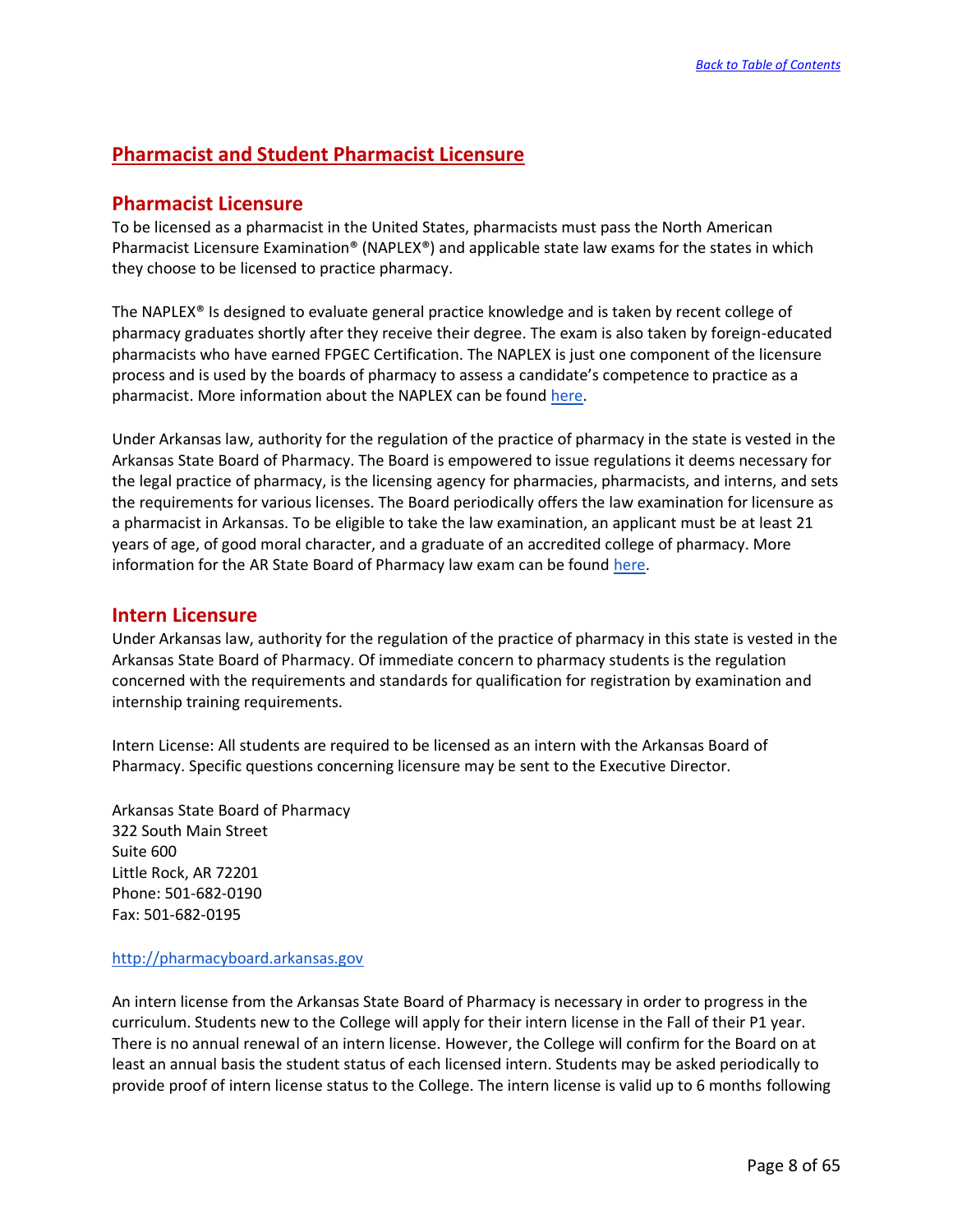graduation. Internships outside the state of Arkansas require an intern license in that state as well as Arkansas.

#### **Student Status for Intern Licensure**

If a student is not eligible to be licensed as an intern, or their license is revoked by or surrenders their intern license to the Arkansas State Board of Pharmacy, the student will be administratively withdrawn from the UAMS College of Pharmacy and cannot progress in the curriculum. If subsequently, the student can obtain an intern license from the Arkansas State Board of Pharmacy, the student's return and progress in the professional curriculum are dependent upon review by the Scholastic Standing Committee.

#### **Criminal Background Checks**

The Arkansas State Board of Pharmacy performs mandatory criminal background checks on all applicants for a technician, intern, or pharmacist license. College of Pharmacy students applying for an intern license from the Arkansas State Board of Pharmacy will undergo a mandatory criminal background check as part of the intern licensing process. Students obtaining an intern license in other states for summer internships or senior advanced pharmacy practice experiences may be subject to a criminal background check as part of that process as well.

#### **Arkansas Pharmacy Support Group**

The Support Group is sanctioned by the Arkansas State Board of Pharmacy (Regulation 10). The Group administers a program to review licenses referred for diversion in lieu of or in addition to other disciplinary action and to be a source of treatment or referral for pharmacists who on a strictly voluntary basis, desire to avail themselves of its services. Impaired interns are offered the same opportunity as pharmacists to participate in this program. Participation in this program does not supersede or prevent Board action.

#### **Distinction between Degree and License**

The College of Pharmacy, through the University of Arkansas for Medical Sciences, grants the Doctor of Pharmacy degree to those students who successfully complete its requirements. However, to practice pharmacy, a license to practice must then be obtained in the State that you plan to practice. The license to practice is issued by the Arkansas State Board of Pharmacy. The Arkansas State Board of Pharmacy is an entity separate and distinct from the University of Arkansas for Medical Sciences. The issuance of the academic degree does not confer upon the recipient any guarantee of licensure.

Helpful Links:

- For UAMS COP Graduation Rates [click here](https://pharmacy.uams.edu/about-us/accreditation/).
- First-time pass rates for graduating seniors taking the NAPLEX can be found [here](https://nabp.pharmacy/wp-content/uploads/2019/03/NAPLEX-Pass-Rates-2019.pdf).

#### **Salary and Placement Rates**

In May of each year, graduating senior students complete the Arkansas New Graduate Pharmacist Employment survey. This survey addresses salaries, job placement, and postgraduate opportunity uptake in the graduating class. For salary survey results [click here](https://pharmacy.uams.edu/about-us/accreditation/)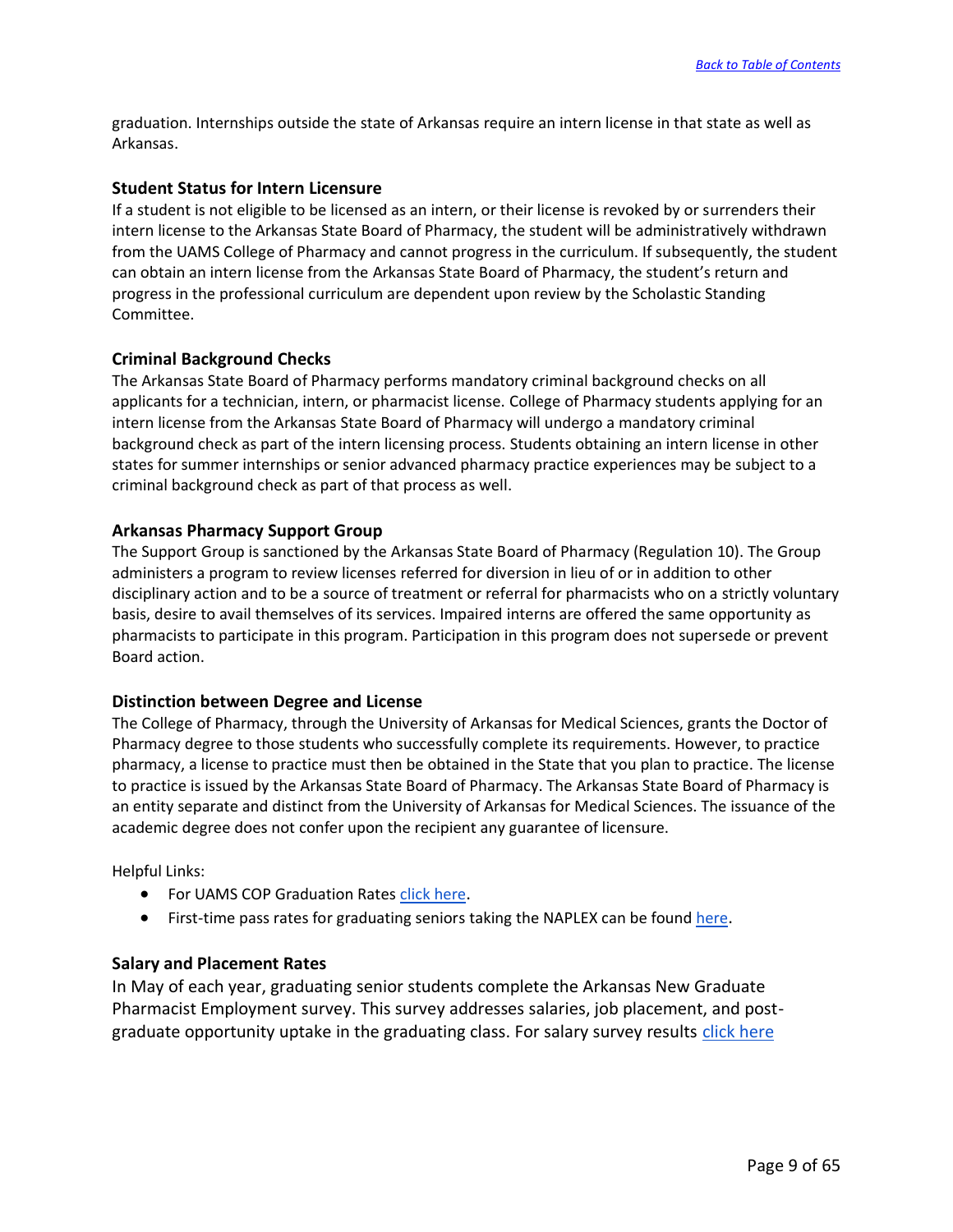# **Student Life**

#### **COP Student Facilities**

The COP offers several student facilities for a variety of activities including study space, meeting space, and eating and social space. These areas are located on both campuses. On the Little Rock campus, they are in the Education II and RAHN Buildings on the 6th Floor and on the Northwest Campus in the pharmacy complex.

# **COP Student Professional Organizations and Fraternities**

UAMS College of Pharmacy full list and student organizations see Appendix B.

#### **Special Test-Taking Accommodations Policy**

The College of Pharmacy through the UAMS ADA/Disability Services Office will provide reasonable and appropriate accommodations for students with documented disabilities who demonstrate a need for accommodations in accordance with the Americans with Disabilities Act (ADA) as set forth in campus policy. Any questions can be addressed and instructions and forms can be addressed to found on the UAMS ADA/Disability Services [website.](https://students.uams.edu/ada-disability-services/)

# **COP Campus Assignment and Swap Policies**

Even Swap and Reassignment requests based on extenuating circumstances may be accepted as outlined below. Even swap requests will be permitted until July 1st prior to the P3 year.

#### Even Swap Procedures

After the assignment process for admitted students is complete, students that wish to change campus assignments may arrange a "swap" with a classmate. When a student identifies someone to swap with, both students wishing to swap must email the Assistant/Associate Dean for Student Affairs (ADSA). The email should clearly include the original and post-swap campuses for both students. Both students should be on the email and the ADSA will confirm agreement with both parties. Both parties will receive a letter confirming the new campus assignment.

#### Reassignment Requests Procedures

Extreme extenuating circumstances may be the basis for a campus reassignment. Students must submit a letter to the Assistant/Associate Dean for Student Affairs. The letter should be addressed to the Honor Council and should contain all appropriate documentation for making a request to change campuses including a compelling reason for the change request and all attempts that have been explored to attempt to find an even campus swap. The Assistant/Associate Dean for Student Affairs will forward these requests to the Honor Council. A quorum for the Council is six voting members, including at least one student representative per class and one Northwest Campus representative. At least one faculty advisor should be in attendance to conduct the business of the Council.

Once the Council makes a recommendation, the recommendation of the Council will be made to the Scholastic Standing Committee for action to confirm, amend, or rescind. The final decision will be forwarded to the Assistant/Associate Dean for Student Affairs to notify the student in writing. Appeals related to this process will be handled as outlined under the Student Grievance and Appeal section of the Student Handbook.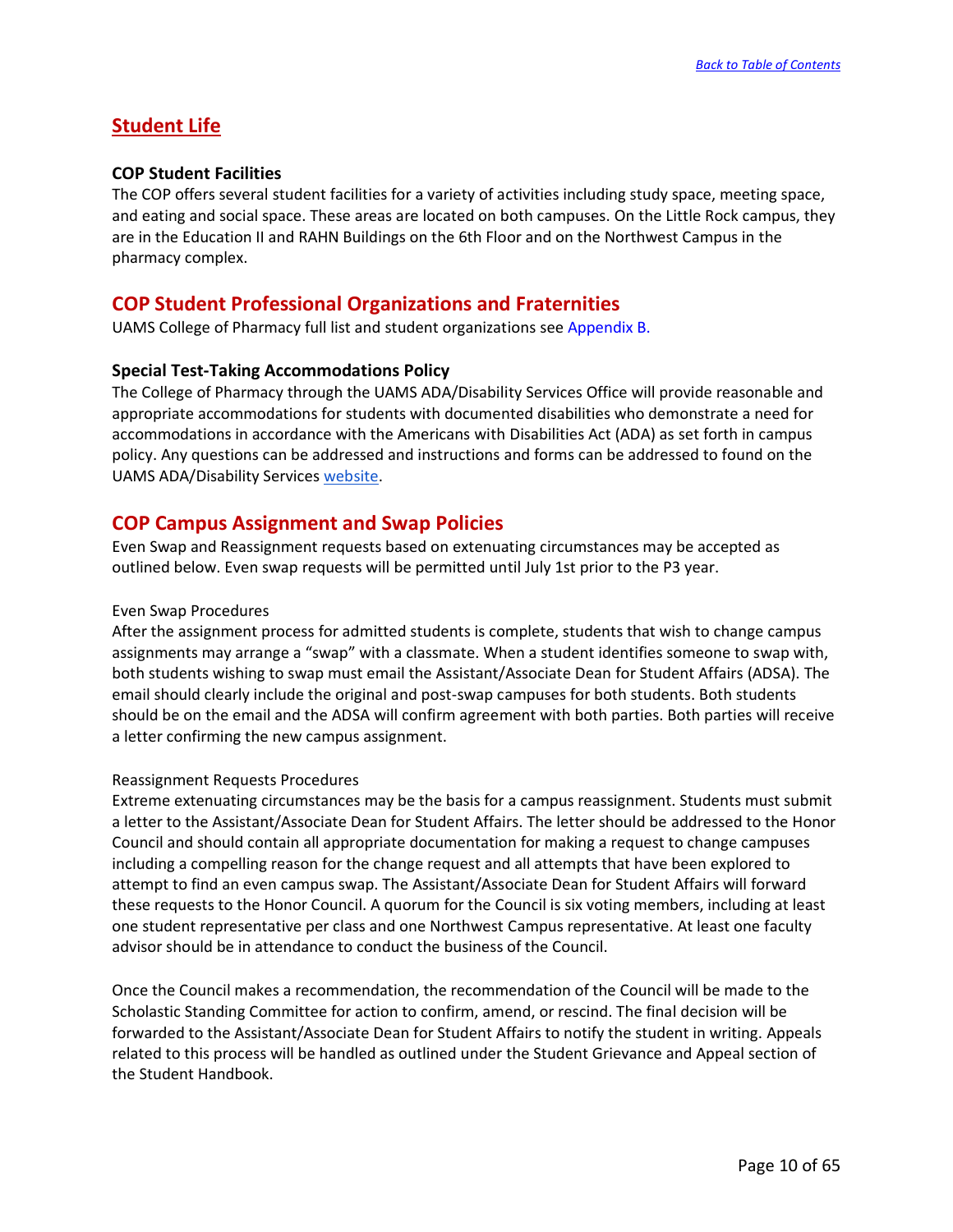Students Not Progressing on Time: Students failing to progress on time may be reassigned to meet goals for campus balance.

# **Attending Class on the Unassigned Campus Procedures**

Students wishing to attend class on a one-time basis on their unassigned campus must make an email request to the Assistant/Associate Dean for Student Affairs and the Assistant/Associate Dean for the NW Campus at least one week prior to the date the student wishes to attend class on the opposite campus. If approved, the Assistant/Associate Dean for Student Affairs or Designee will notify the student via email at least 24 hours prior to the class date requested. In case of exceptional circumstances, requests can be made less than one week before the date of attendance, but circumstances must be significant enough to warrant approval outside these written guidelines.

# **Special Student Status**

An individual who wishes to take a course for credit but who does not intend to enroll for a degree program may be admitted to the College by permission and on a space-available basis. Admission as a special student does not require the submission of transcripts but the student must be in good standing at the college of last attendance. If a special student decides to work toward a degree in pharmacy, the individual must satisfy all entrance requirements and apply for admission in the manner required for all regular applicants.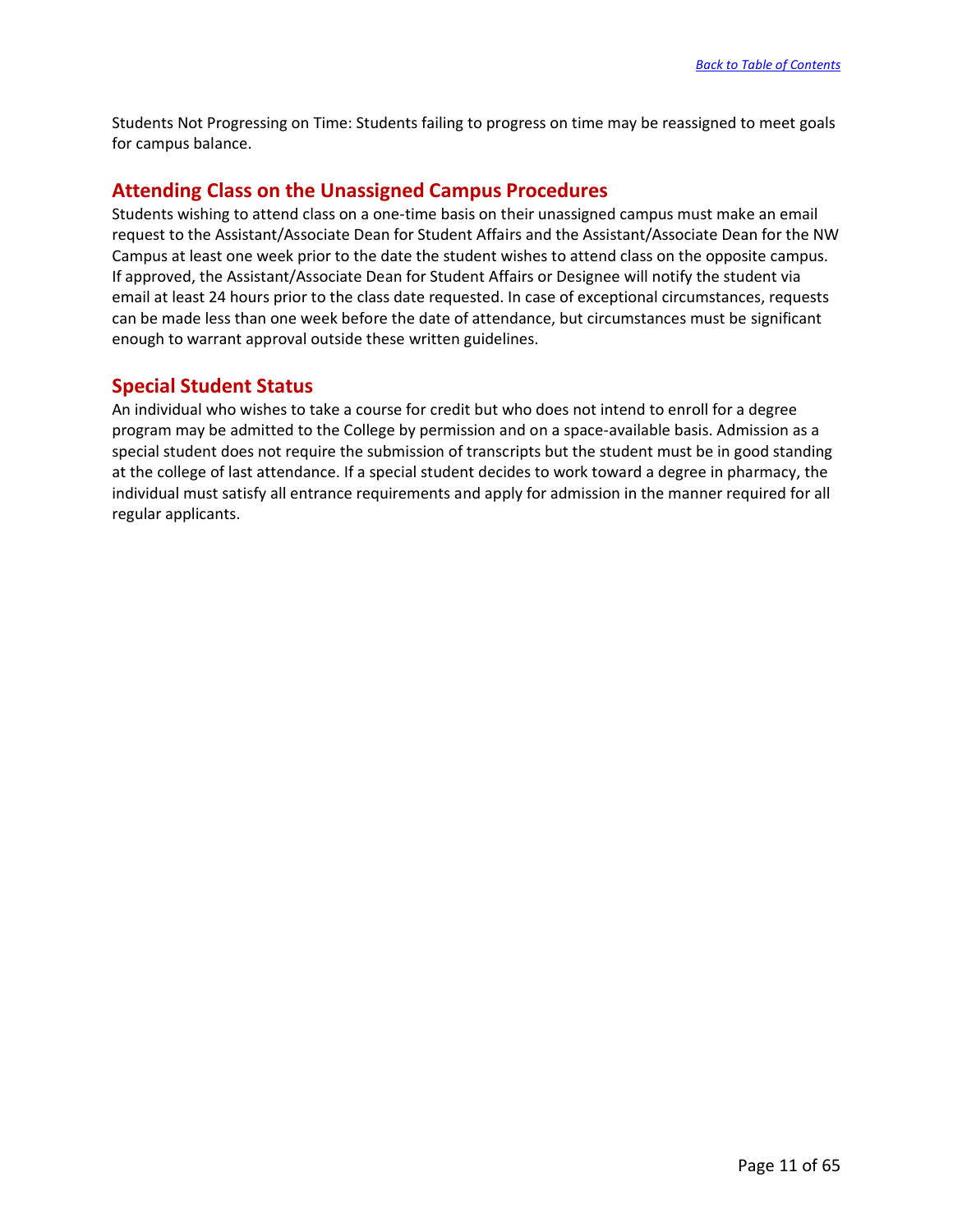# **Student Confidentiality**

# **Disclosure of Personal Information**

Federal regulations and University policy require an annual notice that informs students of their rights regarding the release of personally identifiable records under the Family Educational Rights and Privacy Act (FERPA). The student may revoke permission to release Directory Information by contacting the University Registrar's Office. More information about FERPA is available a[t](http://registrar.uams.edu/) [http://registrar.uams.edu/ferpa.](http://registrar.uams.edu/ferpa)

# **Student Inspection of Academic Records**

STUDENT RIGHTS UNDER THE FAMILY EDUCATIONAL RIGHTS AND PRIVACY ACT: The Family Educational Rights and Privacy Act (FERPA, 20 U.S.C. § 1232g) and University of Arkansas policy require an annual notice that informs students of their rights regarding education records. A student at UAMS has the following rights with regard to his/her education records:

The right to inspect and review the student's education records, with some exceptions under the Act, within 45 days of the day the University receives a request for access.

Students should submit to the appropriate official written requests that identify the record(s) they wish to inspect. The appendix to University-wide Administrative Memorandum 515.1 provides a list of the types and locations of education records, the custodian of those records, and copying fees for each individual campus. The University official will make arrangements for access and notify the student of the time and place where the records may be inspected. If the records are not maintained by the University official to whom the request was submitted, that official shall advise the student of the correct official to whom the request should be addressed.

The right to seek amendment of the student's education records that the student believes to be inaccurate, misleading, or otherwise in violation of the student's privacy rights.

Students may ask the University to amend a record that they believe is inaccurate, misleading, or otherwise in violation of the student's privacy rights. Students should submit to the appropriate University official a written request that clearly identifies the part of the record they want to be changed and specifying why it is inaccurate, misleading, or in violation of the student's privacy rights. A sample from which may be used in making this request is contained in the appendix to University-wide Administrative Memorandum 515.1.

If the University decides not to amend the record as requested by the student, the University will inform the student of the decision and of his or her right to a hearing regarding the request for amendment. Additional information regarding the hearing procedure will be provided to the student when notified of the right to a hearing and is also contained in University-wide Administrative Memorandum 515.1.3. The right to consent to disclosures of personally identifiable information contained in the student's education records, except to the extent FERPA authorizes disclosure without consent.

One exception which permits disclosure without consent is disclosure to school officials with legitimate educational interests. A school official is a person employed by the University in an administrative, supervisory, academic, or research role, or support staff position (including law enforcement unit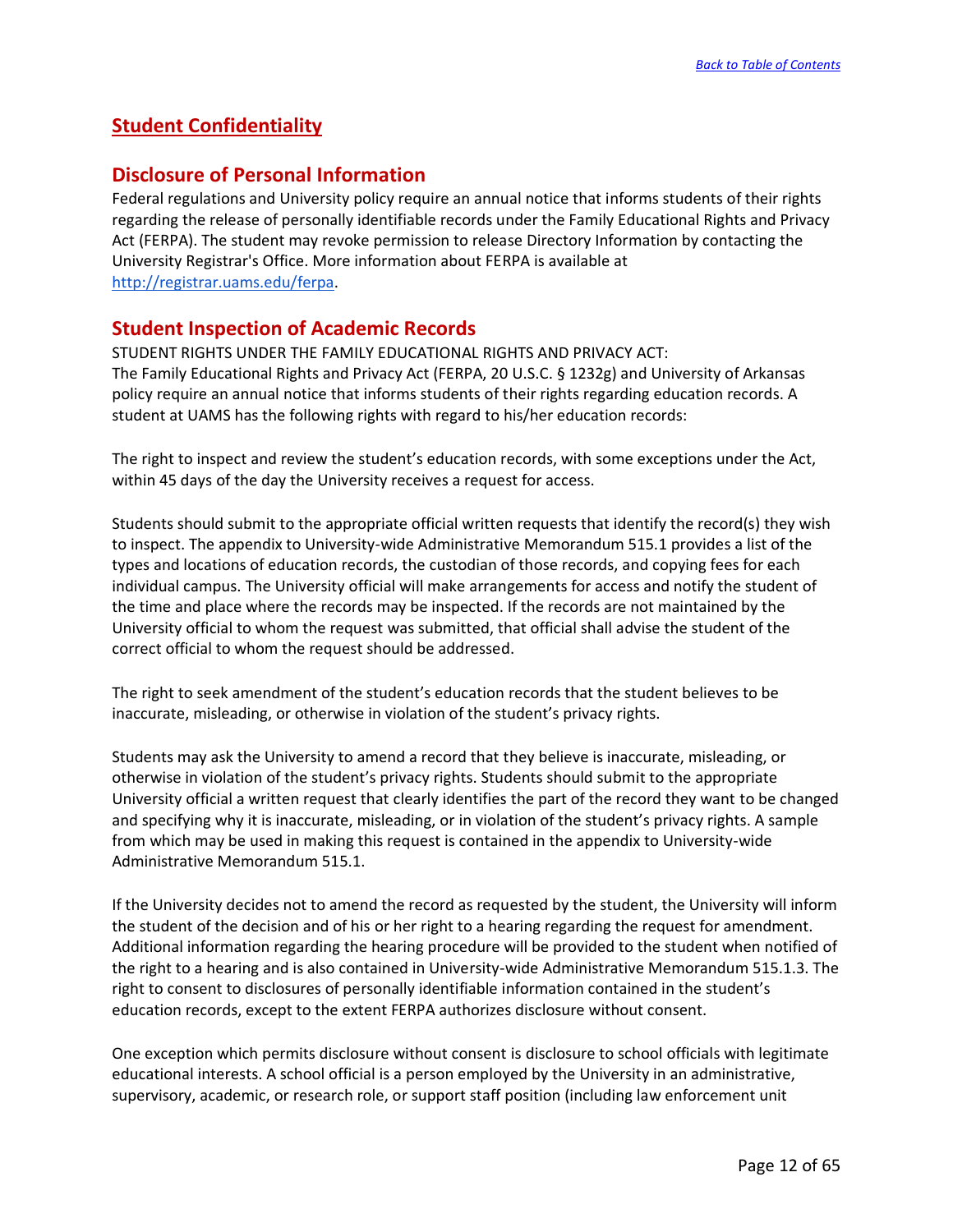personnel and health staff); a person or company with whom the University has outsourced institutional services or functions (such as an attorney, auditor, or collection agent); a person serving on the Board of Trustees; or a student serving on an official committee, such as a disciplinary or grievance committee, or assisting another school official in performing his or her tasks.

A school official has a legitimate educational interest if the official needs to review an education record in order to fulfill his or her professional responsibility.

The University forwards education records to other agencies or institutions that have requested the records and in which the student seeks or intends to enroll or is already enrolled so long as the disclosure is for purposes related to the student's enrollment or transfer.

The right to file a complaint with the U.S. Department of Education concerning alleged failures by the University to comply with the requirements of FERPA. The name and address of the Office that administers FERPA is: Family Policy Compliance Office US Department of Education 400 Maryland Avenue, SW Washington, DC 20202-4605

The right to withhold consent of disclosure of directory information. This information will be subject to public disclosure unless the student informs the Registrar in writing by one week following registration that the student does not want any or all of directory information disclosed.

Directory information includes, but is not limited to, the student's name; address; telephone listing; electronic mail address; photograph; date and place of birth; major field of study; grade level; enrollment status (e.g., undergraduate or graduate, full-time or part-time); dates of attendance; participation in officially recognized activities and sports; weight and height of members of athletic teams; degrees, honors and awards received; and the most recent educational agency or institution attended.

Directory information also includes a student ID number, user ID, or other unique personal identifier used by the student for purposes of accessing or communicating in electronic systems, but only if the identifier cannot be used to gain access to education records except when used in conjunction with one or more factors that authenticate the user's identity, such as a personal identification number (PIN), password, or other factor known or possessed only by the authorized user. Directory information does not include a student's social security number.

# **Release of Academic Records for Deceased Students and Graduates**

When the College of Pharmacy becomes aware that a student or graduate has died, either through the presentation of a death certificate or other verifiable means, the College will release the academic records of that individual upon the written request of the immediate family or executor/executrix of the estate, for a period of five years following the death of the student or graduate. After five years, the academic records may be released upon the written request of any of the deceased individual's heirs. The College will release the records at any time as required by law.

# **Contact Information**

It is the responsibility of each student to make sure the Office of the University Registrar always has his/her most current home address and telephone number. This should be updated through the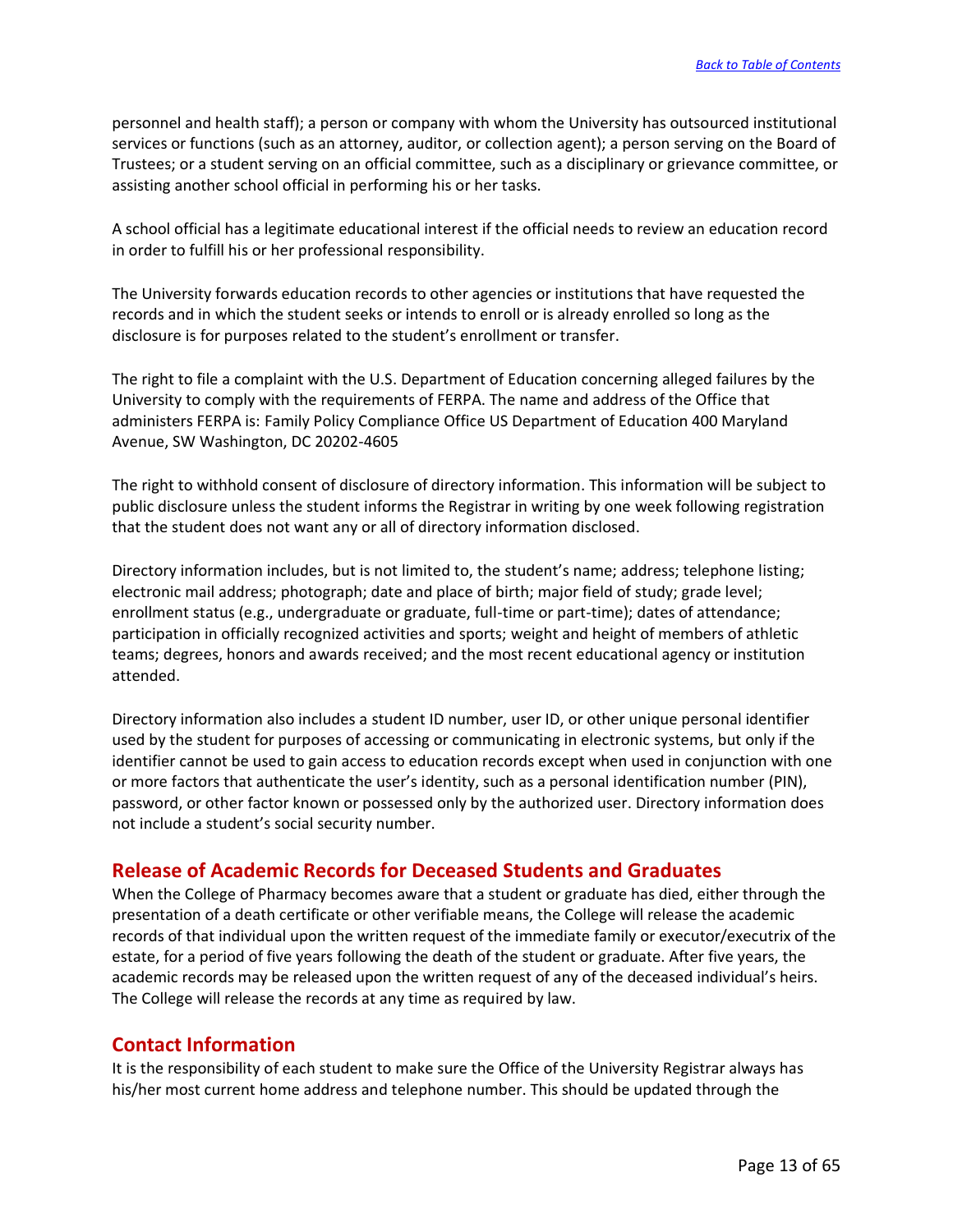Gateway for UAMS Students [\(GUS\).](https://gus.uams.edu/psp/GUS/EMPLOYEE/EMPL/h/?tab=PAPP_GUEST) Students are responsible for all official mailings from the College. If notification of a policy change, scholastic standing notification, grades, or other information from the College is mailed to an incorrect address, the student is still responsible for the information.

Likewise, all students are provided with an email address. Students are responsible for information sent out to them via their UAMS email addresses. It is the student's responsibility to check their email account frequently. All email traffic through the UAMS system is tracked electronically, so it is easy to determine if an email message was delivered to a particular account.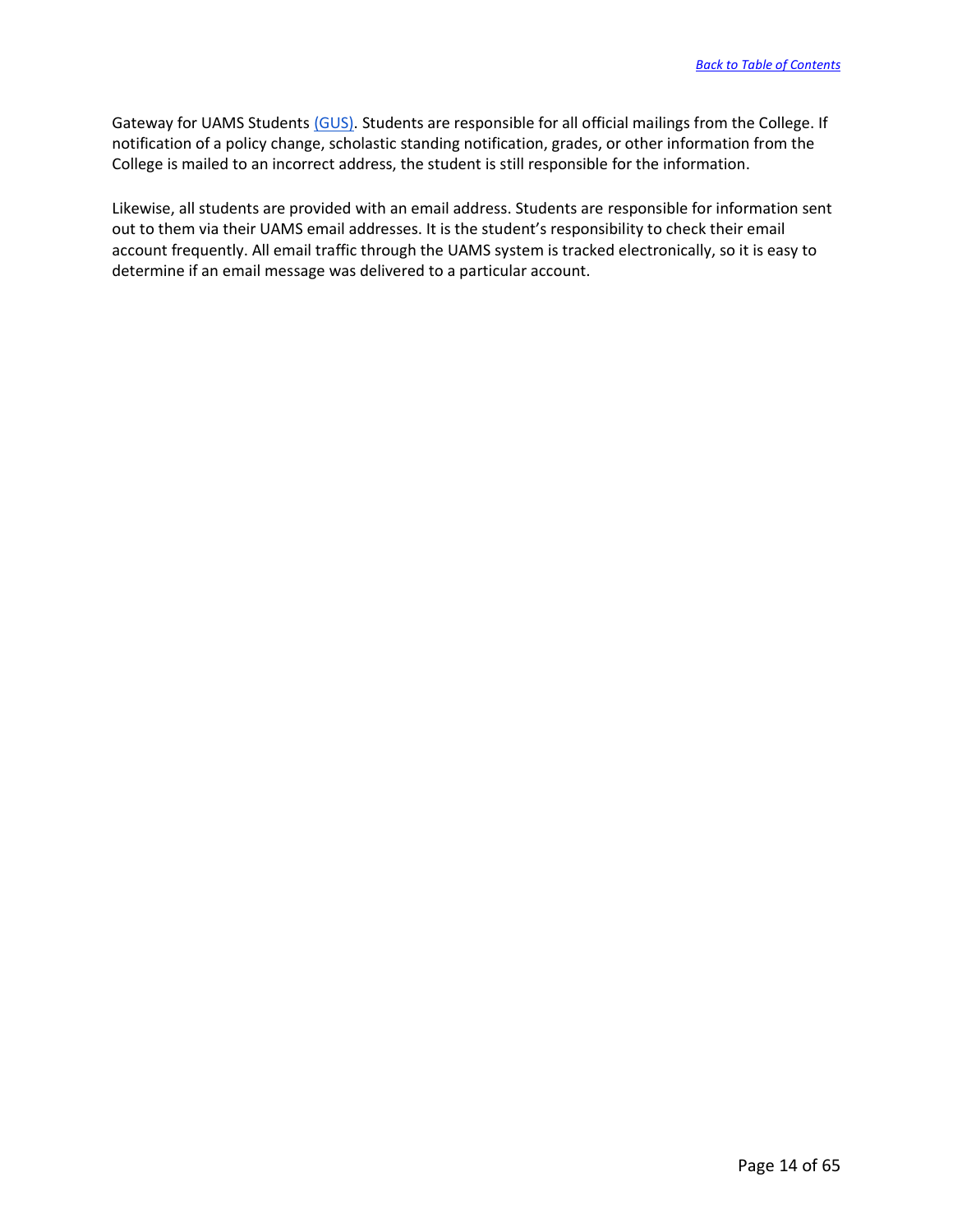# **Registration and Financial Information**

# **Registration Information**

Students are expected to register during the regularly designated times for each semester. In the event of emergency situations, registration at an alternate time must have the approval of the Office of the Dean. A student may not register for a new course after the 12th day of classes of a semester. A student who registers as an auditor in a course may not change the registration to credit after the 12th day of classes of a semester. A student who has registered for credit may not change registration to audit after the 9th week of the semester. Audit status does not count towards financial aid credit hours but does count towards tuition.

# **Expenses and Fees**

A student is classified as an "in-state" or an "out-of-state" student for tuition and fee purposes based on legal domicile of the student or that of the parents if the student is a minor. The College of Pharmacy also offers two tuition exceptions: border county (Cass and Bowie counties in Texas) and a non-resident regional (LA, MO, MS, OK, TN, TX) tuition rate. Residents of the two border counties receive the in-state tuition rate and residents of states included in the non-resident regional states receive a tuition rate of 125% of in-state tuition. Classification for tuition purposes at any other college does not imply classification for the purpose of admission to the College of Pharmacy. The form for requesting a change in residency status can be found on the Office of the University Registrar's [website.](https://registrar.uams.edu/our-forms/)

# **UAMS College of Pharmacy Tuition and Fees**

For current tuition rates and fees, [click here](https://studentfinancialservices.uams.edu/tuition-and-fees-2/college-of-pharmacy-tuition-fees/).

# **Financial Aid**

The College of Pharmacy does not administer financial aid programs on the campus. The Awards Division of the [UAMS Student Financial Services Office](https://studentfinancialservices.uams.edu/) processes financial aid applications for all pharmacy students.

Student financial aid programs are intended to remove financial barriers to education for those who are unable to pay and to ease the financial burden for those who are more able to pay. Since financial aid resources are limited, these resources must be coordinated and delivered to students in a manner that best fits their needs and the institution's resources. Therefore, a combination of types of aid is offered to students as a financial aid package. Generally, financial aid is divided into the following categories:

Scholarships are awarded to students based on academic standing and/or financial need and/or major area of study and usually are not repayable.

Grants are not repayable and usually are awarded to students who have exceptional financial needs.

Loans must be repaid. Principal and interest are usually deferred until the student ceases to be enrolled at least half time; however, certain loans require interest and/or principal payments while students are in school.

Since items such as loan limits and program eligibility change annually, the office of financial aid updates the eligibility as needed. The UAMS Student Financial Services Office outlines the financial aid process,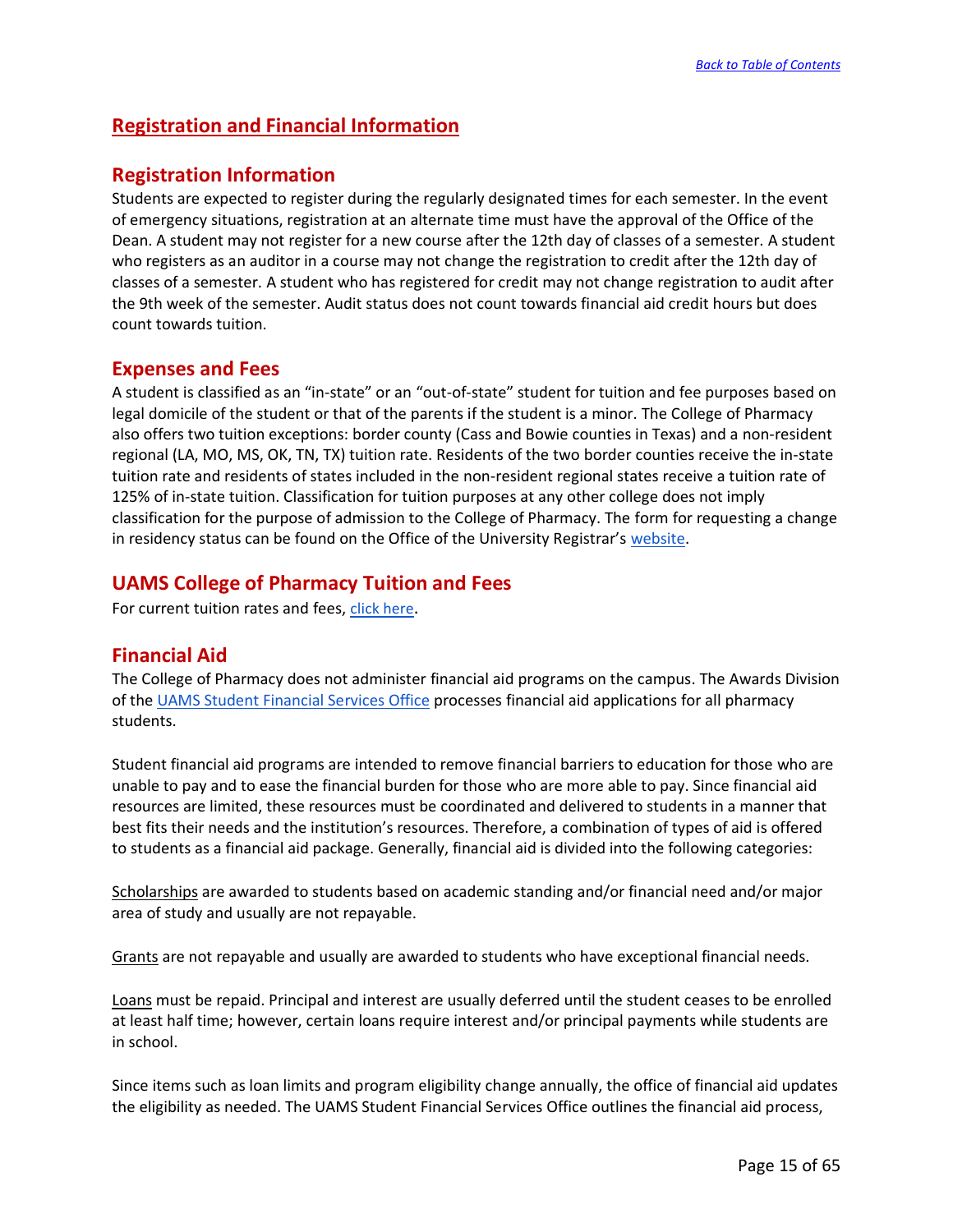defines eligibility requirements, and gives a complete detailed description of the various financial aid programs available each year.

The UAMS Student Financial Services Office reviews the student's information, the UAMS Student Financial Services Office will provide an award letter to each student who is awarded aid. This letter will state the cost of attendance, the student's family contribution, the student's financial need, the aid awarded, and the unmet need. Although every attempt is made to meet the student's financial need, limited resources means that most students will have an unmet need amount. An unmet need figure does not mean that a student is entitled to that amount of remaining funds.

All students receiving financial aid are required to keep the UAMS Student Financial Services Office informed of any change in their status such as change of address or receipt of additional financial aid from outside sources. The UAMS Student Financial Services Office provides an information sheet that is included with the initial award letter that provides the details of this requirement.

Students leaving the College of Pharmacy via graduation, withdrawal, or dismissal, must complete the online clearance process through Student Financial Services Office, both divisions, Awards and Disbursement/Billing. Leaving the College during a semester may result in a proportional loan repayment based on the type of loan and length of time in class. Please contact the UAMS Student Financial Services Office with questions.

Any student in the College of Pharmacy may visit the UAMS Student Financial Services Office to review any aspect of their financial aid award. An appointment is not necessary, but it is suggested that a call is made to be sure a financial aid officer is available. Telephone and video conferencing is also available for students on the Northwest Campus. The UAMS Student Financial Services Office exists to serve students' needs. Any student in the College of Pharmacy who has unusual financial circumstances or a dramatic change in their financial situation during the semester can visit with the Director of Financial Aid at any time.

Students pursuing the PharmD degree are classified for financial aid purposes as follows:

#### P1 Graduate/Professional Student

\*\* Please note \*\* An admitted student must have earned 72 semester credit hours of combined preprofessional and graduate coursework to be eligible to receive graduate-level federal financial aid. Applicants with less than 72 hours will be designated at the undergraduate level for financial aid purposes until they acquire 72 credit hours at the end of the first semester of the program.

P2 Graduate/Professional Student

P3 Graduate/Professional Student

#### P4 Graduate/Professional Student

The College of Pharmacy informs the UAMS Student Financial Services Office of the proper classification. The above arrangement for classification is designed to provide the maximum dollar amount of aid for the maximum number of pharmacy students. It also serves the purpose of providing accurate data for federal reporting purposes.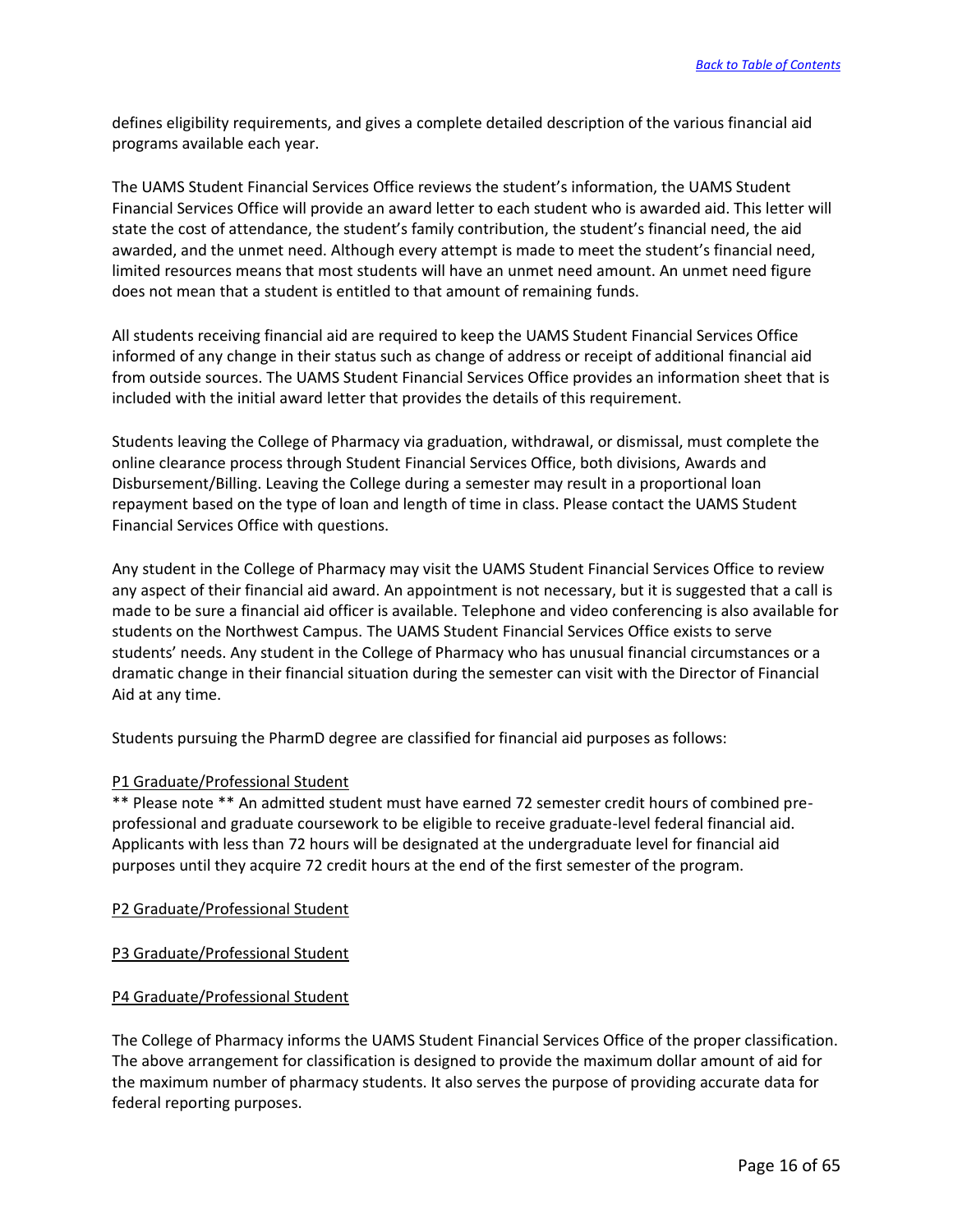To be considered full-time, students must be enrolled in at least nine (9) credit hours of courses in the fall and spring semesters and at least five (5) credit hours of courses in the summer.

To be considered half-time, students must be enrolled in five (5) to eight (8) credit hours of courses in the fall and spring semesters and three (3) to four (4) credit hours of courses in the summer.

Students are encouraged to apply for financial aid 6-8 months before the start of the new academic year. For entering students, it is not required to be accepted for admission in order to apply for financial aid, but no award will be made until the College of Pharmacy notifies the UAMS Student Financial Services Office that the student has been accepted. Although students are encouraged to apply as early as possible, students may apply for aid at any time during the year. However, there are deadlines for various programs. These deadlines are published on the UAMS Student Financial Services Office website.

Please visit the UAMS Student Financial Services Office website

<http://studentfinancialservices.uams.edu/> for additional information or contact their offices:

- Awards Division: 501-686-5451
- Disbursement/Billing Division: 501-686-6128

When a student completes a Free Application for Federal Student Aid, FAFSA, for financial aid, various documents are sent to the student and the UAMS Student Financial Services Office. In many cases, the UAMS Student Financial Services Office will request additional information such as financial aid transcripts, income tax information, etc. Written requests are mailed directly to the student requesting additional information. No action is taken on a student's file until that information is received. To avoid delays in processing, students are strongly encouraged to answer any inquiry from the UAMS Student Financial Services Office immediately.

#### **Special Awards and Scholarships**

Through the generosity of various organizations, companies, and alumni, numerous awards are made to students with high scholastic records or other achievements worthy of recognition such as leadership, professional attainments, and participation in extracurricular activities. Announcements of these scholarship opportunities are sent to the student body by the COP Awards Committee.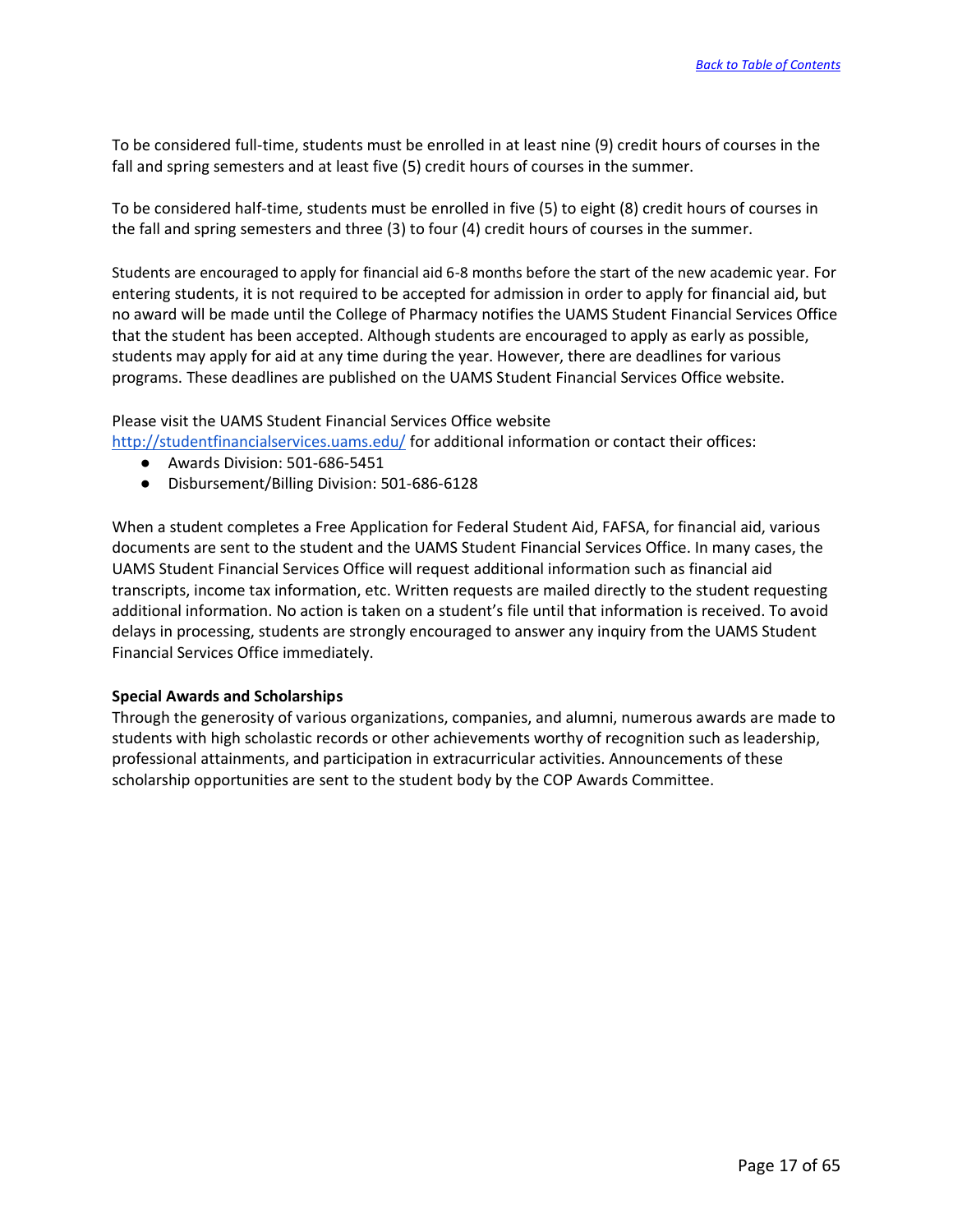# **COP IT Requirements**

# **Hardware**

If you have a laptop computer that is less than two years old and meets these minimum requirements, you do not have to purchase a new computer to begin pharmacy school. Tablet computers (Apple, Android, etc.), netbook computers, and e-readers may be useful devices for study but will not meet the minimum computer requirements.

It is your responsibility to maintain your computer. You may want to consider an extended warranty to cover it while a student.

# **PC Requirements**

Students must have access to a personal laptop device that has an operational webcam that is compatible with the ExamSoft suite of products, including ExamID and ExamMonitor. At this time, iOS devices such as the iPad are not compatible. Students may choose to use an iOS device for personal work, but a compatible device is required for testing.

- Operating system: 32-bit and 64-bit versions of Windows Vista, Windows 7, and Windows 8 Windows 10 is NOT supported; Only genuine, U.S. English, French, Portuguese, Swedish, and British versions of Windows Operating Systems are supported
- ExamSoft does not support Tablet devices other than Surface Pro as detailed below CPU processor, Intel i3, i5, i7, or comparable AMD processor
- RAM: 4GB minimum, 8GB, or more recommended
- Hard drive: highest recommended for the operating system or 250GB
- Internet connection for Examplify Download, Registration, Exam Download, and Upload
- Screen Resolution: must be 1024x768 or higher
- Adobe Reader: (Version 9 or 11) is required for exams containing PDF attachments
- Administrator-level account permissions (instructions)

# **Surface Pro Requirements**

Surface Pro 1, 2 & 3 (Non-Pro Surface devices are NOT supported) External keyboard (USB or Bluetooth) required Bluetooth keyboards must be paired prior to launching exam Hard drive, 1GB or higher available space Internet connection for Examplify download, registration, and exam download and upload. Screen Resolution must be 1920x1080. Administrator-level account permissions are required.

#### **Mac Requirements**

Operating system, OS X 10.7 (Lion), OS X 10.8 (Mountain Lion), 10.9 (Mavericks) & 10.10 (Yosemite). Only genuine versions of Mac Operating Systems are supported CPU, Intel i3, i5, i7 or comparable AMD processor RAM, 4GB minimum, 8GB or more recommended Hard drive, 250GB or higher available space Server version of Mac OS X is not supported

Internet connection for Examplify download, registration, and exam download and upload. Administrator-level account permissions are required.

For help with your computer's specifications, [click here.](https://libguides.uams.edu/technical-support)

# **Software**

Microsoft Office 365 (Provided by UAMS)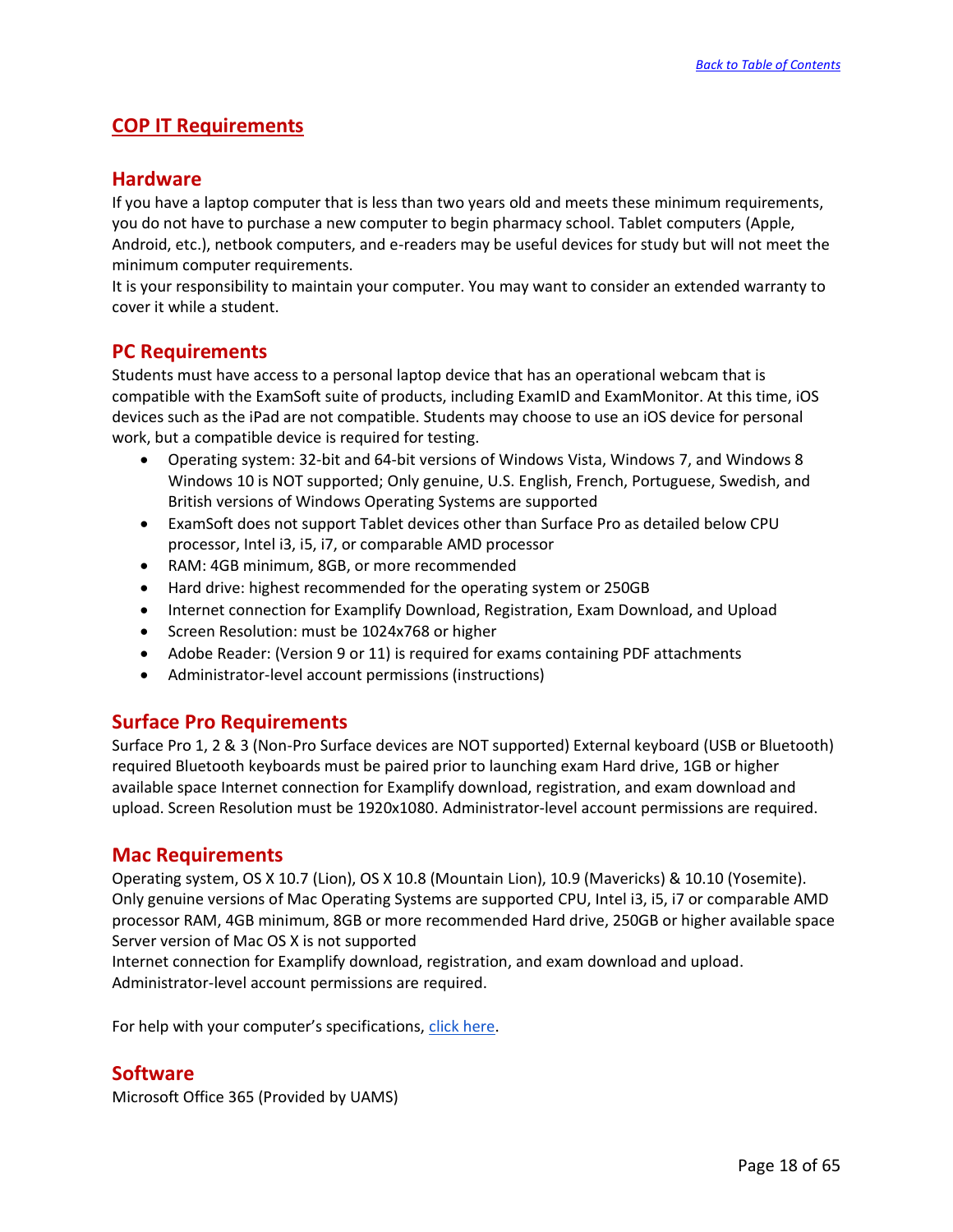Adobe Reader XI is required for exams containing PDF attachments

# **Student IT Support**

There is a student support IT Technician available in the Library Learning Resource Center (LRC) to help local and distant students with various technical issues that range from connecting to the wireless network to troubleshooting possible hard drive issues. They are available on the 3rd floor of the Library Monday – Friday, hours vary so check https://studentsuccess.uams.edu/ for hours. If you are off-campus and need assistance, please call 501-526-6003.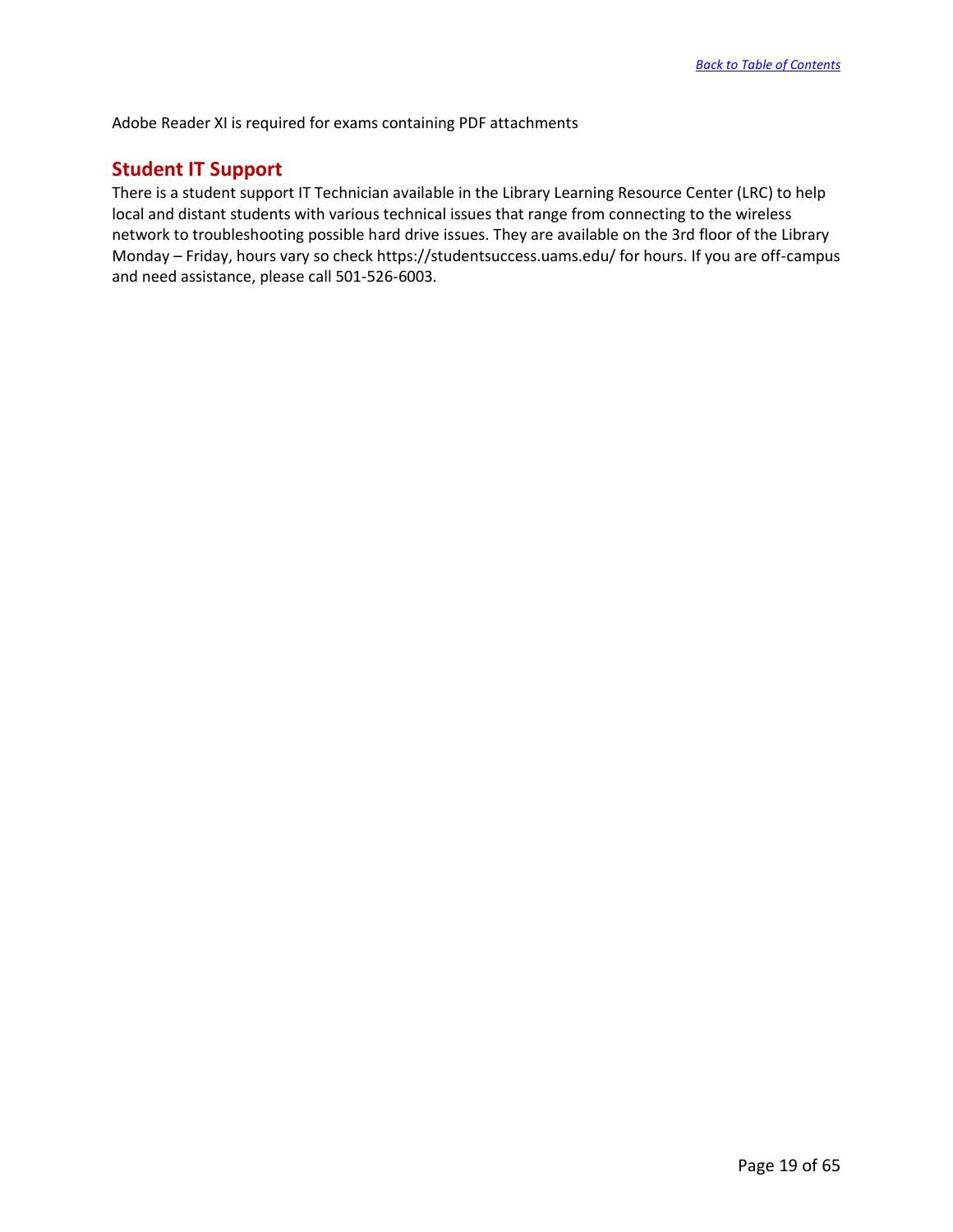# **Scholastic Rules and Regulations**

To be eligible for graduation from the College of Pharmacy, a student must demonstrate to the faculty that he/she is adequately and satisfactorily prepared to enter the profession of Pharmacy. To guarantee the accomplishment of this goal, the student must make satisfactory progress toward completion of requirements for the degree of Doctor of Pharmacy. Failure to meet these requirements for scholastic progression will result in academic dismissal from the College of Pharmacy.

# **General Rules of Progression**

- No credit hours with a grade of "F"
- A GPA of 2.0 or greater
- All courses in one professional year must be successfully completed within no more than two calendar years
- No course may be attempted more than two times and only courses with a grade of "D" or "F" may be repeated
- A student on the first attempt of any given professional year must enroll in all required coursework he/she is eligible to take
- If a student repeats a course at UAMS, the most current grade will be used to determine satisfactory completion of the course, graduation requirements, and compliance with Scholastic Rules and Regulations. All work attempted will be recorded on the student's transcript
- Progression examinations occur at the end of the didactic coursework of the P2 year and during the P4 year. Successful completion of these examinations is required. The P2 exam allows three attempts and the P4 exam allows two attempts. If a student is unsuccessful on the final attempt, he/she will be reviewed by the Scholastic Standing Committee to determine progression.

# **Student Status**

A student enrolled in the UAMS College of Pharmacy shall be considered in good standing as long as they are making progress towards the degree of Doctor of Pharmacy according to the Scholastic Standing Rules of the College.

# **Scholastic Rules: Didactic Coursework**

- Students who do not meet the requirements for progression on the first attempt of the P1, P2, or P3 year must follow the following rules to progress to the next professional year.
- If a GPA of less than 2.0 without any grades of "F": the student may attend summer school, if available, to achieve a GPA of greater than or equal to 2.0. If the student repeats the current professional year, the student is required to repeat all courses in the current professional year in which he/she made a grade of a "D".
- If a student who has never received a grade of "F" in previous professional year's didactic coursework receives a grade of "F" in one course: the student may attend summer school, if available, to achieve a GPA of greater than or equal to 2.0. If the student repeats the current professional year, the student must repeat all the courses in the current professional year in which he/she made a grade of "D" or "F".
- If a student who has never received a grade of "F" in previous professional year's didactic coursework receives a grade of "F" in greater than one course and fewer than 50% of the credit hours: the student must repeat the current professional year. The student is required to repeat all courses in the current professional year in which he/she made a grade of "D" or "F"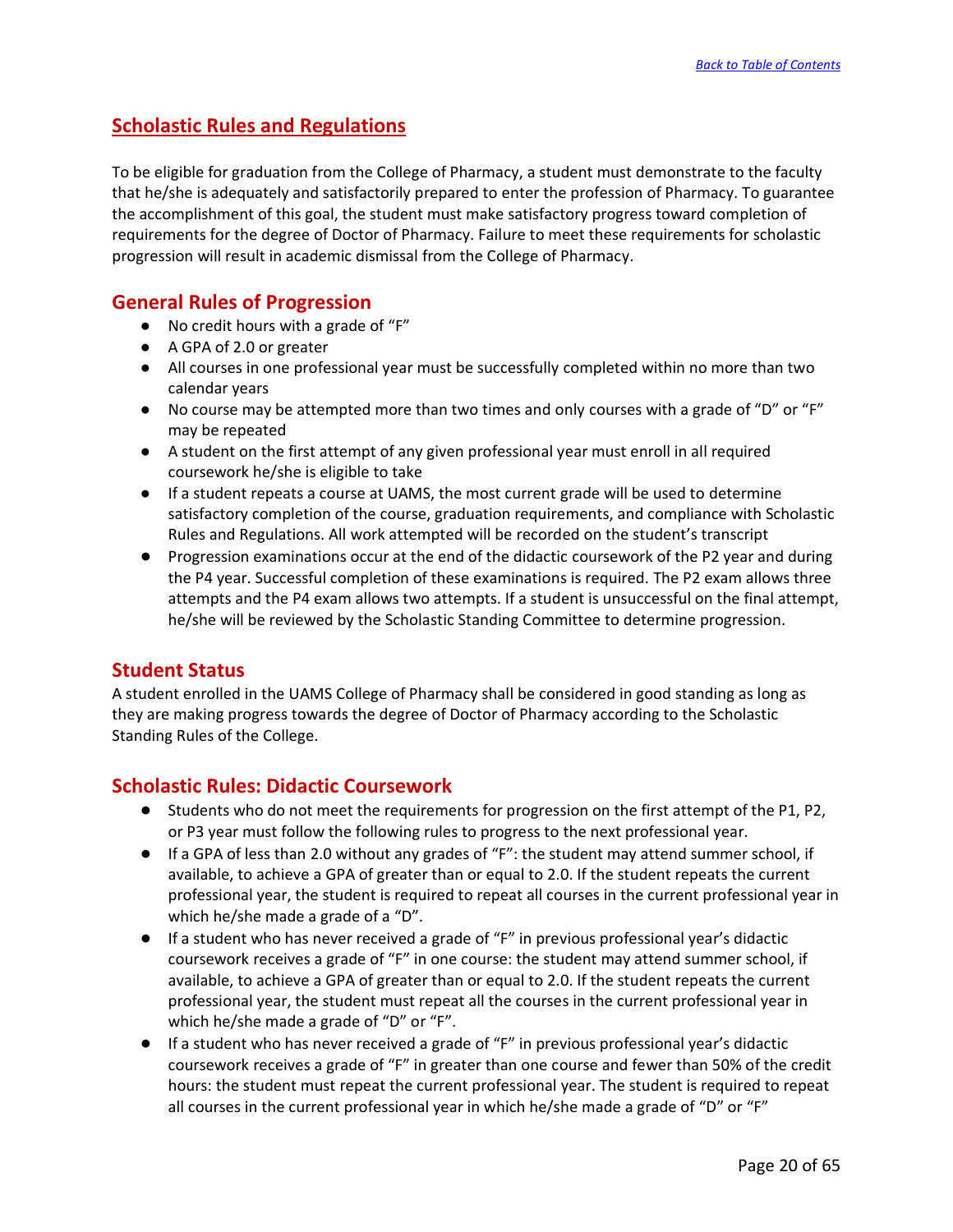- If a student receives a grade of "F" in greater than or equal to 50% of the didactic credit hours of a current professional year: the student shall be academically dismissed from the college.
- If a student who has successfully removed the grade of "F" in a didactic course of a previous professional year receives the grade of "F": the student shall be dismissed from the College of Pharmacy.

# **Summer School**

Summer school for repeating students may be offered at the discretion of the appropriate departmental chair and the Dean of the College. Repeating students may repeat courses at other institutions to progress to the next professional year provided that each course is approved by the faculty course coordinator for the UAMS College of Pharmacy course. Financial aid may not be available for summer courses.

# **Scholastic Rules: Summer School**

- Students may only repeat one course each summer if that course could allow them to progress to the next professional year.
- Taking a course in summer school constitutes the second attempt of that course.
- A grade of "F" in a UAMS COP summer school course and a grade of a "D" or "F" in a summer school course from another institution for transfer credit will result in academic dismissal from the College.
- If at the end of summer school, the student's grade point average is less than 2.00 the student must repeat all the courses in the current professional year in which he/she made a grade of  $"D".$
- Grade Forgiveness: The most recent grade is used for the calculation of the student's grade point average if the repeated course is taken at the UAMS College of Pharmacy.
- Transfer academic credit is only earned with a grade of "A", "B", or "C" of approved summer school courses offered at other institutions. A course where transfer credit is earned will not count in the student's grade point average but will change the student's overall grade point average when the hours and/or quality points for the UAMS course being replaced are removed from the calculation.
- For students who are eligible for progression and repeating coursework in which a grade of "D" was given, a grade of "D" in a repeated summer course results in progression to the next professional year with the original grade point average.

# **Experiential Coursework**

Experiential coursework is composed of introductory pharmacy practice experiences (IPPEs) and advanced pharmacy practice experiences (APPEs). IPPEs occur between January of the First Professional Year and May of the Third Professional Year, while APPEs occur during the Fourth Professional Year.

Access to Confidential Patient Information: In practice experiences and often as part of work experiences as a pharmacy technician and/or intern, students will have access to the records and information of patients and former patients. Such records and information are confidential and must be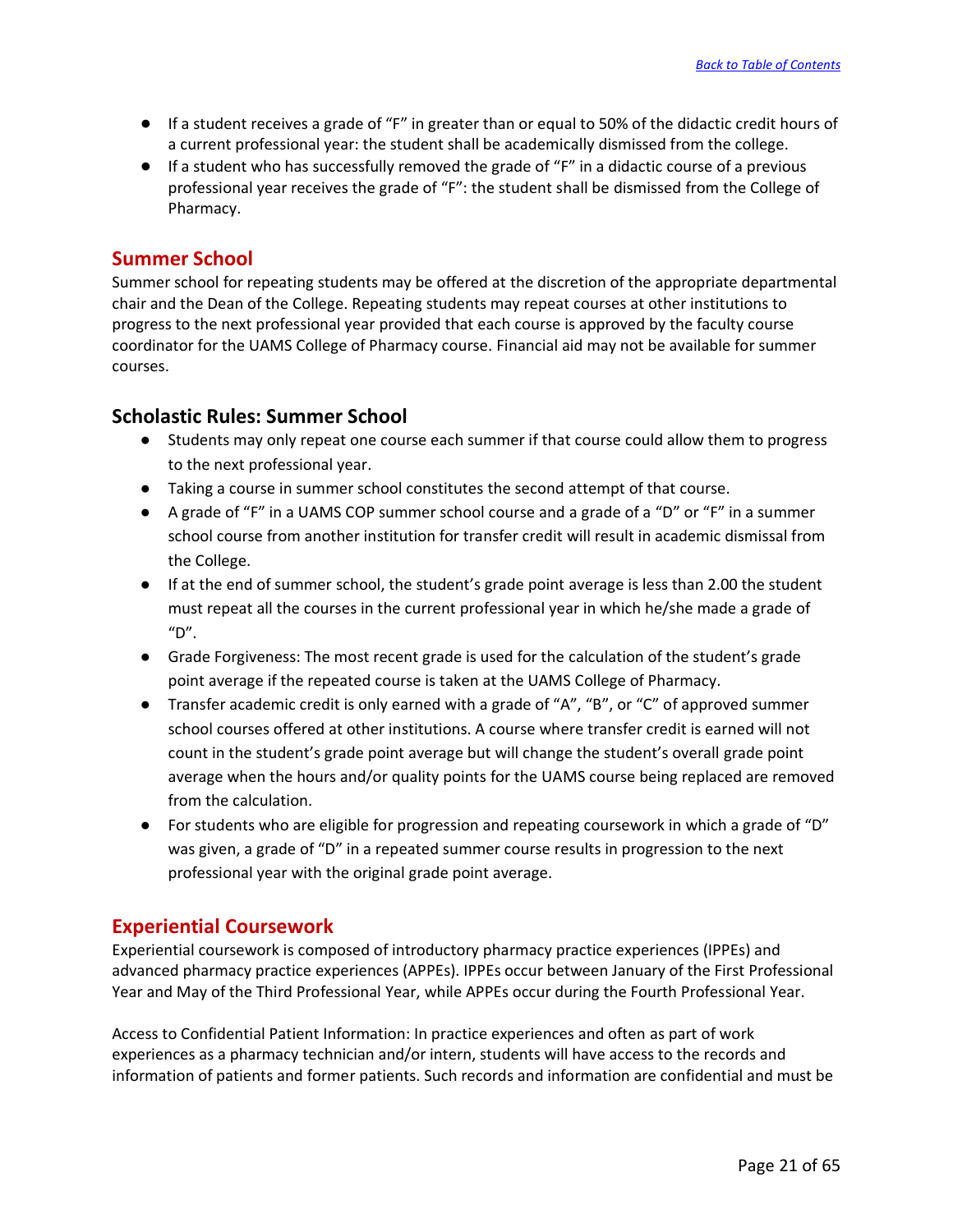treated accordingly and must not be discussed with any persons other than those involved directly inpatient care or teaching related to that patient.

Each student must fulfill each of the following criteria and any other requirements assigned before entering an experiential activity:

The student must hold a current professional liability insurance policy (minimum insurance limits of (\$1,000,000/\$3,000,000). Insurance is provided through Pharmacists Mutual insurance and is paid from student fee collections at each semester registration. To apply, go t[o https://ww](http://www.phmic.com/)w.ph[mic.com/.](http://www.phmic.com/)

The student must possess the current American Heart Association (AHA) Healthcare Provider Cardiopulmonary Resuscitation (CPR) Certification. Proof of certification must be presented at orientation to experiences.

The student must have a valid and current intern license issued by the Arkansas State Board of Pharmacy. If the student does an experience outside of Arkansas and the visited state issues student intern licenses, the student must obtain an intern license in that state as well.

Students must have proof of a negative TB skin test within the last twelve months on file with SEHS or evidence of compliance with TB screening per current CDC guidelines.

The student may be required to provide proof of physical examination and current immunization records depending on the experiential site. Upon admission into the College, students are required to have on file with the SEHS proof of a physical examination and current immunization record.

To be eligible for entry into free-standing experiential coursework, the student must demonstrate that he/she is adequately and satisfactorily prepared to advance to the experiential portion of the curriculum. The scholastic standing of all students will be reviewed prior to their entry into the experiential coursework. The student must be eligible to advance to the next Professional Year by meeting the following criteria:

- Cumulative grade point average (GPA) of 2.0 or better
- Successful completion of ALL prior coursework in the previous Professional Year(s) and current Professional Year as it relates to the IPPE.

Eligibility to enter an IPPE: If a student is eligible to progress to the next academic year by way of successful remediation of the necessary coursework from the current Professional Year during the summer, the student will be allowed to enter into an IPPE if he/she provides the IPPE coordinator with a feasible plan for completion of the necessary coursework prior to the planned start date of IPPE.

If the assignment of "I" (incomplete) is made during any prior coursework of the current Professional Year, the student may enter an IPPE once the remaining coursework is completed and the student's scholastic standing is determined to allow progression.

P1 and P2 Introductory Pharmacy Practice and Advanced Practice Experiences (IPPEs/APPEs) The faculty adopted the use of the Achievement Based Student Assessment Procedure for P1 Community and P2 Institutional IPPEs and APPEs on 02/17/2016. The procedure utilized by the Experiential Education Office in the implementation of this process is outlined below.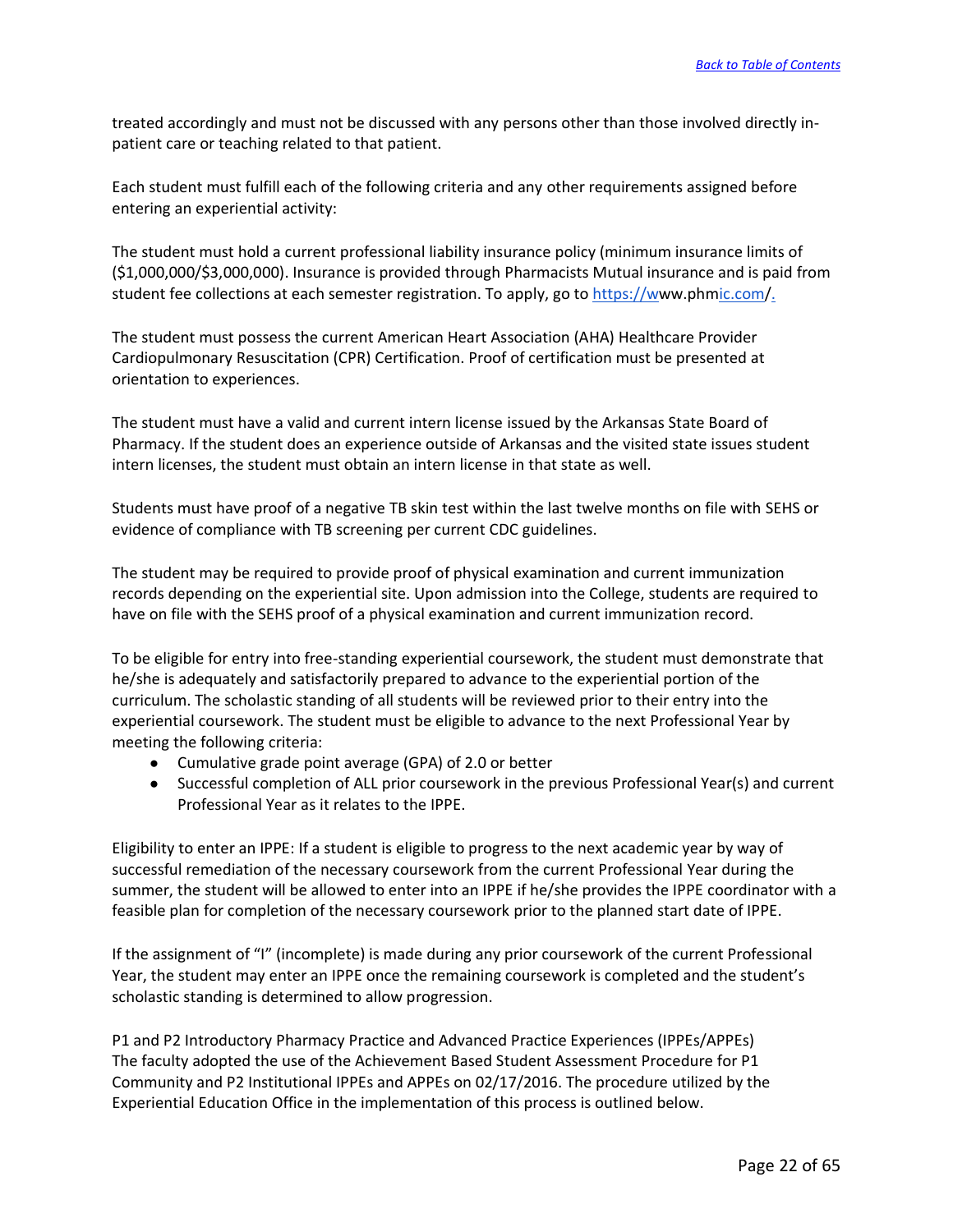# **Scholastic Rules: Experiential Education**

Students will participate in an orientation process prior to the initiation of the experiential courses to outline their purpose, organization, and assessment; to explain the achievement-based assessment process, and to review the procedure by which academic progress will be monitored.

All students receive performance assessments from their preceptors at the midpoint (excluding P1 IPPE) and the end of each experience. Performance assessments are managed within the experiential education electronic management system. All performance assessments are available for review by assigned preceptors and experiential education office staff. These assessments are used to direct students' learning in subsequent experiences.

# **Experiential Proficiency Scores**

- 5 Exceeds expectations
- 4 Meets expectations
- 3 Progressing
- 2 Needs significant improvement
- 1 Does not meet expectations
- 0 Opportunities existed, student did not engage; therefore, not able to assess
- NA Not applicable to experience or not observed

Global Assessment (overall performance): [ ] Clear Pass [ ] Borderline Pass [ ] Clear Failure

Students must achieve a target competency score on each item on the achievement-based assessment, fulfill the course requirements as outlined in the course syllabus/manual, and complete all other required documentation prior to receiving credit for the IPPE and APPE programs. The Assistant/Associate Dean of Experiential Education, Experiential Director, or Dean's designee will formally review the achievement-based assessments for each student after the Final assessments are submitted.

- IPPE Target Score: Students must achieve a score of 3 on each item on the IPPE achievementbased assessment.
- APPE Target Score: Students must achieve a score of 4 on each item on the APPE achievementbased assessment.
- Maintaining Competency (APPE): Following achieving competence (4 or more) on any competency item, a student who achieves lower than a 4 on a final evaluation during multiple clerkships may be contacted by the Assistant/Associate Dean of Experiential Education and be required to have Consultation\*.

#### **IPPE/APPE Grades**

- Clear Pass: Good job!
- Borderline Pass: Students who receive a "Borderline Pass" at the end of an IPPE or APPE clerkship may be required to attend a consultation with the Assistant/Associate Dean of Experiential Education. Students who receive multiple borderline passes in the same competency area/domain (i.e. patient care, communication, professionalism, etc.) may be required to complete an Individualized Education Plan (IEP)\* to improve their skills in the identified competency area/domain.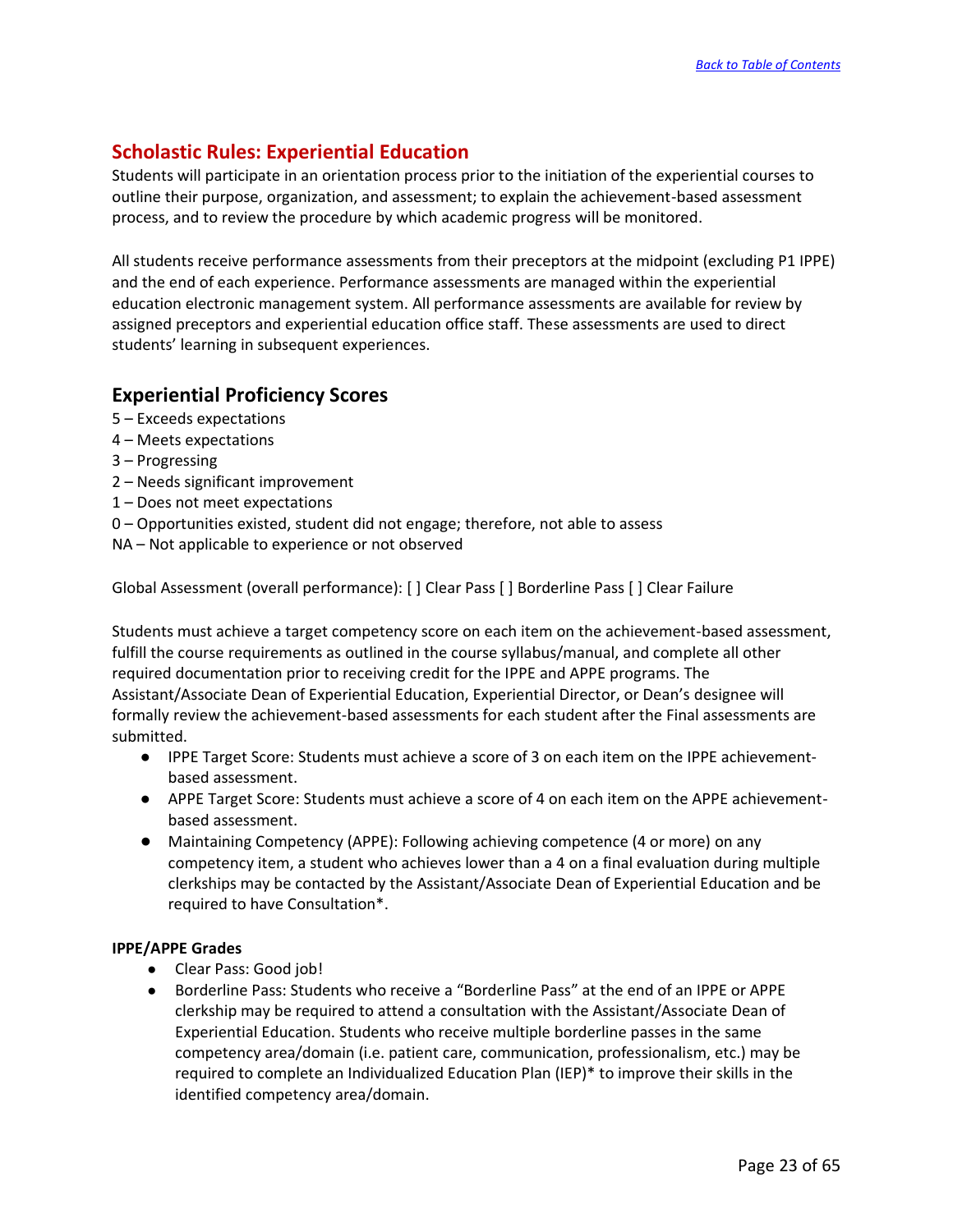● Clear Failure: Students will fail an experience if a preceptor indicates "Clear Failure" at the end of an experience. He or she must repeat and pass that type of experience (e.g., Acute care, Ambulatory care, etc.). No experience may be attempted more than twice. In the event that a student receives a "Clear Failure" at the end of an APPE, the Assistant/Associate Dean for Experiential Education may develop and assign an Individualized Educational Plan (IEP)\* and forward to the Scholastic Standing Committee. The Scholastic Standing Committee will review the IEP. The student may address the committee regarding the IEP. The student must successfully pass the IEP as well as repeat and pass another rotation of that experience type before moving forward in the curriculum.

Competency Scores: Students who receive a competency score of 0,1, or 2 at the end of an IPPE or APPE clerkship may be required to attend a Consultation\* with the Assistant/Associate Dean of Experiential Education.

Students who commit academic dishonesty or professional misconduct during an IPPE or APPE may be given a "Clear Failure" for the experience in which the violation occurred, may be given a negative noncognitive evaluation, and the matter forwarded to the Honor Council and/or Scholastic Standing Committee for review.

Preceptors may request that a student be removed from a practice site as a result of behavior or performance. Students who are removed from an IPPE/APPE will receive a "Clear Failure" and may be assigned an IEP.

Students who are removed from an IPPE/APPE by a College administrator will receive a "Clear Failure" and may be assigned an IEP.

Individualized Educational Plan (IEP): IEPs may involve the completion of activities to develop knowledge, skills, and/or attitudes and may incorporate the completion of additional experiential clerkships. The Scholastic Standing Committee will review all IEPs developed by the Assistant/ Associate Dean of Experiential Education. The student is invited to address the committee regarding the IEP. Upon Scholastic Standing review of an IEP, a course of "IEP" will be assigned to the student in need of remediation. The student must successfully complete the IEP before moving forward and attempting a repeat "for credit" IPPE/APPE clerkship. IEPs are customized experiences designed to improve student performance and are NOT eligible to count as credit for IPPE/APPE clerkships.

The Assistant/Associate Dean of Experiential Education will monitor the student's progress on a regular basis during remediation. The frequency of this monitoring will vary depending on the length and nature of the IEP. Successful completion of the IEP will occur once the student demonstrates competency.

At any time, students may be reassigned to alternative APPEs to maximize opportunities to enhance skills development for identified areas of weakness. Reassignment will occur at the discretion of the Office of Experiential Education and according to practice site availability.

Tuition may be charged for additional or repeated IPPE/APPE courses and/or IEP experiences. IPPEs must be successfully completed before a student may progress to the next academic year. Experiential Programmatic Assessment:

#### **Ongoing Programmatic Assessment (APPE)**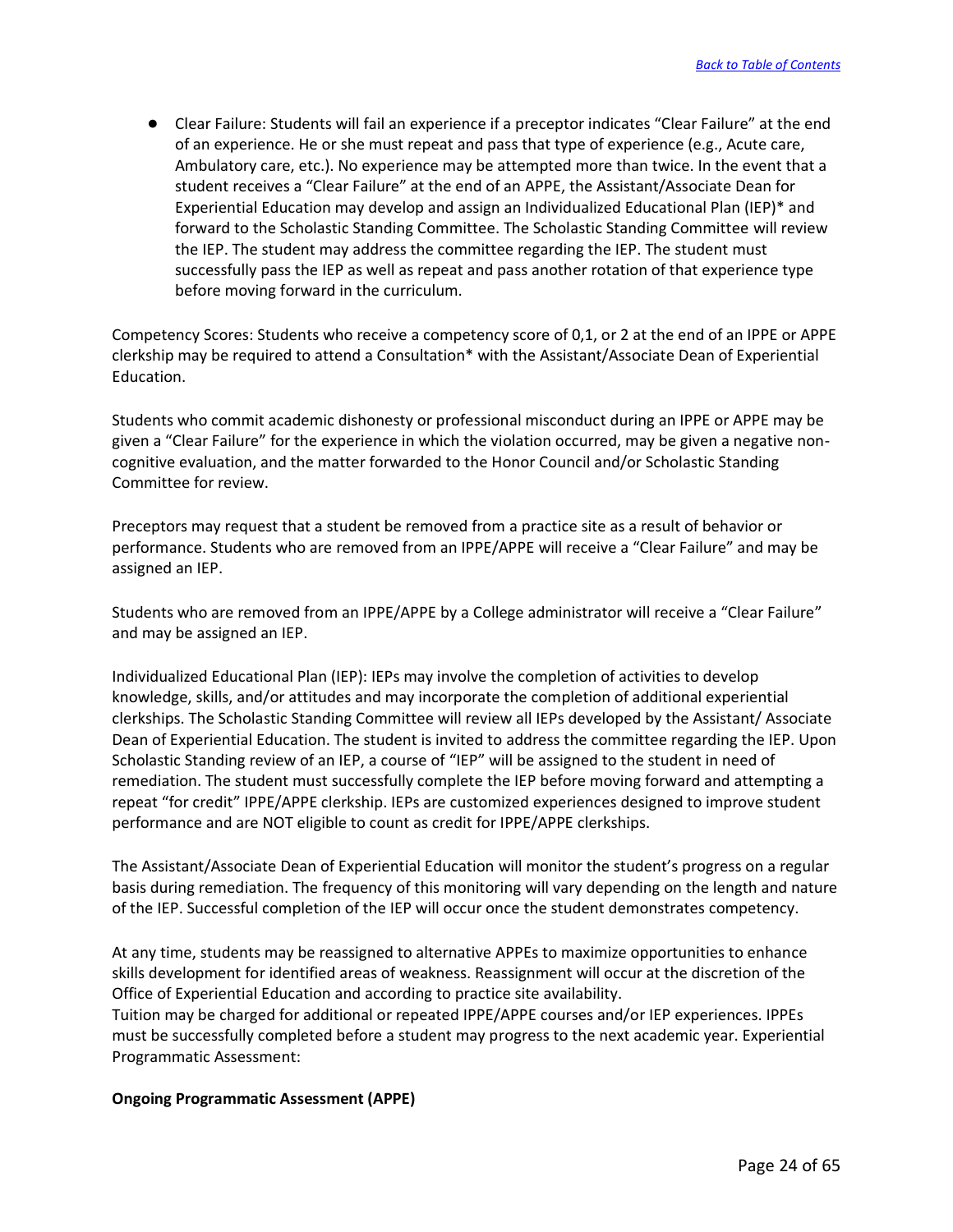At any time in the IPPE or APPE program, a student who is not consistently performing at the expected level of proficiency (3 for IPPE, 4 for APPE), or receives one or more "Borderline Pass" results on a final evaluation will be called in for a Consultation\* by the Assistant/Associate Dean for Experiential Education or Director of Experiential Education.

Between months 5 and 7 of the APPE curriculum, students who have not had the opportunity to demonstrate competence on an item will be contacted by the Assistant/Associate Dean of Experiential Education for a Consultation. The student may be asked to submit a plan to achieve expected levels of performance on those competencies. The student will be advised of the procedure that will be followed if competency has not been demonstrated by the end of the final APPE.

Programmatic Failure:

- IPPE: Following a grade of "Clear Failure" for an IPPE, a second "Clear Failure" during the IPPE program (P1, P2, P3) will result in IPPE programmatic failure and the student being academically dismissed from the College.
- APPE: Following a grade of "Clear Failure" for an APPE, a second "Clear Failure" during the APPE portion of the curriculum will result in APPE programmatic failure and the student being academically dismissed from the College.

Final Program Assessment (IPPE/APPE): At the end of the IPPE (P1+P2+P3) and APPE (10 APPEs) Programs, the Assistant/Associate Dean for Experiential Education will review students' performance assessments to determine whether competency requirements have been met (≥ 3 for IPPE; ≥4 for APPE). In the event that a student does not achieve the expected programmatic competency requirements, the Assistant/Associate Dean for Experiential Education will make a recommendation to the Scholastic Standing Committee that no credit be granted for the IPPE/APPE program and that a programmatic IEP must be completed successfully to receive programmatic credit. The student is invited to address the Scholastic Standing Committee to discuss the programmatic IPE. The committee will review the Assistant/Associate Dean for Experiential Education's recommendations including the programmatic IEP and may request additional information from the student or the student's preceptors. Credit will be granted for the IPPE/APPE program if the committee determines that the student has demonstrated competency in the identified competency areas. If the committee determines that the student has not yet demonstrated competency, the student will begin the programmatic IEP.

For a programmatic IPPE IEP, the student must Pass the programmatic IEP to progress to the P4 year. For a programmatic APPE IEP, the student must Pass the programmatic IEP in order to graduate.

All of the ten month-long APPEs in the fourth professional year must be successfully completed within no more than two calendar years.

Student appeals must be handled based on the policies and procedures in the Student Handbook.

\*Consultation: The intent of the Consultation is to aid the student in identifying opportunities to demonstrate or strengthen his/her skills in the identified competency areas. Consultations may involve past and/or future preceptors, Experiential Directors, College administrators, and other individuals that could be beneficial to the process.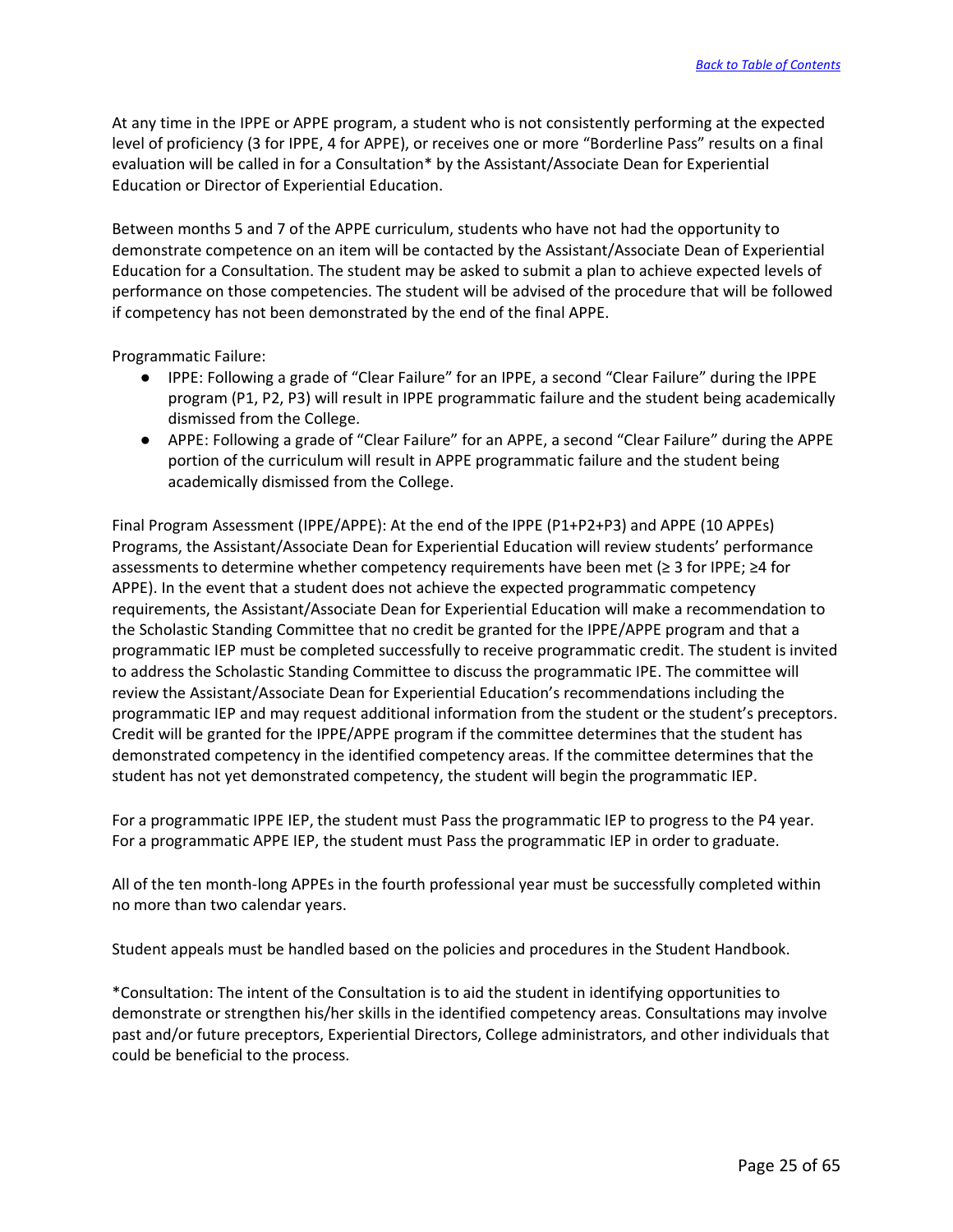\*Individualized Educational Plan (IEP): An (IEP) may include development, practice, and/or demonstration of competency. An IEP may involve the completion of activities to develop knowledge, skills, and/or attitudes and may incorporate the completion of additional IPPEs or APPEs. Clerkship IEPs must be successfully completed prior to attempting a repeat "for credit" IPPE/APPE clerkship. IEPs are customized experiences designed to improve student performance and are NOT eligible to count as credit for IPPE/APPEs.

# **Scholastic Non-Cognitive Performance Evaluation**

Each student is expected to comply with requests of university officials in the performance of their duties; to obey the laws of the city, state, and nation; and to refrain from conduct that would demean the ethics and integrity of the profession of pharmacy. Scholastic non-cognitive performance is evaluated based on certain demonstrated characteristics that are important to individuals preparing for a career in pharmacy.

Characteristics included in these evaluations are attentiveness, demeanor, maturity, cooperation, inquisitiveness, responsibility, and respect for authority. Students shall receive a grade of "**Outstanding**" or "**Inadequate**" when appropriate. The lack of either grade indicates that the student has been judged to possess the demonstrated characteristics or that contact with the student has been insufficient to allow evaluation. Evaluations must be submitted by a member of the faculty.

If the student receives two (2) or more grades of "Outstanding," the Assistant/Associate Dean for Student Affairs will notify the student in writing of the fact and will place a letter of commendation in the student's file.

If the student receives the grade of "Inadequate" in two (2) or more separate situations or incidents, the Assistant/Associate Dean for Student Affairs or the Assistant/Associate Dean of the NW campus (for students on that campus) will undertake the following action (in the case of a serious violation, a single grade of "Inadequate" will suffice).

- Notify the student in writing that he/she has received an excessive number of "Inadequate" evaluations;
- Require the student to arrange a formal interview within one week with the individual(s) submitting the written report(s); and
- Forward to the Scholastic Standing Committee the results of this interview, including the student's explanation for his/her behavior.

The Scholastic Standing Committee may choose any or several of the following:

- Take no further action;
- Counsel the student in writing only;
- Interview and counsel the student;
- Interview and counsel the student and place him/her on leave of absence for an interval to be recommended by the Assistant/Associate Dean for Student Affairs (in consultation with the Assistant/Associate Dean for the NW campus for students on that campus) and approved by the Scholastic Standing Committee;
- Interview and counsel the student and place him/her on scholastic non-cognitive probation for an interval to be recommended by the Assistant/Associate Dean for Student Affairs (in consultation with the Assistant/Associate Dean for the NW campus for students on that campus) and approved by the Scholastic Standing Committee;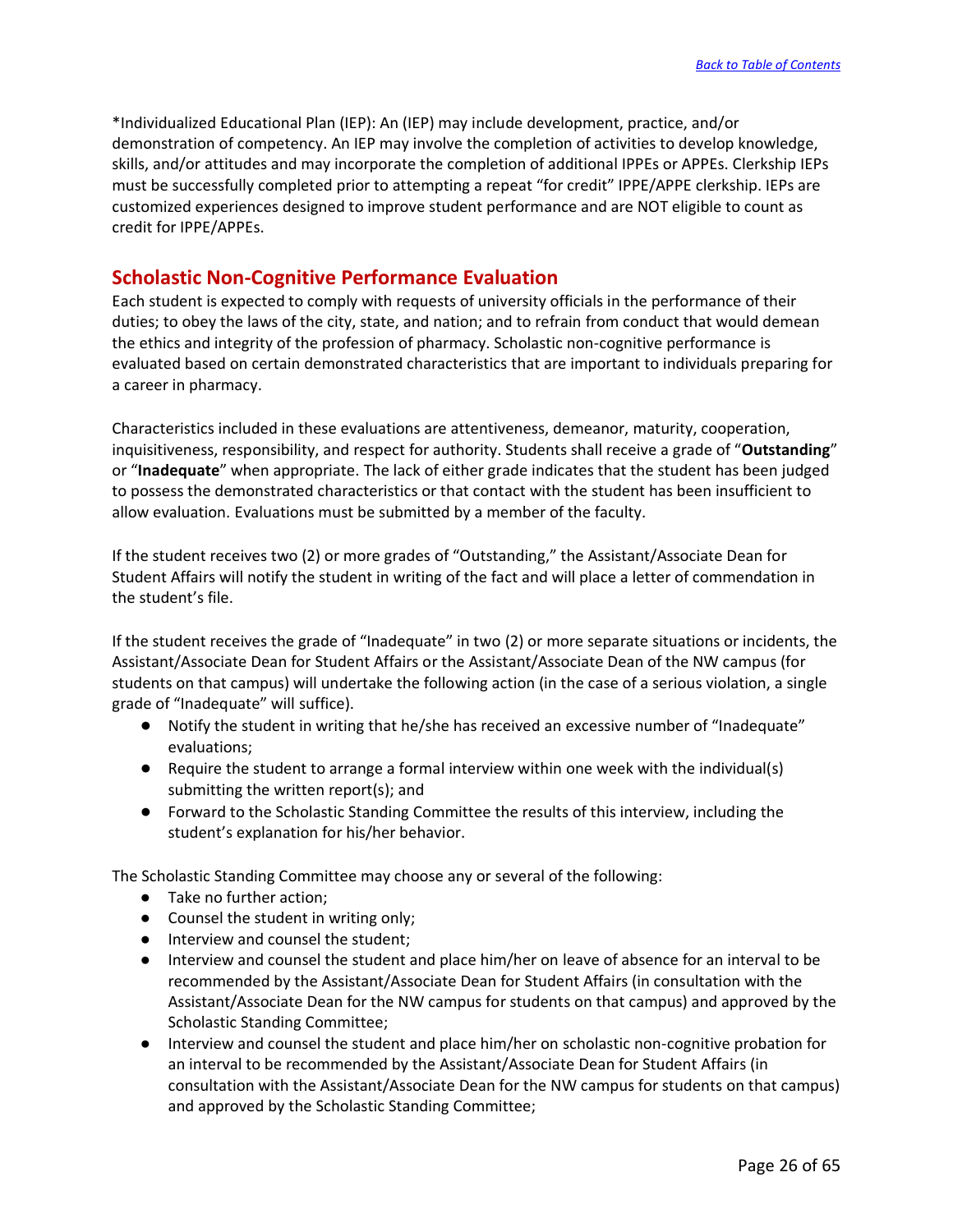- Interview the student and recommend the student repeat the entire academic year; or
- Interview the student and recommend his/her dismissal from the College.

Recommendations of the Scholastic Standing Committee are forwarded to the Dean for action.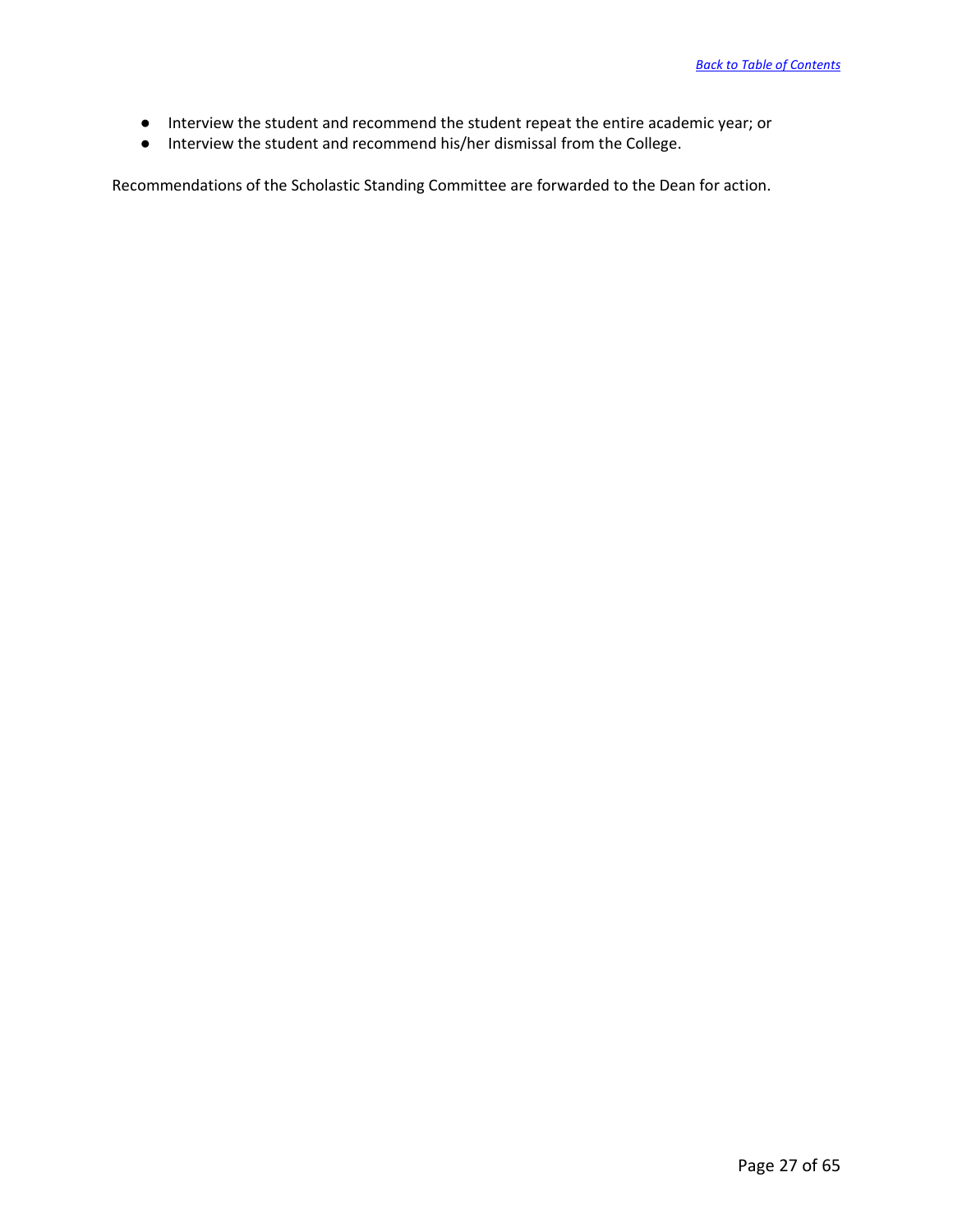# **Academic Progression Review and Appeals Procedure**

The Scholastic Standing Committee meets to review the records of all students approximately within two weeks after final grades are assigned by the faculty. When a student does not meet scholastic standards the Scholastic Standing Committee will review that student's record in detail and determine the appropriate application of the College of Pharmacy Scholarship Rules and Regulations.

The Scholastic Standing Committee determination will be made after careful and deliberate discussion, based upon the professional judgment of the Committee members. The Chair of the Scholastic Standing Committee will notify the student of the determination in writing.

Academic Review Appeal: Within seven (7) working days of the date of the determination notice, the student may appeal, in writing, to the Chairman of the Committee that a substantial mistake of fact occurred, a fundamental misinterpretation of official policies is evident, or a significant procedural defect took place. These are the only bases for appealing the determination. If a student appeals the decision to the Scholastic Standing Committee, the Scholastic Standing Committee will reconvene to review the student's contentions. If the Committee concurs with the student, it will correct the procedural defect, reinterpret the policy as appropriate, or review the fact which was originally presented in error, and then review its determination and revise it if appropriate. The Committee's final determination will be forwarded to the Dean or the Dean's designee after the seven (7) day period for appeal has passed, or at the conclusion of an appeal.

Final Decision by the Dean or Dean's Designee: After receipt of a determination from the Scholastic Standing Committee resulting from an academic procedure, the Dean or Dean's designee may accept the determination or refer it back to the Scholastic Standing Committee for additional consideration. The decision of the Dean or the Dean's designee shall be final, and there shall be no further appeal.

The Chair of the Scholastic Standing Committee will notify the student in writing of the final decision.

# **Scholastic Non-Cognitive Progression Review Procedure and Appeals**

When a student does not meet academic honesty or minimal scholastic non-cognitive standards the Scholastic Standing Committee will review that student's record in detail and make a determination. If the class syllabus for a particular class states a specific academic honesty policy different from the College policy, the class policy takes precedence. The Scholastic Standing Committee may meet at any time during the calendar year.

The members of the Scholastic Standing Committee and student(s) whose situation(s) will be considered in detail will be notified, in writing, of the meeting by the Chair of the Scholastic Standing Committee. The notice will be hand-delivered to the student(s) or delivered by mail to his/her last known address. The notice will include the date, time, and place of the meeting, the issues that will be considered, and the possible consequences.

The student may submit a written statement to the Chair of the Scholastic Standing Committee prior to the meeting that sets out reasons why the determination of the Committee should be in his/her favor. The student may also submit written statements from others on his/her behalf, and may appear before the Committee, make an oral statement, and answer questions from members of the Committee. This interaction shall be in the nature of an informal give-and-take rather than a formal evidentiary hearing.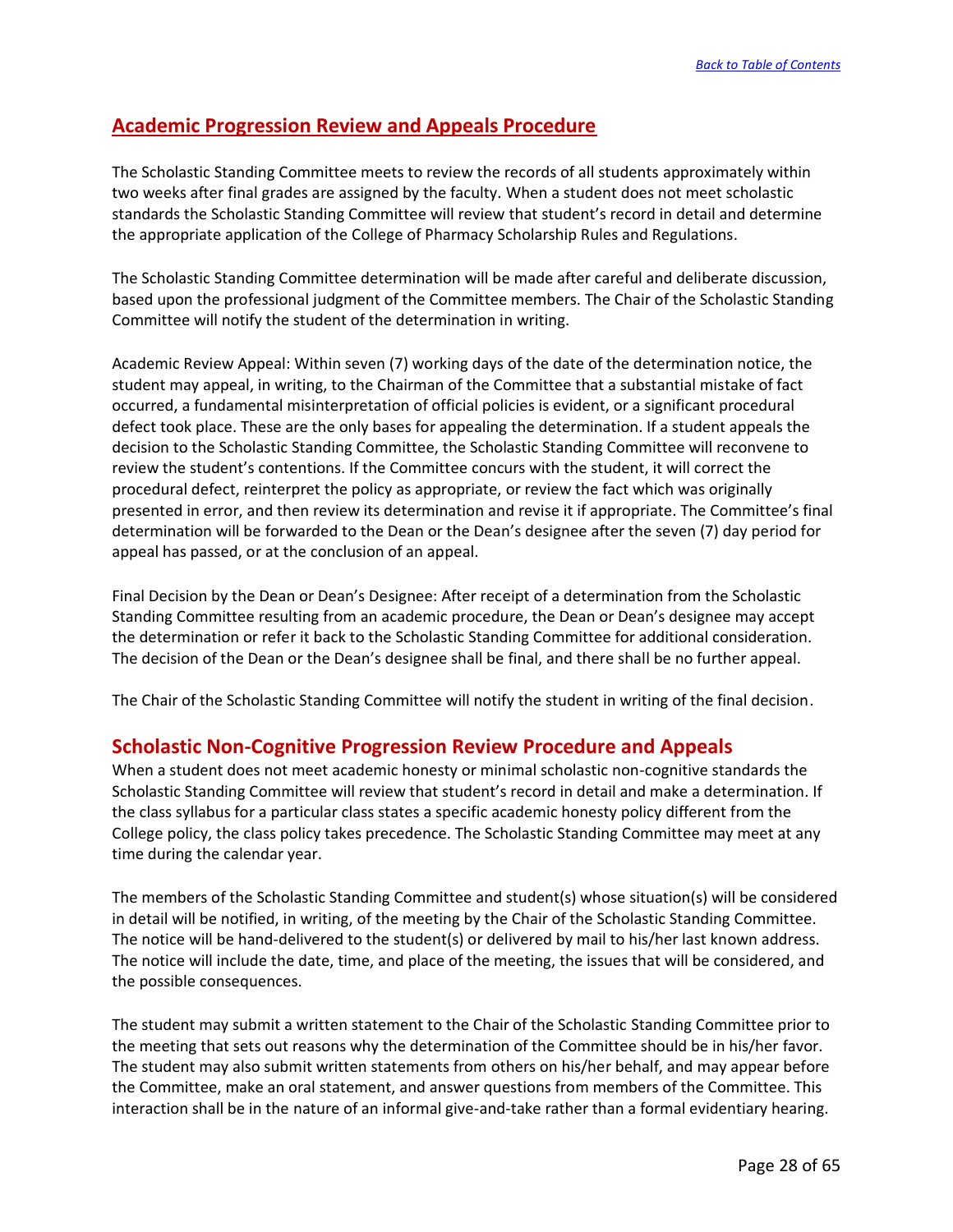The student may have legal counsel present, but said counsel may only participate if a student faces a possible suspension of 10 days or more

or withdrawal from the college. The student may not present witnesses without prior consent of the Chair.

The determination of the Scholastic Standing Committee will be made after careful and deliberate discussion, based upon the professional judgment of the Committee members. The Scholastic Standing Committee shall not reconsider a determination made by the Grievance Panel concerning a student. Students may not be present during the Committee deliberations.

The Chair of the Scholastic Standing Committee will notify the student in writing of the determination.

Scholastic Non-Cognitive Review Appeal: Within seven (7) working days of the date received of the determination notice, the student may appeal, in writing, to the Chair of the Committee that a substantial mistake of fact occurred, a fundamental misinterpretation of official policies is evident, or a significant procedural defect took place. These are the only bases for contesting the decision.

If a student appeals the determination of the Scholastic Standing Committee, the Scholastic Standing Committee will reconvene to review the student's contentions. If the Committee concurs with the student, it will correct the procedural defect, reinterpret the policy as appropriate, or review the fact which was originally presented in error, and then review its determination and revise it if appropriate. The Committee's final determination will be forwarded to the Dean or the Dean's designee after the seven (7) day period for appeal has passed, or at the conclusion of an appeal.

Final Decision by the Dean or Dean's Designee: After receipt of a determination from the Scholastic Standing Committee resulting from a scholastic non-cognitive procedure, the Dean or Dean's designee may accept the determination or refer it back to the Scholastic Standing Committee for reconsideration. The decision of the Dean or the Dean's designee shall be final, and there shall be no further appeal.

The Chair of the Scholastic Standing Committee will notify the student in writing of the final decision.

# **Student Grievance Procedure and Appeals – Non-Discriminatory Purpose**

The Student Grievance Procedure is used as due process by a student who believes that a rule or ruling, procedure, or policy has not been followed or has been applied in an unfair or inequitable manner. To submit a grievance, a student must provide evidence of unfair or inequitable treatment, defined as: 1) the occurrence of a substantial mistake of fact; 2) a fundamental misinterpretation of official policies; or 3) the occurrence of a significant procedural defect. The Grievance Procedure shall not be used to question a rule or ruling, procedure or policy established by an authorized faculty or administrative body.

#### **Definitions**

Grievance: An expression of dissatisfaction when a student believes that a rule or ruling, procedure, or policy, has been applied in an unfair or inequitable manner. Alleged situations not covered by this policy include discrimination prohibited by other specific policies of the University of Arkansas for Medical Sciences (see UAMS policy 2.2.1: Grievance Procedure for Students Alleging Discrimination). Grievance Panel: Those members of the College of Pharmacy Faculty selected by a drawing to hear a grievance and make a determination.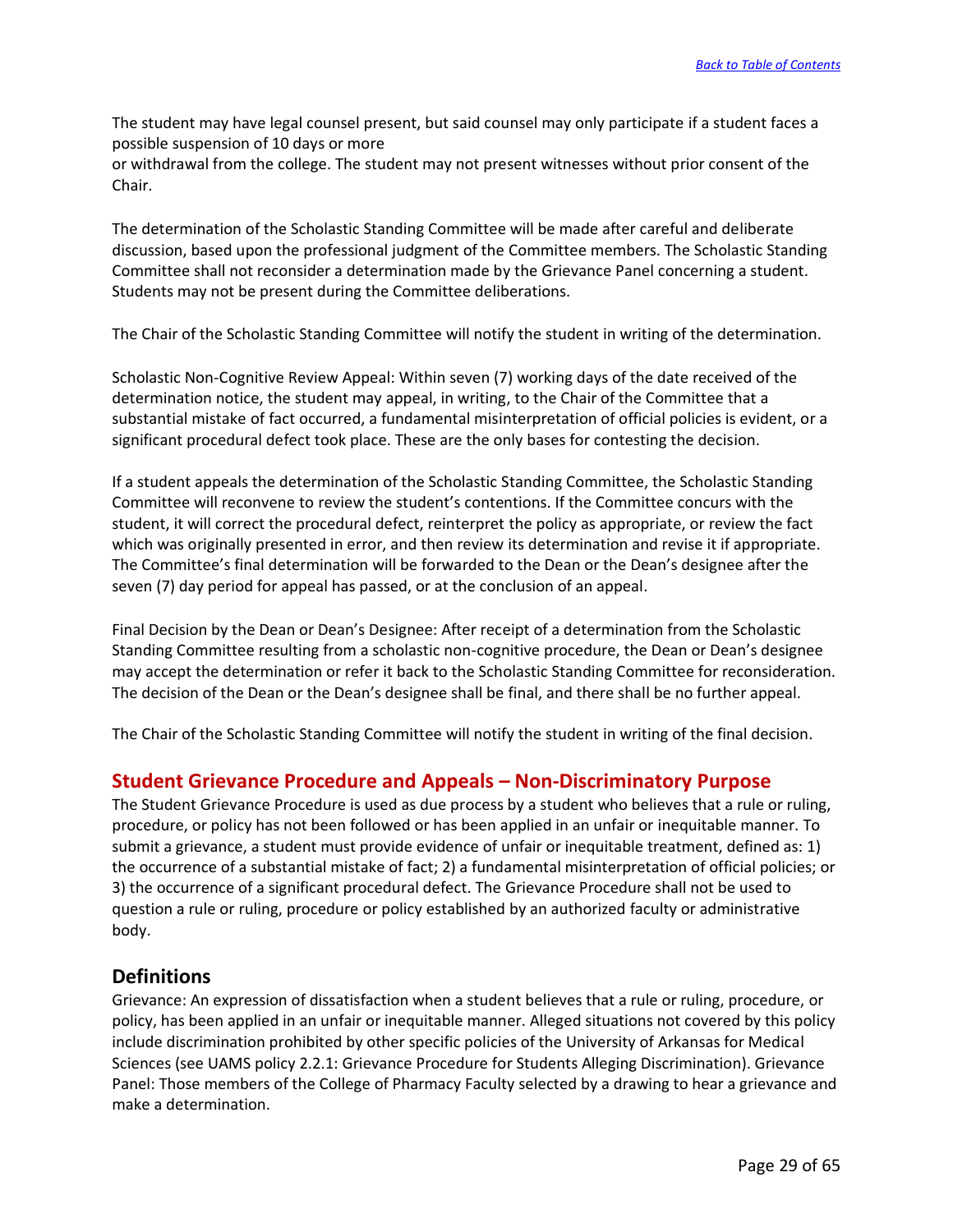Grievant: Any student submitting a grievance as defined above.

Respondent: A person or persons alleged to be responsible for the violation(s) alleged in a grievance. The term may be used to designate persons with direct responsibility for a particular action or those persons with supervisory responsibility for procedures and policies in those areas covered in the grievance.

Working Days: Monday through Friday, excluding official UAMS holidays.

# **Policy**

When an incident forming the basis for a grievance arises, the grievant must follow the procedure outlined below.

Each grievance shall be handled promptly and impartially, without fear of coercion, discrimination, or reprisal. Each participant in a grievance shall do his or her part to protect this right. It is understood that the respondent will not retaliate against the grievant in any way.

No student, faculty member, member of the Grievance Panel, administrator, or witness shall suffer loss of compensation or leave time for the time spent in any step of this procedure. Records shall be kept of each grievance process. These records shall be confidential to the extent allowed by law, and shall include, at a minimum: the written grievance complaint filed by the grievant, the written response filed by the respondent, documents presented during the hearing, the written determination of the Grievance Panel, the results of any appeal, the decision of the Dean, and any other material designated by the Dean or the Dean's designee.

A file of these records shall be maintained in the office of the Assistant/Associate Dean for Academic Affairs. For purposes of the dissemination of grievance precedents, separate records may be created and kept which indicate only the subject matter of each grievance, the resolution of each grievance, and the date of the resolution. These records shall not refer to any specific individuals, and they may be open to the public in accordance with the Arkansas Freedom of Information Act or pertinent Federal laws.

# **Procedure**

Step I: Initial Attempt to Resolve Grievance

The grievant must submit a written statement specifying the complaint of inequitable or improper treatment, defined as: 1) the occurrence of a substantial mistake of fact; 2) a fundamental misinterpretation of official policies; or 3) the occurrence of a significant procedural defect. The grievant shall also provide the following information: name and address of the grievant; nature, date, and description of the alleged violation(s); name(s) of person(s) responsible for the alleged violation(s); the reason for the grievant's belief that he/she is aggrieved; the remedy sought; and any background information the grievant believes to be relevant.

This written statement must be received by the respondent's department chair and the Assistant/Associate Dean for Student Affairs and the Assistant/Associate Dean for the Northwest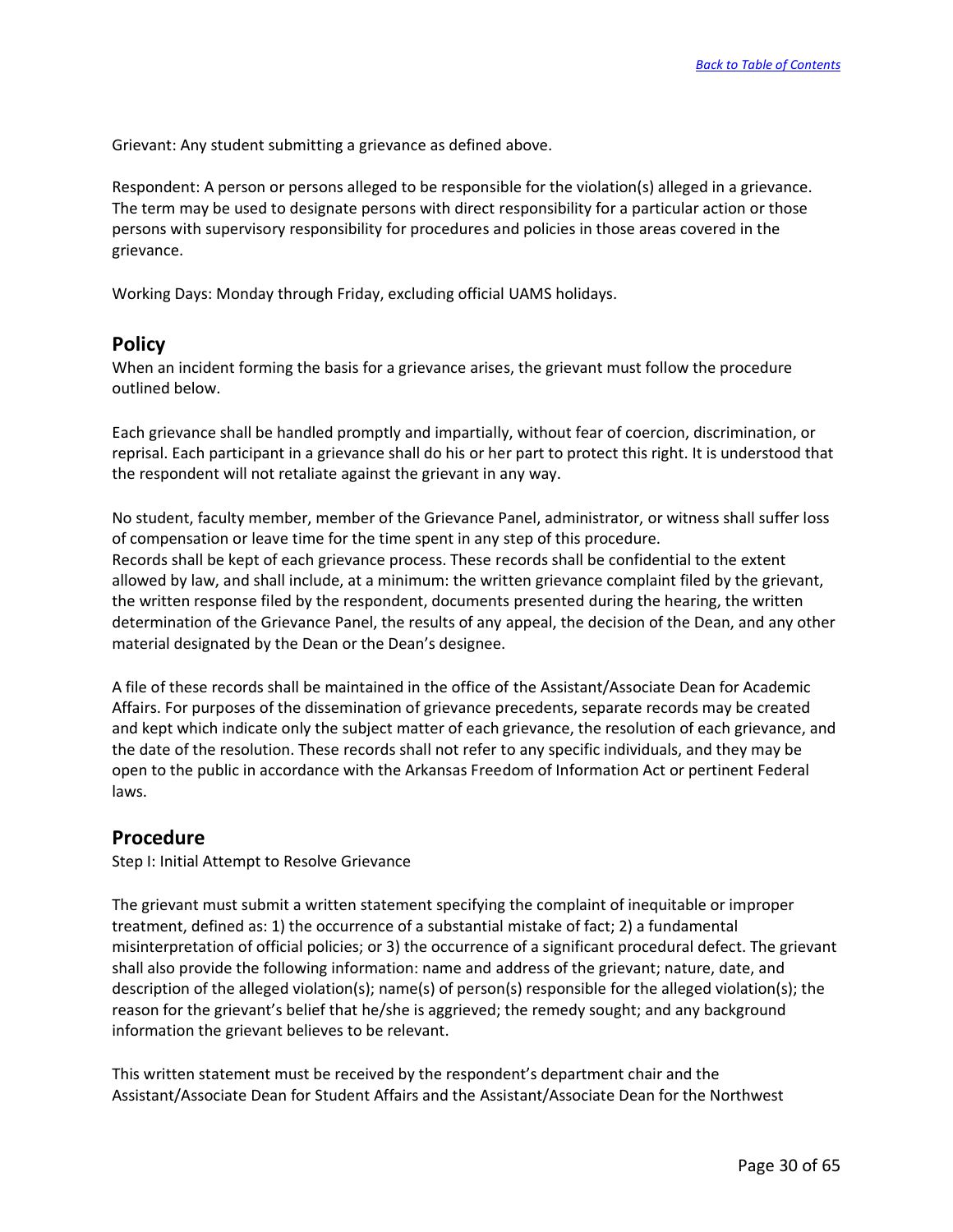Campus (where applicable) within three (3) working days following the incident which forms the basis for the grievance (e.g., three days after grades are posted).

Within three (3) working days of receipt of the written statement, the department chair will notify the respondent and provide him/her with the grievant's written statement. The department chair will attempt to resolve the grievance by discussions with the grievant and/or the respondent and may elect to consult others as appropriate in an effort to resolve the grievance.

If the grievance is satisfactorily resolved by these discussions, the terms of the resolution shall be reduced to writing and shall be signed by the grievant, department chair, and the respondent. This initial attempt of resolution must conclude within ten (10) working days of the receipt of the grievant's written document. If the grievance cannot be resolved, the grievant can immediately proceed to Step II, presentation of a formal grievance to the Dean.

Step II: Formal Grievance to the Dean

The grievant's written statement, as described in Step I above, must be submitted to the Dean within three (3) working days of the completion of the initial attempt of resolution, outlined in Step I above.

Within three (3) working days of his/her receipt of a formal grievance, the Dean will give the respondent a copy of the grievance and direct the respondent to submit to the Dean a written response to the charges within three (3) working days.

Following receipt of the respondent's written response, the Dean may elect to review and decide the issue, or the Dean may refer the issue to a Grievance Panel for a hearing. If the Dean decides the issue, the decision shall be final, and there shall be no appeal. If the Dean refers the issue to a Grievance Panel, the grievance will be heard pursuant to the Pre-Hearing Procedures and Hearing Procedures listed below. The Dean will decide or refer the issue within three (3) working days of the receipt of the respondent's written response.

# **Pre-Hearing Procedures**

Selection of Grievance Panel: The process for selecting a Grievance Panel of six faculty members will be as follows: the grievant, respondent, and the Dean (or designee) will review the College of Pharmacy's voting faculty list, removing from consideration the respondent, the Dean, the department chairs, Assistant/Associate

deans, any faculty member directly involved in the issue being grieved, and any other faculty member, in the opinion of the Dean, who has a significant conflict of interest. The names of the remaining members will then be written on tabs of paper, folded, and randomized by mixing. The grievant will draw names from the container. The first six (6) names will constitute the Grievance Panel, provided that they are available to serve. The seventh name drawn is the first alternate, the eighth name drawn is the second alternate, etc., until 6 alternates are listed in a sequence of priority.

Scheduling of the Hearing: The Hearing is to take place no sooner than five (5) days and not later than ten (10) days after the drawing unless there is a specific reason why another time must be selected (e.g., inability of an attorney to be present within the prescribed period).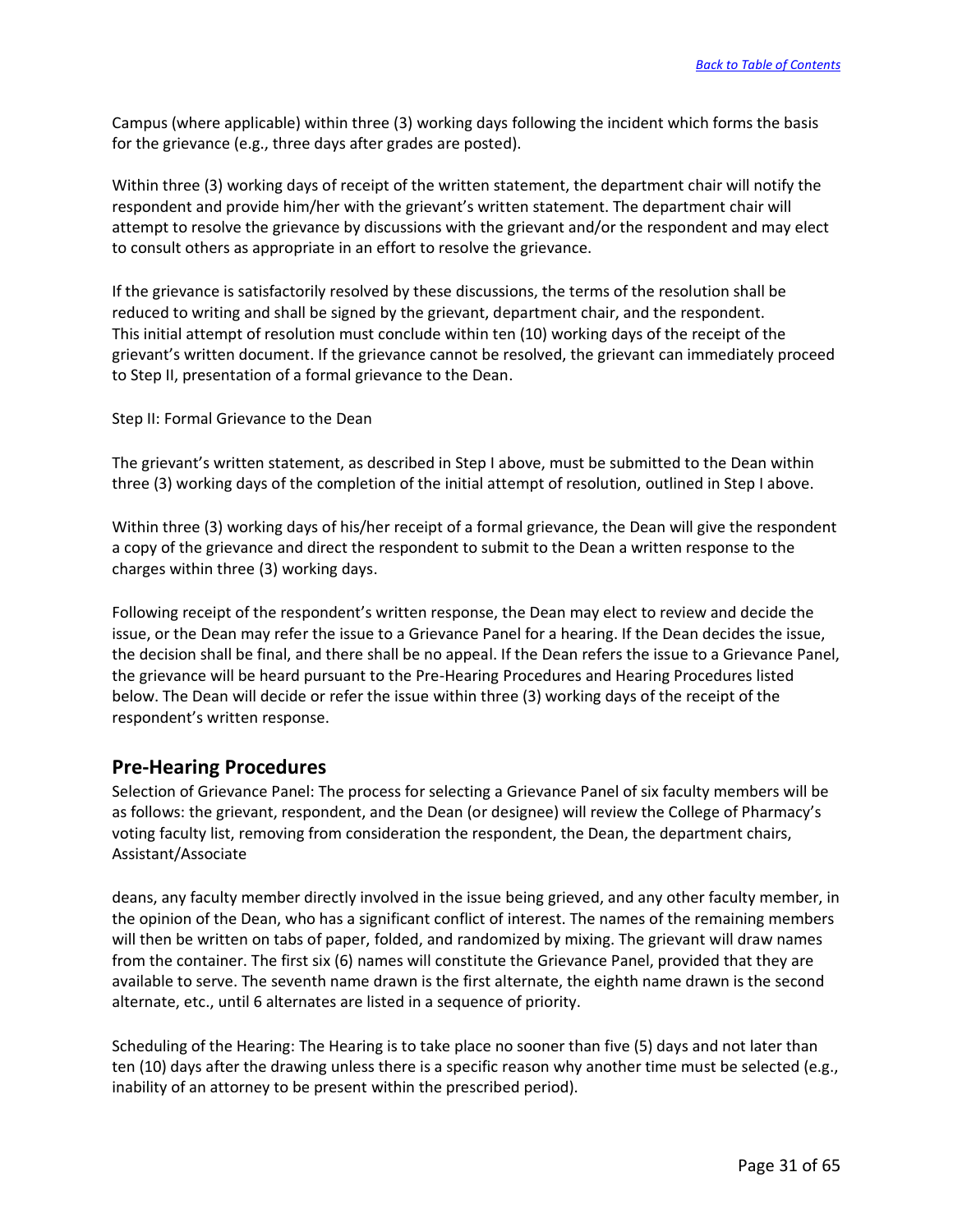Charge to the Grievance Panel and Election of the Chairperson: At a prearranged time prior to the Hearing, the six (6) members of the Grievance Panel will meet briefly with the Dean, the grievant, and the respondent to be given the charge (i.e., whether the grievant has been treated improperly or inequitably, defined as the occurrence of: 1) a substantial mistake of fact; 2) a fundamental misinterpretation of official policies; or 3) a significant procedural defect) by the Dean. All parties will be supplied with the written statements previously submitted to the Dean and the date of the hearing will be confirmed.

The Dean, grievant, and respondent will then withdraw, and the Panel will elect a chair to preside at the subsequent hearing. The Grievance Panel should convene briefly for the sole purpose of electing a faculty member as chairperson and deciding whether the Grievance Panel requests the assistance of University counsel. The substance of the grievance shall not be discussed at this initial meeting, and neither the grievant, the respondent, nor their respective representatives are permitted to attend.

# **Hearing Procedures**

Privacy: The hearing will be conducted in a private setting. Panel deliberations will take place out of the presence of the parties and witnesses.

Representation: The grievant and respondent may each have one (1) person, who may be an attorney, to assist in the initiation, filing, processing, or hearing of the formal grievance. However, this person may not address the Grievance Panel, speak on behalf of the grievant or respondent, question witnesses, or otherwise actively participate in the hearing. If the grievant chooses to have an attorney present, a University attorney may also attend the hearing to provide counsel to the respondent or to represent the interests of the College or University. The Grievance Panel may also be assisted and advised by University counsel at its discretion.

Witnesses: Witnesses will be admitted for testimony only at the discretion of the Panel and then will be asked to leave. Witnesses shall not be present during the testimony of any party or other witness. The grievant and the respondent may hear and question all witnesses testifying before the Grievance Panel.

Commencement of the Hearing: At the beginning of the hearing, the Dean (or designee) will announce the date, time, place, and purpose of the hearing and will repeat the charge for the Grievance Panel. Members of the Grievance Panel will then identify themselves by name and department. The grievant will identify himself or herself by name and year in school and the respondent will then identify himself or herself by name and department. The Dean (or designee) will then withdraw from the room.

Presentation of Case: The grievant and respondent must appear in person, make an oral statement, and answer questions from members of the Panel. The grievant and respondent shall be afforded reasonable opportunity

for oral opening statements, closing arguments, their own testimony, and pertinent documentary evidence. At any time during the hearing process, the Panel may request additional information from the grievant or respondent to be submitted within a specified timeline.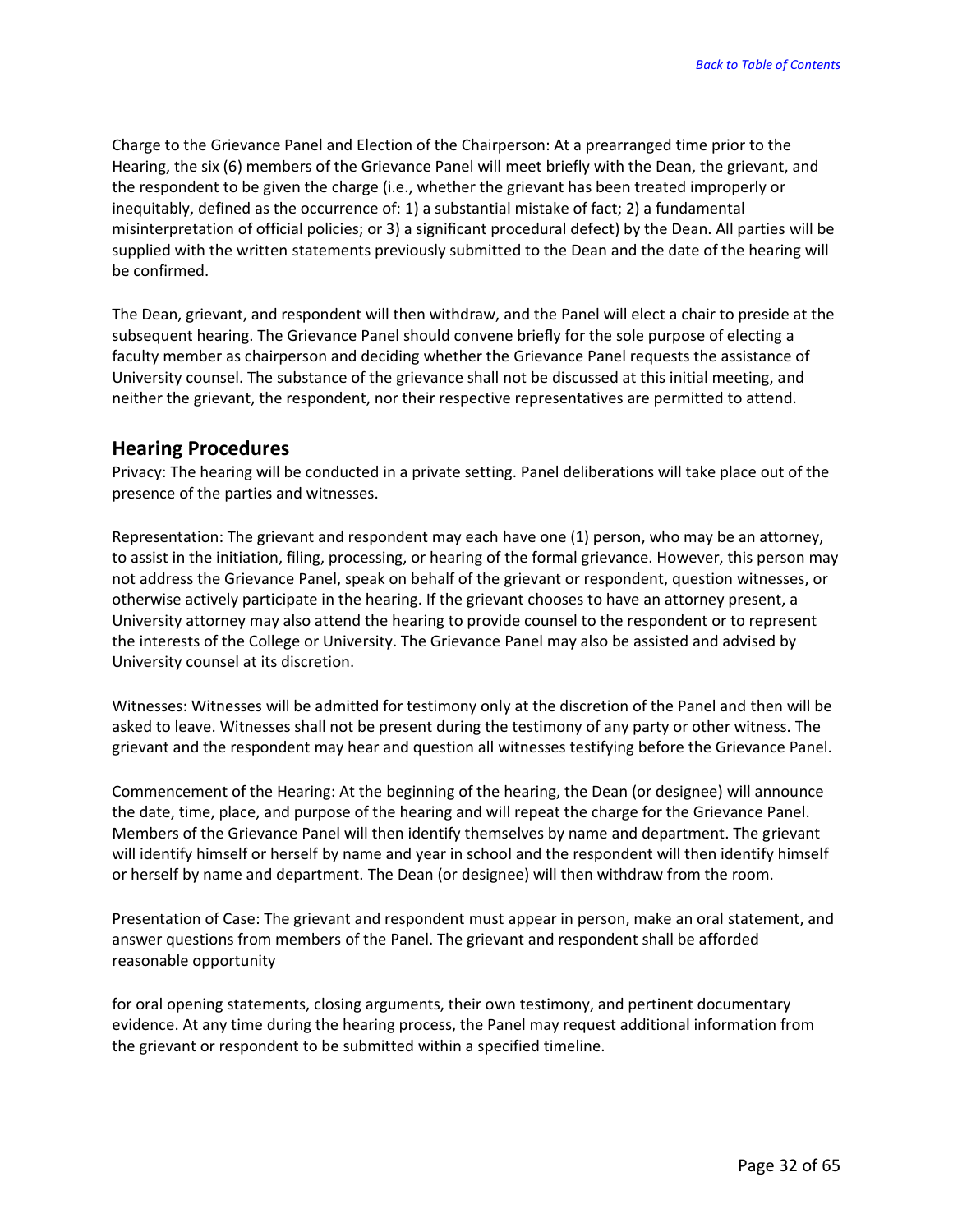Grievance Panel Rights: The Grievance Panel shall have the right to question any and all witnesses, to examine documentary evidence presented, and to summon other witnesses or review other documentation as the Grievance Panel deems necessary. The Grievance Panel has the right to limit testimony and presentation of other evidence to that which is relevant to the violation(s) alleged and to further limit testimony and other evidence that is cumulative and unnecessary.

Grievance Panel Deliberation: After the hearing is concluded, the Grievance Panel shall convene to deliberate in closed session and arrive at a majority determination. The Grievance Panel shall make its determination whether the grievant was subjected to inequitable or improper treatment, defined as the occurrence of: 1) a substantial mistake of fact; 2) a fundamental misinterpretation of official policies; or 3) a significant procedural defect; based upon the evidence presented at the hearing which is relevant to the issue(s) before the Grievance Panel. Neither the grievant, respondent, nor their representatives may be present during the Grievance Panel deliberations.

Grievance Panel Determination: No later than two (2) working days following the conclusion of the hearing, the Grievance Panel will provide their written letter of determination to the Dean. Upon receipt of the Grievance Panel's determination letter, the Dean will provide to the grievant and respondent a copy of the written Grievance Panel determination.

# **Appeal of Grievance Panel Determination and Resolution by the Dean**

After the Dean has provided to the grievant and respondent a copy of the written Grievance Panel determination, the grievant or respondent may appeal the Panel's decision. If either the grievant or the respondent wish to appeal the Grievance Panel determination, the grievant or respondent shall, within three (3) working days of the receipt of the determination, submit a written appeal to the Dean. The appeal shall be based on the occurrence of one of the following: 1) a substantial mistake of fact; 2) a fundamental misinterpretation of official policies; or 3) a significant procedural defect. These are the only grounds for contesting the determination of the Grievance Panel. Within five (5) working days of receipt of an appeal of the Grievance Panel's final determination, the Dean shall make a final determination. The Dean may accept the original determination, reverse or amend the determination of the Grievance Panel. The decision of the Dean shall be final.

If the Dean receives no appeal of the Grievance Panel's determination, by either the grievant or the respondent, within three (3) working days, the Dean will provide to the grievant and respondent a written copy of his/her plan for resolution. The Dean may accept, amend, or reverse the determination of the Grievance Panel. The decision of the Dean shall be final, and there shall be no appeal.

# **Final Decision by the Dean**

After receipt of a determination from the Panel and after the seven-day period has elapsed, the Dean may accept it, reverse it, or refer it back to the Panel for reconsideration. The student shall be notified in writing of the Dean's decision. The decision of the Dean shall be final, and there shall be no further appeal.

Student Grievance Procedure and Appeals – Alleging Discrimination For the full policy and procedures, click here.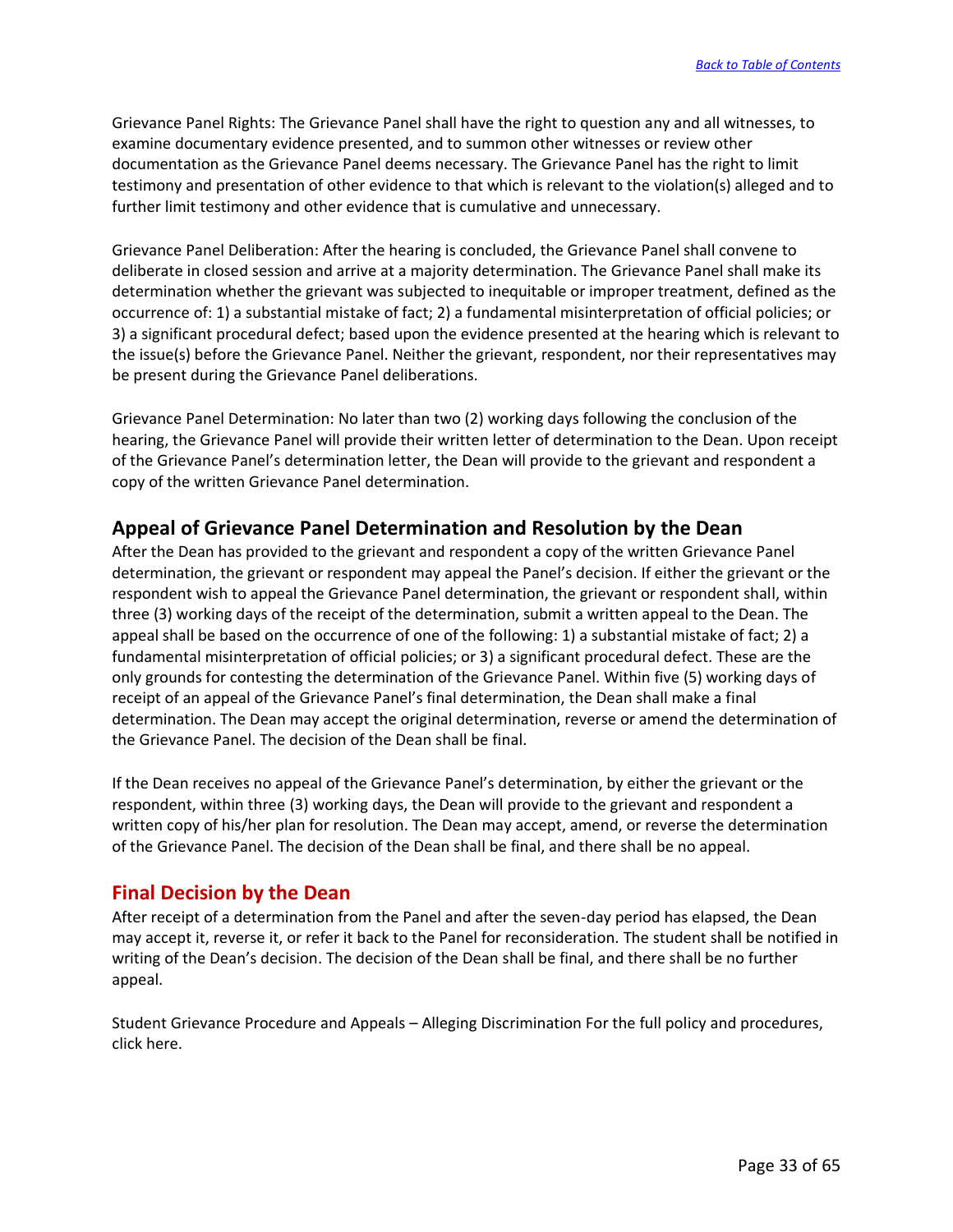# **Student Complaint Policy (ACPE Standards 2016)**

The UAMS College of Pharmacy will respond fairly and impartially to any written complaint related to standards of the Accreditation Council of Pharmacy Education (ACPE) according to the process established by the faculty.

Standards of ACPE accreditation shall be published on the College of Pharmacy website in order to make them easily accessible to students. The College of Pharmacy shall update information posted on the website whenever ACPE amends the standards.

The procedure for responding to written complaints from a student or group of students related to a Standard established and published by ACPE shall be:

- The written complaint shall be directed to an Assistant/Associate Dean for Student Affairs of the College of Pharmacy.
- The Assistant/Associate Dean for Student Affairs shall acknowledge in writing to the author(s) of the complaint the date of its receipt and the schedule for action
- The Assistant/Associate Dean for Student Affairs shall bring the complaint to the next regular meeting of the Executive Committee of the College for advice in directing the complaint to the appropriate Standing Committee of the College.
- The Assistant/Associate Dean for Student Affairs shall transfer the complaint to the Chair of the appropriate Standing Committee for action.
- The Standing Committee receiving a written complaint related to an ACPE Standard shall meet to consider the complaint within five (5) working days of delivery of the complaint to its Chair. The Standing Committee shall recommend action to resolve the complaint within five (5) working days of this meeting. The Chair shall direct the recommendation to the Dean.

The Dean may accept, reject or modify the advice of the Committee. The Dean shall notify in writing the decision about the Committee's advice to the Chair of the Committee and to the author(s) of the complaint within three (3) working days of receiving the Committee's advice.

The decision of the Dean shall be final. If the author(s) of the complaint disagree, the matter shall be handled in accordance with the College of Pharmacy Grievance Process.

The Dean's Office shall establish a file containing the original of each complaint received relating to ACPE Standards, the advice of the Standing Committee receiving the complaint, and a copy of the Dean's letter stating final action on the complaint. The file shall be maintained permanently. Contents of the file shall be available only to the Dean or Dean's Designee, and to authorize officers of ACPE.

For more information on unresolved issues on a complaint related to the accreditation standards please se[e https://www.acpe-accredit.org/complaints/.](https://www.acpe-accredit.org/complaints/)

If you wish to file a complaint directly, please use the following link[: https://acpe](https://acpe-accredit.formstack.com/forms/complaint_form_copy)[accredit.formstack.com/forms/complaint\\_form\\_copy](https://acpe-accredit.formstack.com/forms/complaint_form_copy)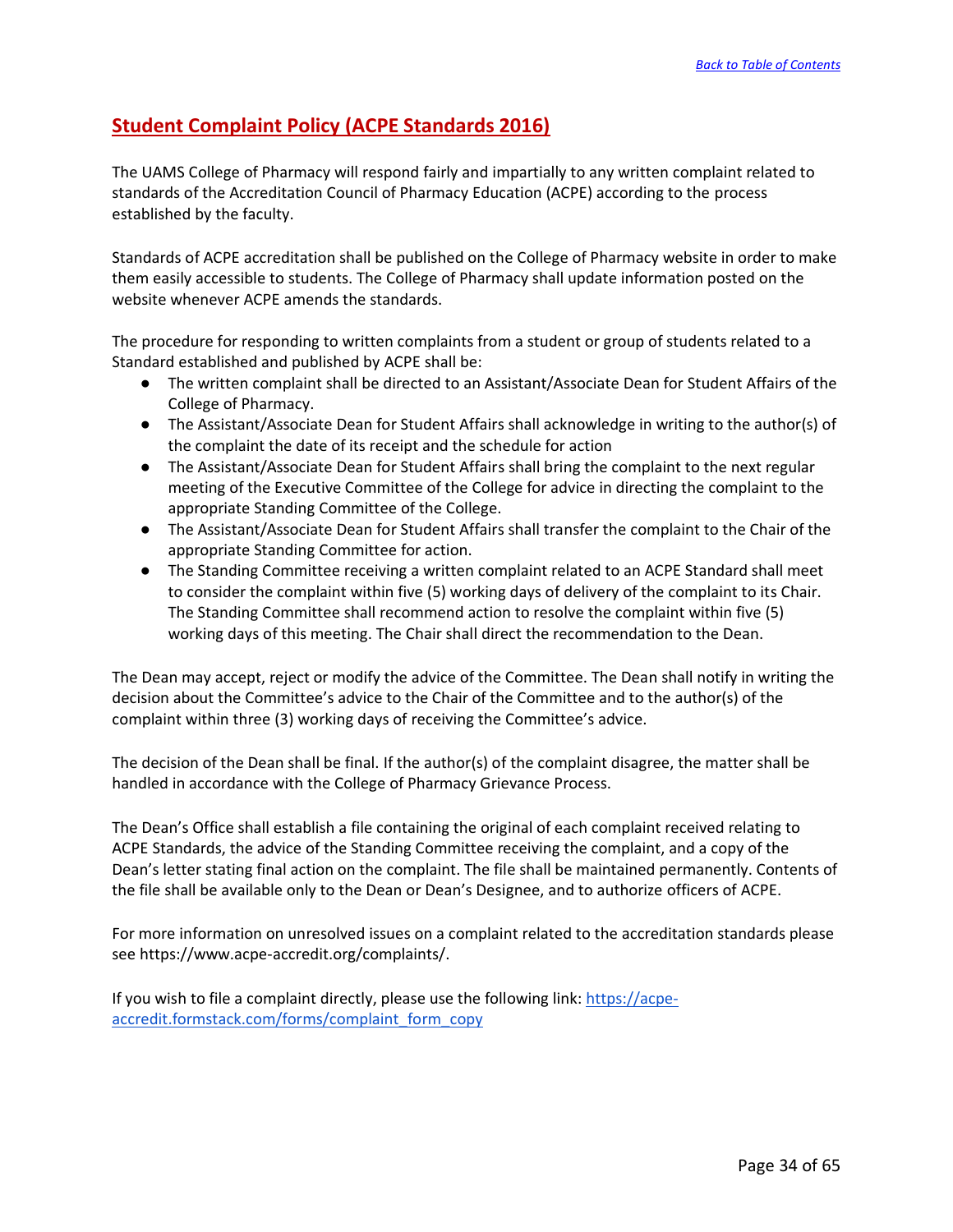# **Conduct Expectations of Staff, Faculty, and Volunteer Faculty**

Staff, faculty, and volunteer faculty are expected to obey laws of the city, state and nation and refrain from conduct that would demean the ethics and integrity of the profession of pharmacy. Staff and Faculty are expected to comply with UAMS rules and regulations in the performance of their duties as employees of the University. Misconduct on the part of an employee of UAMS shall be reviewed by the employee's immediate supervisor. UAMS Administrative Guide 4.4.01 Employee Basic Code of Conduct serves as a basis as well as this Student Handbook. Reports of misconduct of staff, faculty, and volunteer faculty should be made to the following appropriate line of communication

- Staff: reports should be made to the direct supervisor and if the supervisor is unknown then a report should be made to the Assistant/Associate Dean for Administration for the College.
- Faculty: reports should be made to the appropriate Department Chair and if the report is regarding the Department Chair the report should be made to the Dean.
- Volunteer Faculty Clinical Faculty and Preceptors: reports should be made to the Assistant/Associate Dean for Experiential Education
- Volunteer Faculty Adjunct Faculty: reports should be made to the appropriate Department Chair.

Evaluation of these reports will be the responsibility of the identified supervisor. Consequences of misconduct will be determined within the confines of the job descriptions of the individuals. The process outlined in the UAMS Administrative Guide 4.4.02 Employee Disciplinary Notice may be followed. Appeals will be handled through staff and faculty procedures outlined in the UAMS Administrative Guide <http://www.uams.edu/AdminGuide/> or UAMS Faculty Handbook.

# **Administrative Actions Policy**

In the College of Pharmacy, certain individuals have the authority to impose interim administrative actions in order to protect the safety and welfare of members of the University community. These "authorized individuals" include the Dean and/or his/her designees. As defined below, the Dean and/or his/her designee are permitted, when necessary, to take the following interim administrative actions: (A) interim actions; (B) interim suspensions; and/or (C) referrals for psychological or psychiatric evaluations.

# **Interim Actions**

In special circumstances the authorized individuals named above may impose "interim actions" to ensure the safety and welfare of members of the University community, including, but not limited to, student restrictions from certain activities or locations and changes in class schedules. Any restrictions outlined in the interim action will be clearly presented in a written notice to the student.

Appeal of Interim Administrative Action: In the event that interim action is invoked, the student may appeal the action through the College's non-discriminatory grievance policy as further explained in the "Student Grievance Procedure and Appeal". See next section for more information.

Violation of Interim Action: Any violation of an interim action will result in an inadequate Scholastic Non-Cognitive Evaluation. The Scholastic Standing Committee will then meet to consider the student's status with the College of Pharmacy.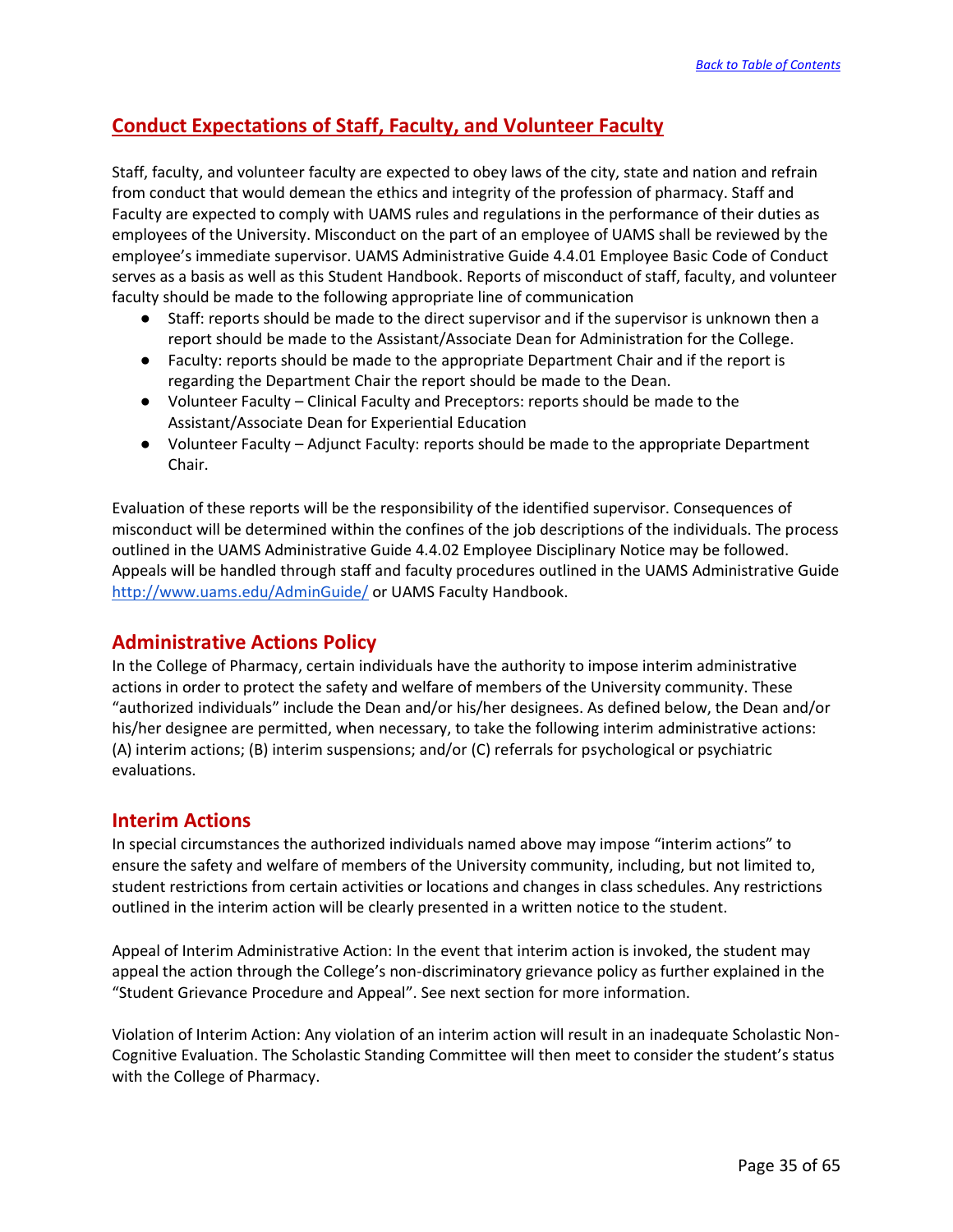# **Student Conduct**

A College of Pharmacy student is a mature adult whose attitude, conduct, and morals are compatible with the functions and missions of the University of Arkansas as an educational institution, and with the ethical standards of the profession of pharmacy. Each student is expected to comply with requests of university officials in the performance of their duties; to obey the laws of the city, state, and nation; and to refrain from conduct that would demean the ethics and integrity of the profession of pharmacy. Dishonest work will not be tolerated. Infractions are to be referred to the Honor Council or Scholastic Standing Committee for judgment. A recommended action shall be communicated to the Dean of the College for review and action. Complete information concerning procedural steps for the review of misconduct may be reviewed in the Honor Code (Appendix A) and Scholastic Non-cognitive evaluation sections of this Student Handbook.

# **Professionalism, Conduct, and Appeals**

Professionalism: Professionalism is an expected behavior of students, staff, faculty, and volunteer faculty who work for or are affiliated with the UAMS College of Pharmacy. All members of the College of Pharmacy community are mature adults whose attitude, conduct and morals are compatible with the functions and missions of UAMS as an educational institution, and with the ethical standards of the profession of pharmacy. Expected behaviors are defined in this Student Handbook and Honor Code (Appendix A)

# **Personal Appearance and Attire**

The following represents the minimally acceptable appearance and attire during regular College hours (7:30 AM to 5:00 PM) Monday through Friday. Any after-hours activity representing the COP, or a professional organization should follow the requirements listed below unless otherwise stated. Care should always be taken to represent the profession and College well. A UAMS name badge should be always worn while on campus or when participating in professional College activities.

- Acceptable personal appearance should include good personal hygiene to include regular bathing, use of deodorants, etc. Hair should be neat and clean and kept out of the eyes. Cologne and perfume are not recommended in the patient care setting and in moderation in all others. Cosmetics should be used in moderation. Nails should be well groomed and manicured to short or medium length. Jewelry and accessories should be non-distracting and jewelry in exposed pierced areas other than ears is not permitted. Tattoos must be covered.
- At minimum, acceptable attire in the didactic portion of the curriculum should be clean, neat, and conservative. Students should be fully dressed, with clothing completely covering the trunk of the body, shoulders, and legs down to the knees. Casual clothing including blue jeans, shorts, t-shirts is acceptable. Unacceptable clothing includes any which reveals breasts/cleavage, abdomen, buttocks, or underwear; see-through clothing; strapless tops; and pajamas.
- At minimum, professional dress should include shirts with tails tucked in, dress pants, dress shoes (close toed with dress socks/hose). Women should wear skirts and dresses no shorter than just above the knee when seated. Professional dress requires that the student be fully dressed without revealing breasts/cleavage, abdomen, buttocks, or underwear.
- COP Student's white coat is required to be waist-length, clean, neat, with name badge. In general, anytime a student wears his/her white coat he/she should exhibit an acceptable personal appearance and be professionally dressed.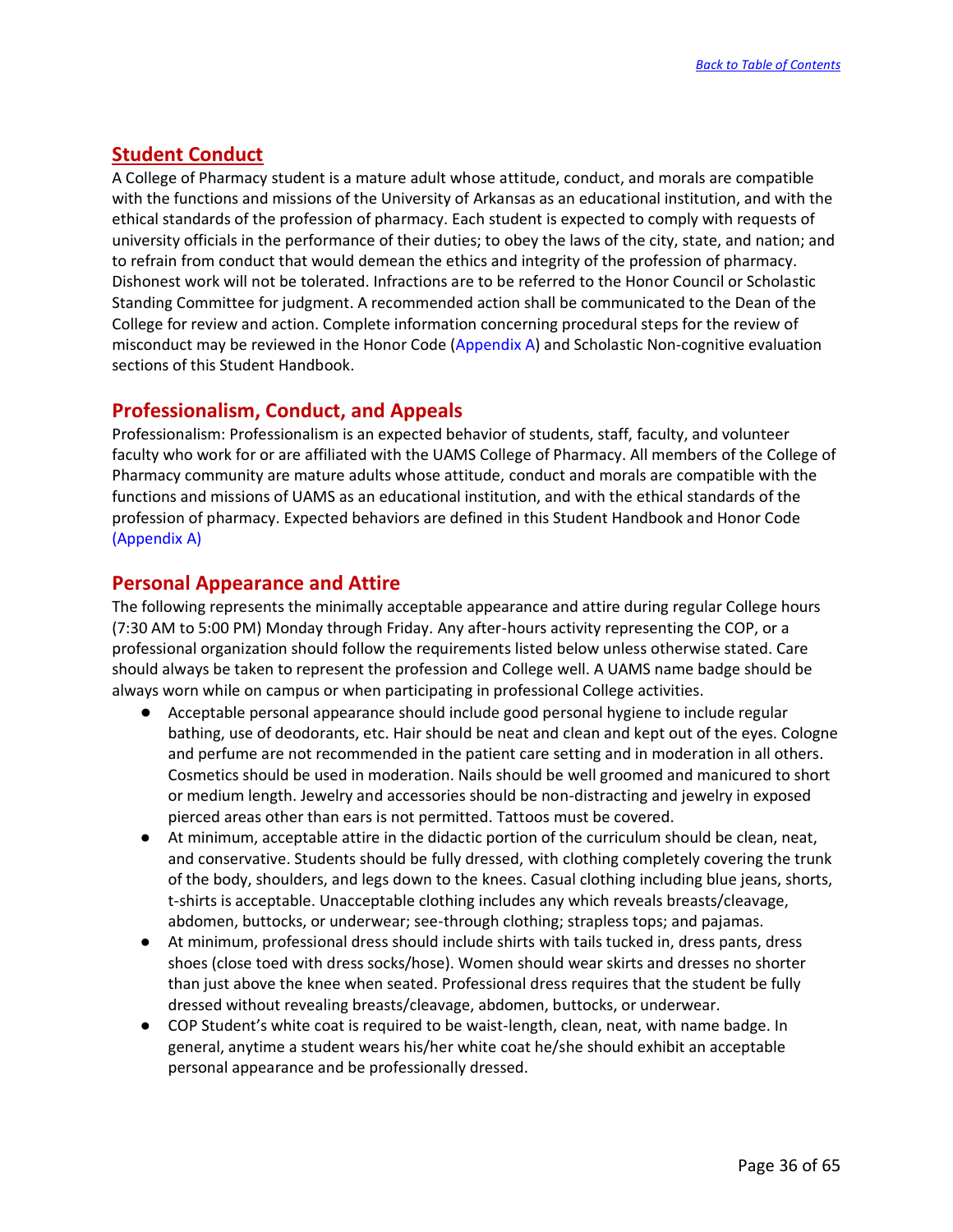More stringent dress codes outlined in an individual course syllabus will supersede the one above. Staff and faculty are expected to comply with the same minimum expectations for personal appearance and attire.

# **Use of Social Networking Sites**

The University of Arkansas for Medical Sciences recognizes that social networking websites and applications such as Facebook, Snapchat, Twitter, etc. are important and timely means of communication. Students who use these websites and applications must be aware of the critical importance of privatizing these websites and applications so that only trustworthy "friends" have access to the sites. They must also be aware that posting certain information is illegal. Violation of existing statutes and administrative regulations may expose the offender to criminal and civil liability, and punishment for violations may include fines and imprisonment. Offenders also may be subject to adverse academic actions that range from a letter of reprimand to probation to dismissal from the University. View the UAMS social networking policy. The following actions are strictly forbidden:

- Students may not report the personal health information of patients. Removal of an individual's name does not constitute proper de identification of protected health information. Furthermore, inclusion of data such as age, gender, race, or date of evaluation may still allow the reader to recognize the identity of a specific individual;
- Students may not report private (protected) academic or financial information of another student or trainee. Such information might include, but is not limited to course grades, narratives evaluations, examination scores, adverse academic actions, or financial aid information;
- In posting information on social networking sites, students may not present themselves as official representatives or spokespersons for the UAMS or their college, department, or program;
- Students may not represent themselves as another person;
- Students may not utilize websites and/or applications in a manner that interferes with educational or work commitments. In addition to the absolute prohibitions outlined above, the following actions are strongly discouraged and may be considered a violation of moral, ethical, and/or professional standards of the individual, the healthcare profession, program, department, college, and the UAMS possibly resulting in dismissal from the College of Pharmacy program;
- Display of vulgar language
- Display of language or photographs that imply disrespect for any individual or group because of age, race, gender, ethnicity, sexual orientation, or disability.
- Presentations of photographs that may reasonably be interpreted as condoning irresponsible use of alcohol, substance abuse, or sexual misconduct.

The following actions are strongly encouraged:

- Students should use privacy settings to limit the unknown or unwanted access to the student's profile or application.
- When listing an email address on a social networking site, students should use a personal email address (not a uams.edu address) as the primary means of identification.

When using these social networking sites, students are strongly encouraged to present themselves in mature, responsible, and professional manners. Discourse should always be civil and respectful. No privatization measure is perfect and undesignated persons may still gain access to the site. Once an item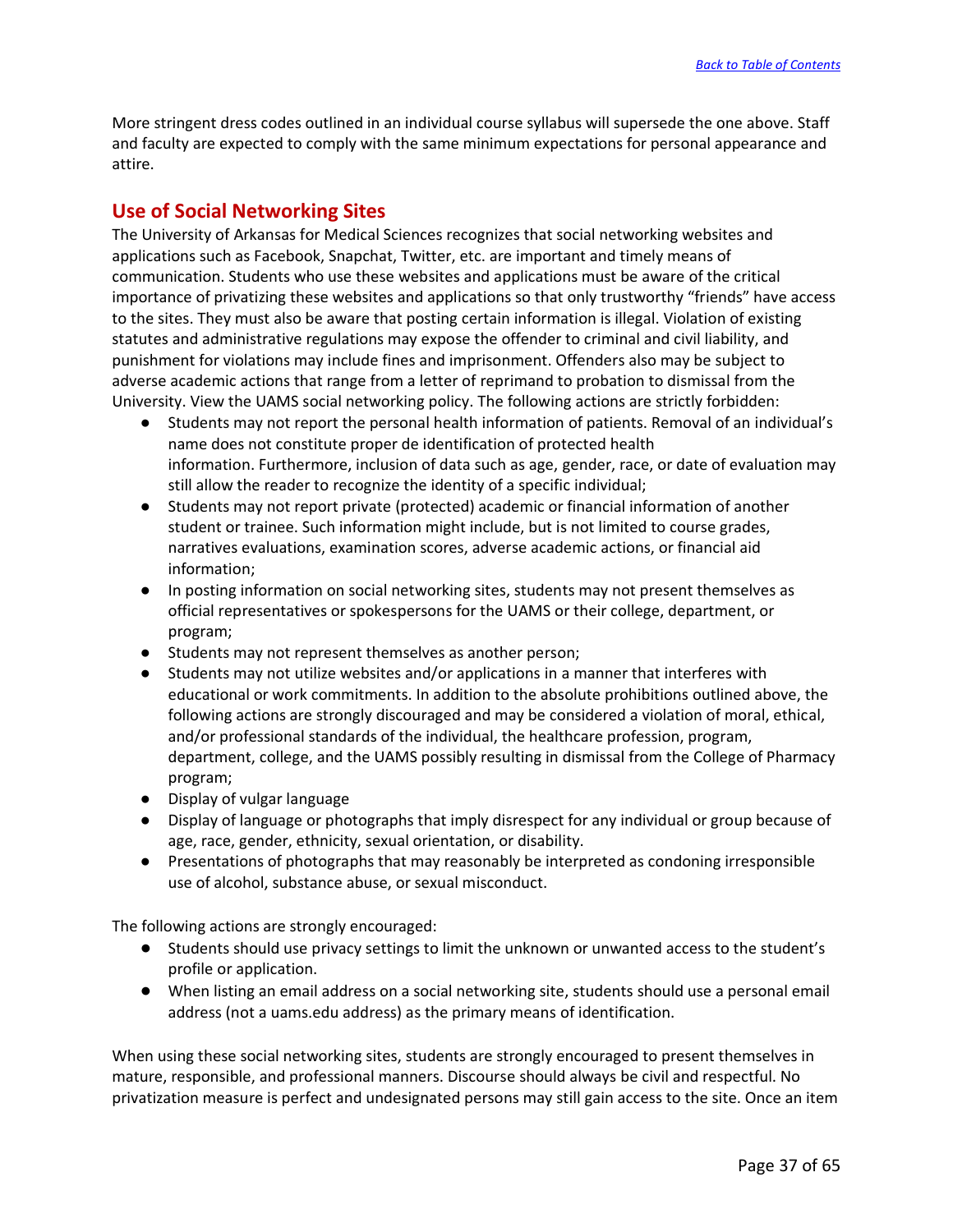is posted on a networking site, it may not be easily removed. Future employers (e.g., residency or fellowship program directors, representatives of employers) may review these sites when considering potential candidates for employment.

# **Online Communication**

Another critical part of campus communication is online communication, especially email or messaging. You are expected to practice good email etiquette. Use UAMS email for email communications with faculty or staff. All electronic communication should be short, positive, and professional in tone. Always put a subject in your message and include a brief greeting (salutation). Do not write anything that you would not want to be seen by someone else. If you need to attach a file do not forget to do so and be sure to proofread and run spell check.

Allow your professors time (24-48 hours) to read your emails and to respond to you.

Two other types of online communication are discussion boards and chat rooms. If you need to use a discussion board or chat room, keep in mind any guidelines and directions for posting that your instructor provides. In general, you should stick to class topics only and use appropriate language and tone. Do not use the discussion board to voice complaints about your professor or classmates. Be sure to proofread before you post, and if you use an outside source, be sure to give credit.

Use good "netiquette" for online communication such as:

- Check assigned discussions and email frequently and respond appropriately and on subject.
- Focus on one subject per message and use pertinent subject titles.
- Capitalize words only to highlight a point or for titles.
- Be professional and careful with your online interaction.
- Cite all quotes, references, and sources.
- When posting a long message, it is generally considered courteous to warn readers at the beginning of the message that it is a lengthy post.

We strongly recommend that all issues, questions, and problems be dealt with as a face-to-face (on location or via video) interaction with the instructor. Students can feel free to call instructors regarding issues.

Students demonstrating unprofessional or disruptive behaviors towards other learners or the faculty in the classroom or through electronic communications are subject to receipt of an inadequate scholastic non- cognitive evaluation and/or an honor code violation.

# **Policy on Class Recordings**

The College of Pharmacy records certain class sessions that can be downloaded as video or audio files. These recordings and any individual recordings are not to be shared outside the confines of the COP. It is expressly forbidden to place these recordings on the web or for use outside of the COP.

Failure to abide by this policy may constitute a copyright infringement and may subject the student to legal consequences. Furthermore, failure to abide by this policy may result in dismissal from the UAMS COP or other disciplinary measures.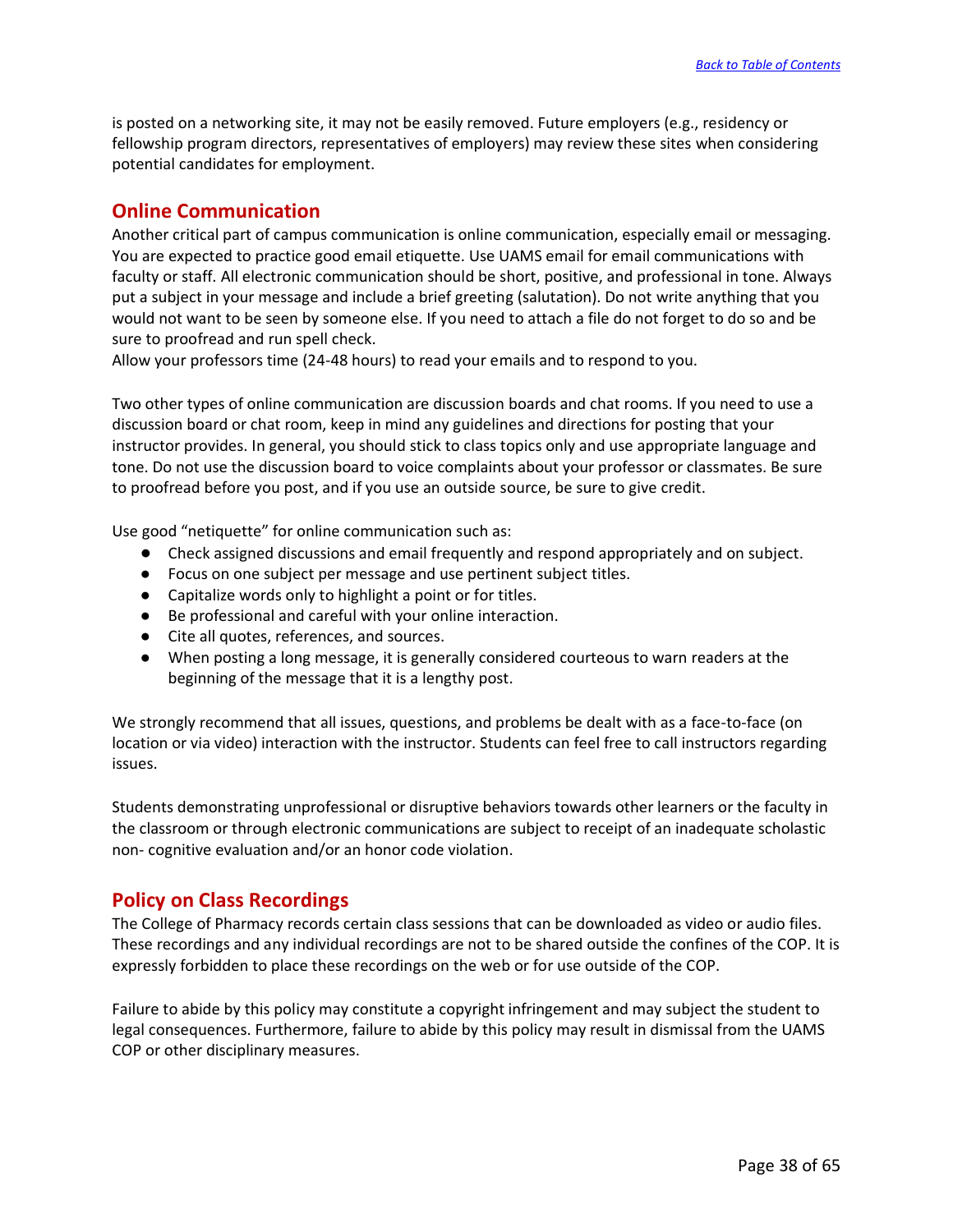# **Classroom Technology**

The use of technology in the classroom is a privilege. It is designed to facilitate learning and is not there for personal use. Cellular phones should be muted; they disturb others in the classroom and interfere with learning. Individuals in the classroom must remember that the learning environment extends beyond their personal space. Talking and unnecessary movement at one learning site are distractions to all learners, regardless of site.

# **Class Sessions**

- Arrive on time or early as it is distracting when people come in and out of the room once a session has started;
- Please set all phones muted;
- Keep microphones muted when not speaking unless told;
- Avoid unnecessary movement, side conversations, emailing, texting, game playing, or the creation of other distracting noise during class sessions;
- Students must obtain the faculty member's permission before recording on their own any classroom activities;
- Consider yourself viewable at all times by all other participating sites. If you are saying or doing anything that you would not do in front of the instructor face-to-face, do not do it!
- Allow the on-screen site to finish speaking before answering. Be aware that there may be a slight delay, so be sure the person is finished speaking before you speak.
- Announce your name and the location prior to speaking.
- To speak in a classroom with desktop microphones, wait for your turn to speak, activate your microphone by pressing the button, and speak in your normal tone as you would in a face-toface meeting.
- Classroom technology Assistant/Associates should respond one way or the other if your site is asked "Do you have any questions?" You might respond, "(name of site) has no questions, thank you".
- Remain for all scheduled classroom activities.
- Leave the classroom in as good if not better condition as you found it.

# **Class Attendance**

Students are required to be diligent in their studies and regular in their attendance at classes. They will be held responsible for making satisfactory arrangements with their instructors regarding absences.

Students will not be permitted to be absent from a class in excess of the semester hours of credit for that course. Repeated absences will be reported to the office of the Dean. Absences should be reported to the Dean's office. Absences must be phoned in (501-686-5557), not emailed, to the Dean's office on the day classes will be missed.

# **Extended Absence from Class Policy**

Regular attendance at lecture, laboratory and other didactic exercises is fundamental to successful completion of the Doctor of Pharmacy degree. Failure to attend two or more consecutive meetings of any class constitutes "Extended Absence". Any student who is compelled to be absent for an extended period must notify the Assistant/Associate Dean for Student Affairs before any reasonably predictable absence commences. If an emergency (e.g. serious illness of student or immediate family member,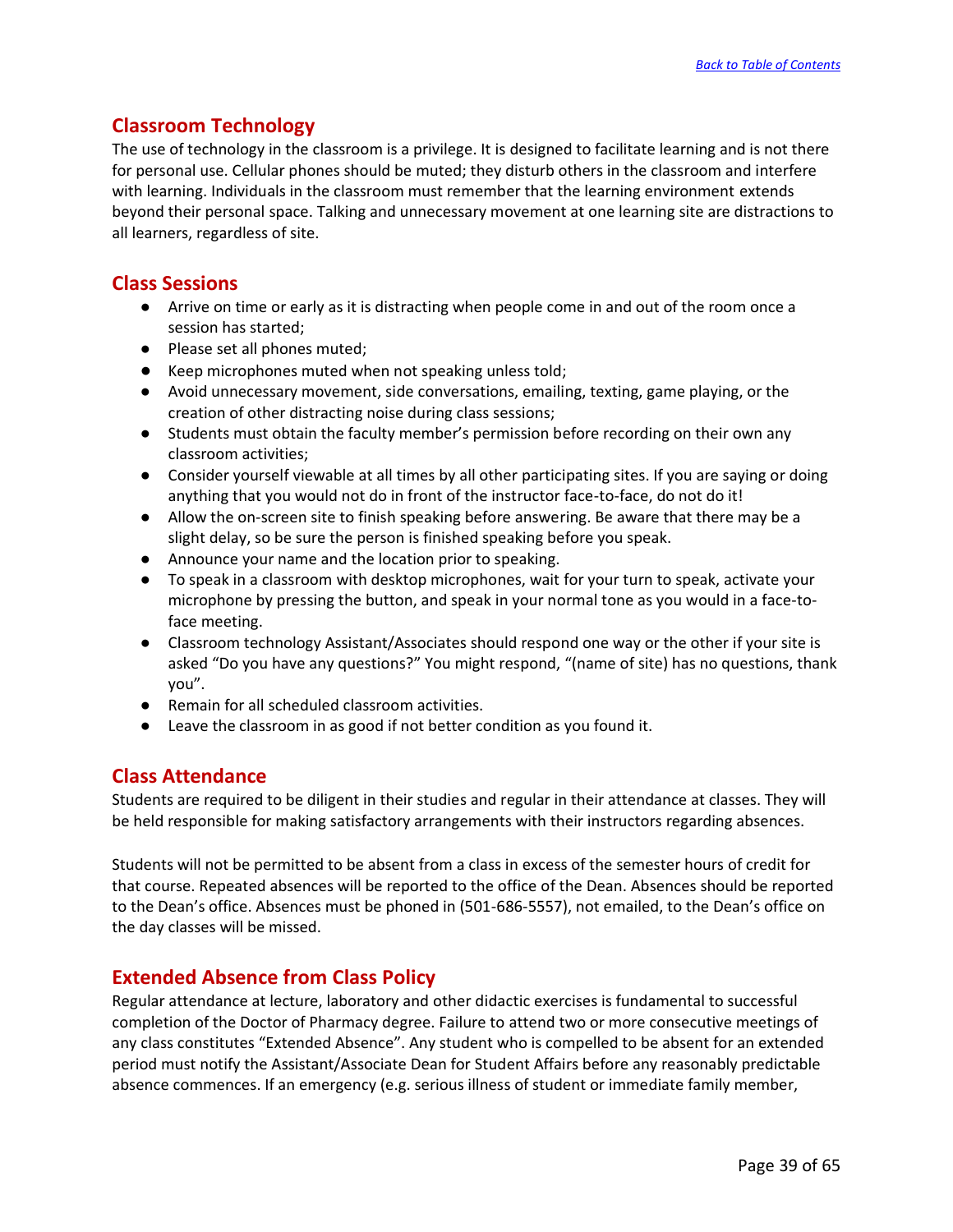extreme family hardship, disability) leads to extended absence, the student is responsible for notifying the Assistant/Associate Dean for Student Affairs as soon as practicable after the absence begins.

The Assistant/Associate Dean for Student Affairs, in consultation with the student, course coordinator, and the instructors involved, shall determine the proper means for the student to make up any extended absence. It is not sufficient for the student to make arrangements with the course coordinators, individual instructors, or to arrange to receive class notes and other information from students in attendance. Class participation is a key element of the Doctor of Pharmacy curriculum. A student who fails to notify the Assistant/Associate Dean for Student Affairs in a timely fashion of foreseeable extended absence, or who delays in notifying the Assistant/Associate Dean for Student Affairs of an unexpected extended absence, shall be liable to immediate administrative withdrawal from all coursework. The Assistant/Associate Dean for Student Affairs may also recommend to the Dean administrative dismissal of a student for unapproved extended absence.

# **Plagiarism**

Plagiarism is adopting or appropriating for one's own use and/or incorporating in one's own work, without acknowledgment, passages from the writings or works of others or presenting parts of passages of others' writings as the products of one's own mind. The COP faculty considers plagiarism an example of dishonest work. Faculty of the COP may use specialized computer software to assess plagiarism of student assignments. Infractions are to be referred to the Scholastic Standing Committee for judgment. Dishonest work will not be tolerated.

Use the following guidelines when referencing material: The use of exact words from the source requires direct quoting and an appropriate reference using scientific notations. Paraphrasing is defined as the restatement of text, passage or entire work, i.e. not the use of the original writer's exact words. Paraphrasing also requires the use of an appropriate reference using scientific notation. Tables, photographs, models, figures, and illustrations and written text constitute the "works of another" and must be footnoted and referenced appropriately.

Inaccurate information in footnotes, while not falling within the definition of plagiarism, constitutes questionable writing methods and is negatively sanctioned in grading. The UAMS Library has a web page on "Avoiding Plagiarism" for additional information and is designed especially for students.

Check the webpage a[t https://libguides.uams.edu/c.php?g=609695&p=6038084](https://libguides.uams.edu/c.php?g=609695&p=6038084)

# **Participation in Research Studies**

Students who consider giving consent to participate in research studies must complete and have signed the "Notification of Student Participation in Research Study" form available in the Registrar's office prior to consenting to participate in the study. The purpose of this form is to notify the student's instructors of the student's participation in the study. Any absence that may result from such participation is not excused. The student should consider class obligations and possible research study conflicts before agreeing to participate in the study. In the event of a conflict that arises after consent to participate in research has been provided the student may seek to resolve the conflict by making alternative arrangements with the research principal investigator, or by exercising his/her right to withdraw from the study. Participation in a research study does not excuse a student from a scheduled/unscheduled exam or quiz, class presentation or other class obligation, nor is it an excuse for poor performance.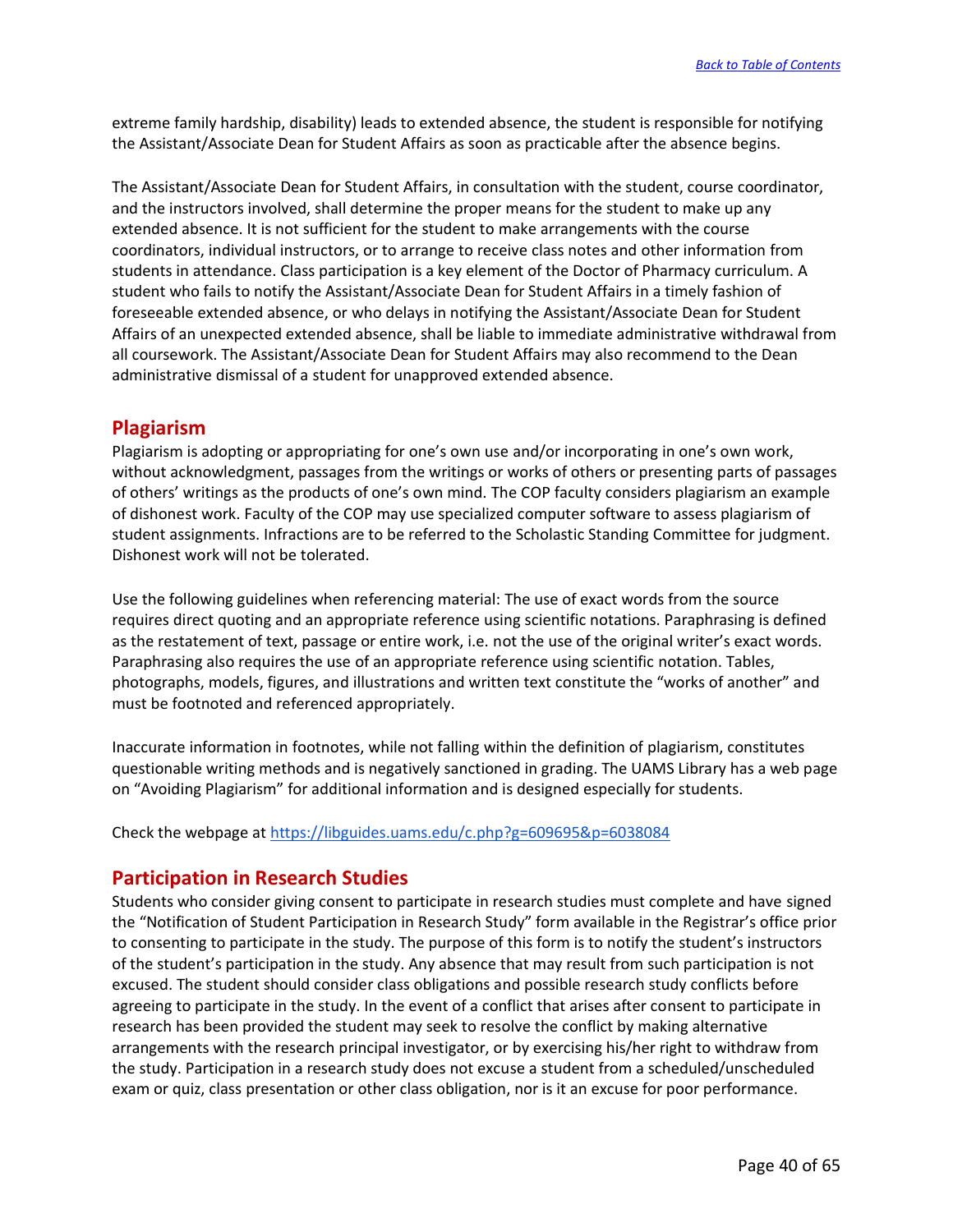# **Inclement Weather Policy**

# **Little Rock Campus**

UAMS recognizes that transportation problems result from inclement weather and hazardous road conditions. However, by virtue of the mission of UAMS, the Little Rock campus never closes. There are times at which the inclement weather policy is declared in force. In severe weather or hazardous road conditions, the Chancellor or his designated representative will declare the inclement weather policy in effect. This will be broadcast on radio station AM 920 KARN, and FM 94.1, FM 98.5, and channels KARK-Channel 4, KATV-Channel 7, and LRTV-Channel 11 television broadcasting. The College of Pharmacy inclement weather phone number is 501-686-7700. Students are advised to call this number for information about College of Pharmacy classes.

# **Northwest Campus**

In severe weather or hazardous road conditions, the Vice Chancellor of the NW Campus or his designated representative will declare the inclement weather policy in effect. This will be broadcast on KHOG40/29-Channel 7, KNWA-Channel 9, KFSM-Channel 5, and KLRC Radio-101.1.

# **Classes and Examinations when One Site is Unavailable:**

The UAMS College of Pharmacy operates as one college on two geographically separate campuses. The goal is to connect classrooms on both campuses 100% of the time with classes occurring at their regularly scheduled times. However, on the rare occasion, circumstances may prevent a synchronous connection. During times when one site is unavailable due to weather closure or a connection is unavailable due to technology downtime, the following will occur:

- Originating campus is open and remote campus is closed: The class will occur as scheduled and be archived and posted for viewing by the remote site.
- Originating campus is closed and remote campus is open: If the originating campus is closed and the faculty member can safely make it to the campus, he/she may conduct the class as scheduled to the remote site and archive the materials for the closed campus.
- If the originating campus is closed and the faculty member has access to Blackboard/Collaborate Ultra from home, he/she may archive the materials and post for students on both campuses. If the originating campus is closed, and the faculty member cannot make it to the campus, the class will be canceled.
- Both campuses are open, but connection and archiving are unavailable (equipment failure): The class will be canceled. Makeup activities will be coordinated by course coordinators & faculty.

# **Make-Up Sessions**

Missed class time will be scheduled by the Dean's office in consultation with the course coordinators as necessary.

# **Examinations and Quizzes**

When any one campus is closed and there is a scheduled examination, quiz or activity that contributes to course grade in class, it will be rescheduled for all students. This may include scheduling in the evening.

IPPE & APPE Students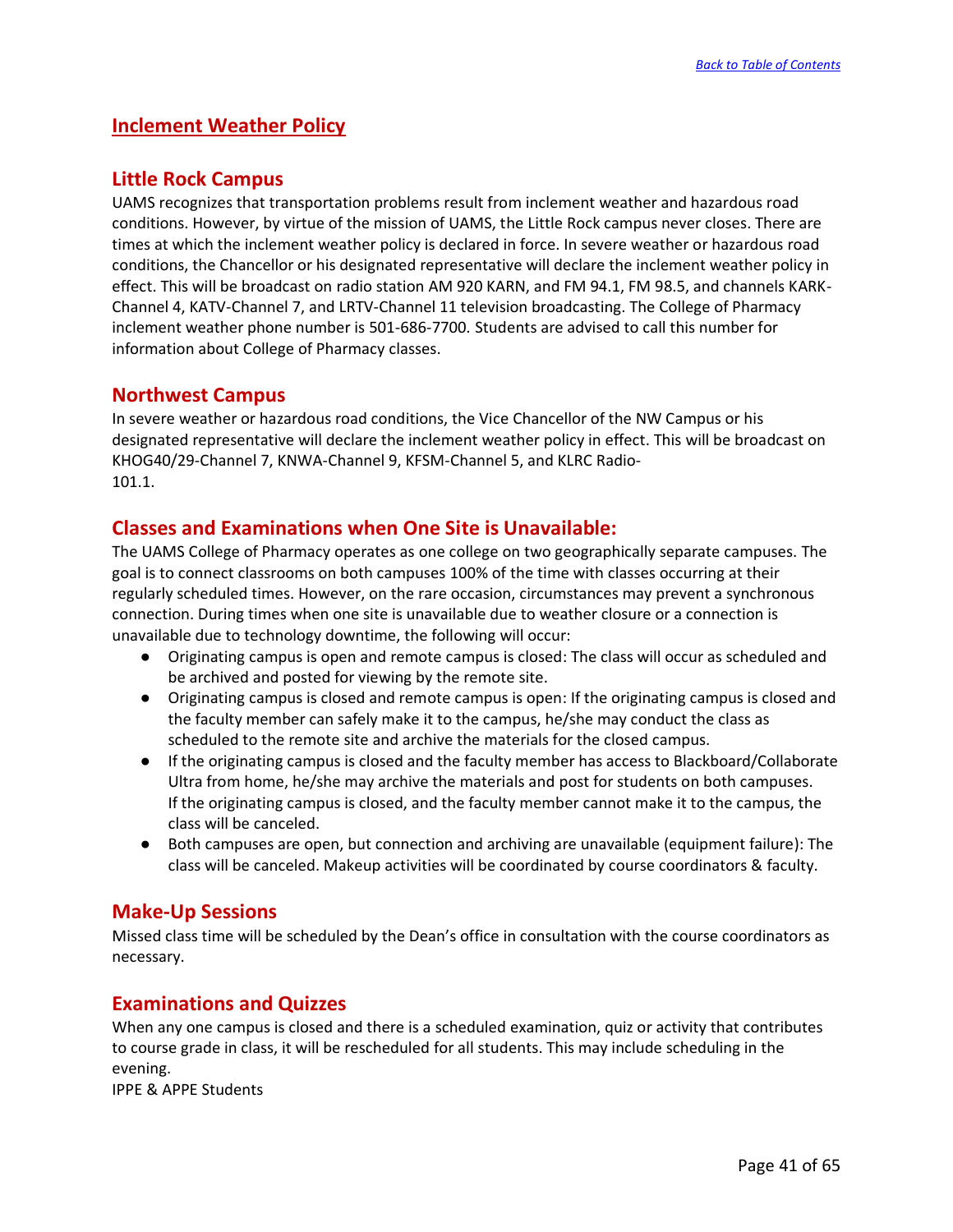During inclement weather conditions (regardless of activation of the UAMS inclement weather policy), please contact your assigned experiential preceptor to receive information about site hours of operation and function. If you are unable to travel during inclement weather any absence requires that you contact your preceptor and the Experiential Education Office.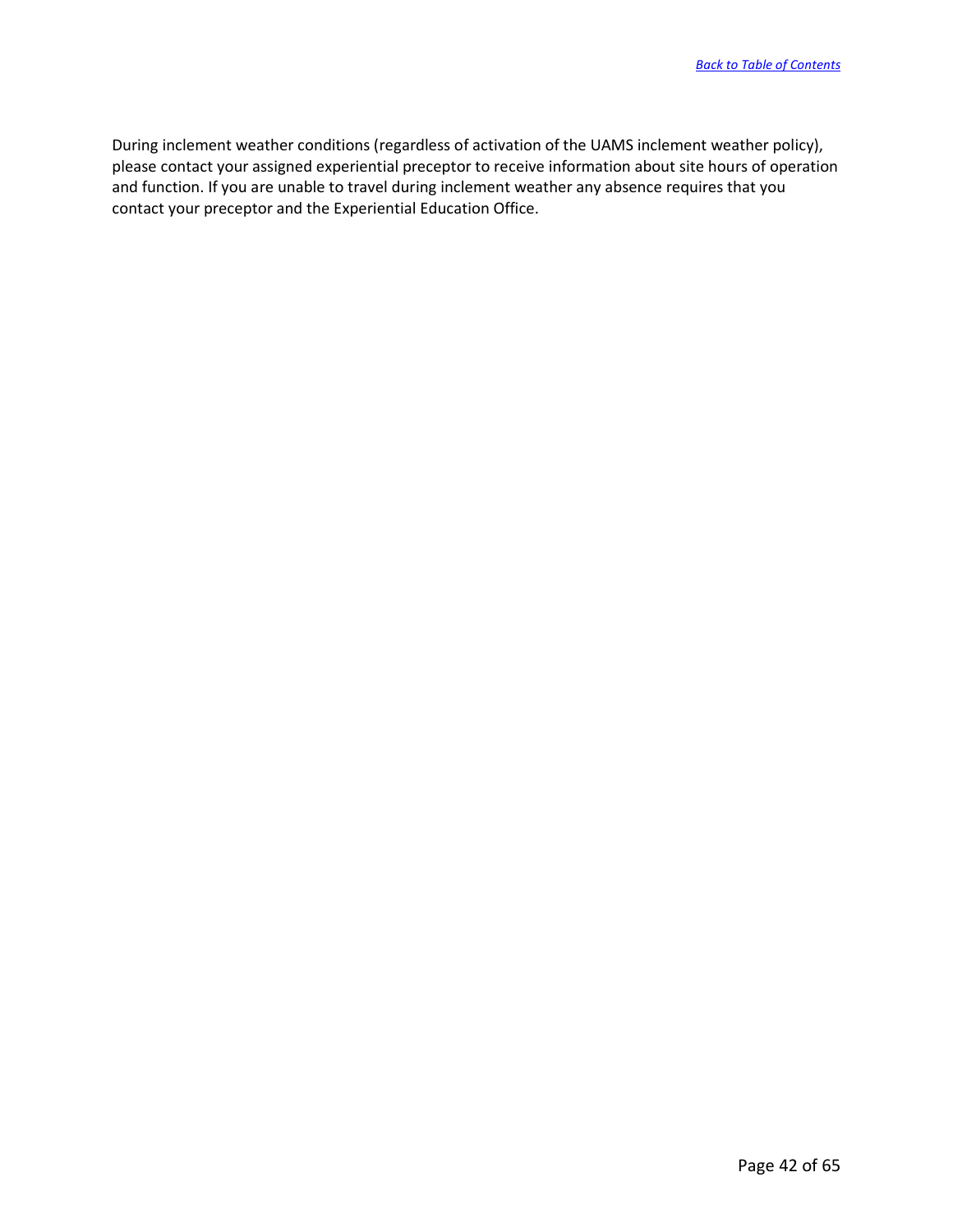# **Drug Testing Policy**

# **General**

The UAMS College of Pharmacy seeks to provide a professional environment that is safe and drug- free for our students. As members of the health care community, we have the additional responsibility to provide high quality patient care. The understanding of and compliance with the following policy is important for every student.

The College of Pharmacy explicitly prohibits:

- The use of illicit substances;
- Being impaired or intoxicated by alcohol or prescription medication without a prescription while on university premises and/or during IPPEs or APPEs;.
- Possession, solicitation, or sale of illegal drugs (or legal drugs outside the usual scope of pharmacy practice).

The College may require a student to provide a sample for drug testing analysis at any time there is reasonable cause to suspect that the student is impaired or under the influence of drugs or alcohol, including, but not limited to:

- Observed impairment of performance (negative performance patterns, excessive and unexplained absences);
- Abnormal conduct or erratic behavior;
- Evidence of drug tampering in the student's practice environment (evidence of drugs or alcohol on or about the student's person or in the general vicinity, eyewitness testimony);
- Arrest or conviction on an alcohol or drug-related offense.

An important part of your education involves clinical experience in hospitals and other health care facilities. Use of these facilities in training is essential for students to complete their assigned practice experiences. Nationwide, many hospitals and health care facilities have or are developing procedures to do drug testing of employees and potential employees. Because the use of these health care facilities is essential to a pharmacy student's education, students should be aware that these policies exist. Students must comply with the drug testing policies and procedures at any facility where they engage in practice experiences.

Students who refuse for-cause testing or to participate in training in facilities because they do not want to submit to drug testing, who refuse to submit to drug testing required by these facilities' policies, or who are terminated from training in these facilities because they violate the drug testing or drug use policies of the facilities, are subject to administrative dismissal from the College of Pharmacy. All costs associated with drug testing are the responsibility of the student. The type of testing, location, and required time to complete the drug test will be provided to the student.

# **Impaired Student Policy**

Any student known to the College of Pharmacy Dean's Office to have a substance abuse problem or to be engaged in substance abuse must abide by the following regulations to continue to matriculate in the College. The faculty of the College of Pharmacy has approved the following pharmacy student impairment policy for pharmacy students.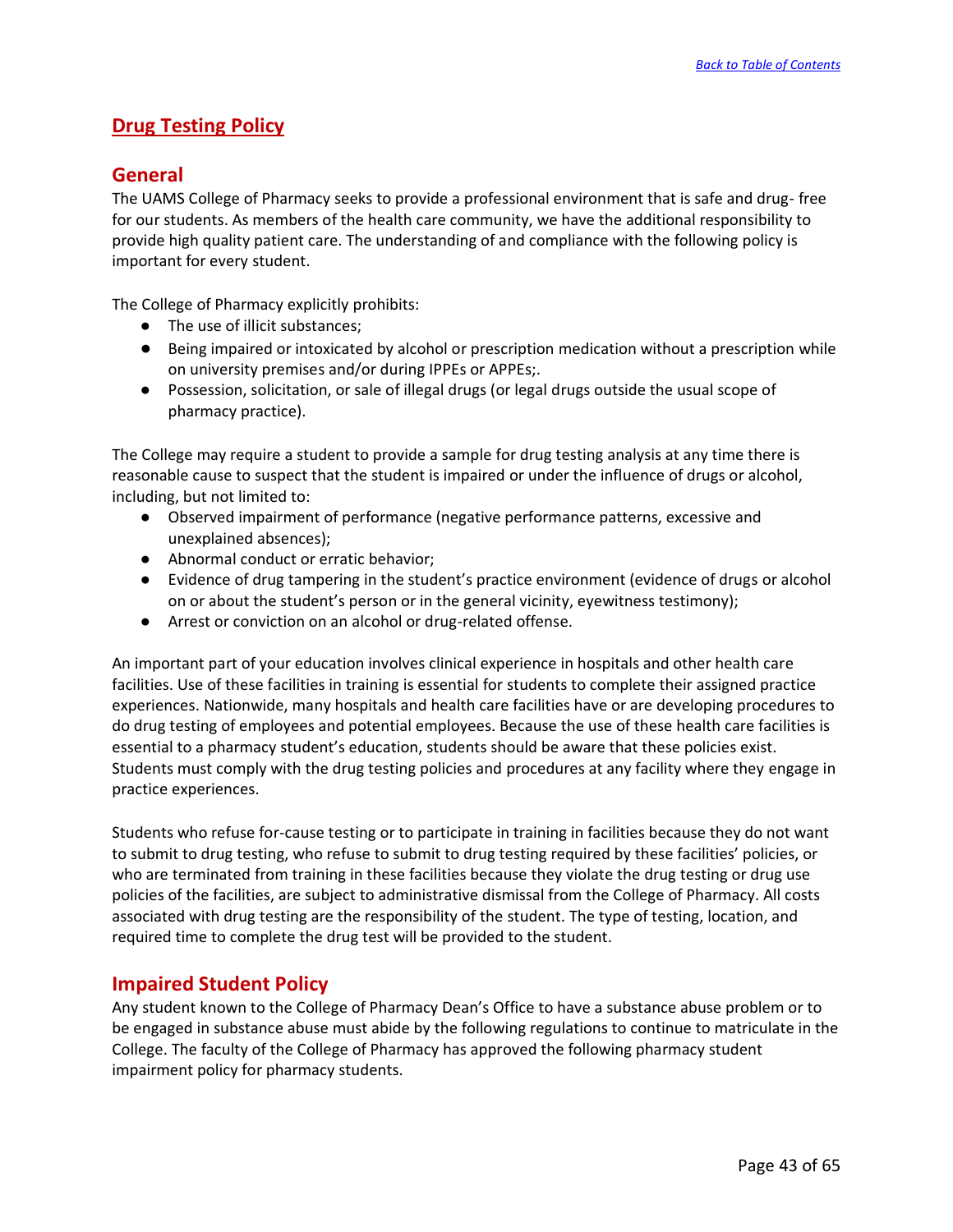The problem of impairment resulting from alcohol or drug use produces a significant negative influence on the educational and professional development of any student pharmacist. Therefore, the UAMS College of Pharmacy has established procedures to be implemented through the Assistant/Associate Deans to respond to instances of substance abuse. The goal of the policy is to provide appropriate and timely assistance to pharmacy students impaired because of alcohol or drug use that may interfere with a student's educational process.

Ideally, a student will self-identify their impairment to a faculty member. Otherwise, when an incident occurs which appears to be a dysfunction related to alcohol or drug use, this should be reported to the Assistant/Associate Dean for Student Affairs on the Little Rock Campus or the Assistant/Associate Dean on the Northwest Campus.

The appropriate Assistant/Associate Dean may immediately refer the student for assessment (SWP, counseling, etc.) and notify the Arkansas Pharmacy Support Group if referral includes a substance impairment assessment; If the situation is non-emergent the Assistant/Associate Dean will refer the student to the Scholastic Standing Committee. The Scholastic Standing Committee will meet to review the incident, talk with the student, and guide the actions to be taken. The Scholastic Standing Committee may refer the student for assessment (SWP, counseling, etc.) and notify the Arkansas Pharmacy Support Group if referral includes a substance impairment assessment.

If the student maintains compliance with the Committee decisions, the student will generally retain eligibility to return to student status at the College of Pharmacy. If this assessment includes the Arkansas Pharmacy Support Group, then as long as the student maintains compliance with the assessment, treatment and aftercare programs and by way of Board action an internship license is maintained, the student is eligible to continue their education if the decision of the Scholastic Standing Committee allows such action. Failure to complete the treatment or aftercare process or failure to comply with the decisions of the Scholastic Standing Committee is grounds for dismissal from the College.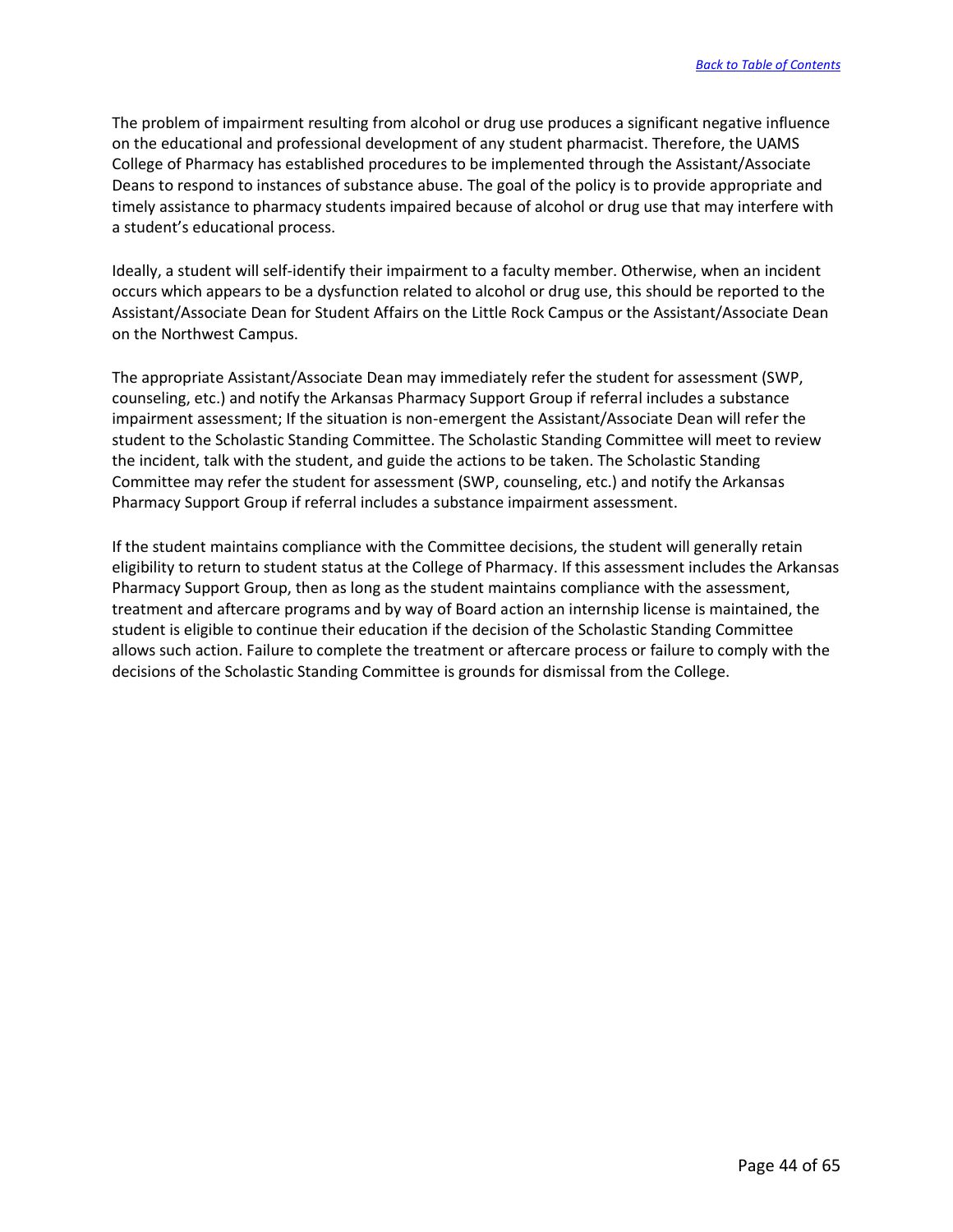# **APPENDIX A: Student Honor Code**

This Student Honor Code is intended to furnish as much information as possible concerning the College and the University of Arkansas for Medical Sciences (UAMS) policies and procedures on professionalism. Hopefully, it will answer most of your questions, or direct you to the proper person who can answer your questions. All statements contained herein reflect policies in existence at the time the code went to press and the College reserves the right to change policies at any time and without prior notice. Some sections of this code may become obsolete or change before subsequent revisions are published, and students will be notified of any significant changes in a timely manner. Until such notice students should consider the current Student Honor Code as the most up to date reference of policies and procedures on professionalism.

It is essential for students to be familiar with the entire code, as it contains important information regarding rules and regulations that will affect them while they are enrolled in the College of Pharmacy.

Each pharmacy student is urged to contact his/her faculty mentor/advisor, a faculty member, or the Dean's office whenever the need arises for either academic or non- academic advice or counsel.

Many people were involved in the making of this Student Honor Code, including students, faculty, and administrators of the College of Pharmacy. The highest praise is due to the efforts of the students, from their initiation of the idea of an honor code to their unceasing work to produce this document in its current form. It is, in fact as well as in name, a *Student* Honor Code since it is of, by, and for the benefit of the students of the UAMS College of Pharmacy.

# **Student Honor Code**

This document in its entirety, the Oath of a Pharmacist, Pledge of Professionalism, and the Code of Ethics for a Pharmacist shall be the University of Arkansas for Medical Sciences (UAMS) College of Pharmacy's Honor Code (Honor Code). The student honor council shall be named UAMS College of Pharmacy Honor Council (Honor Council).

#### Oath of a Pharmacist\*

At this time, I vow to devote my professional life to the service of all local and global communities through the profession of pharmacy.

- **I** I will consider the welfare of humanity and relief of human suffering my primary concerns.
- **I** I will apply my knowledge, experience, and skills to the best of my ability to assure optimal outcomes for my patients.
- I will respect and protect all personal and health information entrusted to me.
- I accept the lifelong obligation to improve my professional knowledge and competence.
- I limit will hold myself and my colleagues to the highest principles of ethical and legal conduct.
- I will embrace and advocate changes that improve patient care.
- **I** I will utilize my knowledge, skills, experiences, and values to fulfill my obligation to educate and train the next generation of pharmacists.

I take these vows voluntarily with the full realization of the responsibility with which I am entrusted by thepublic.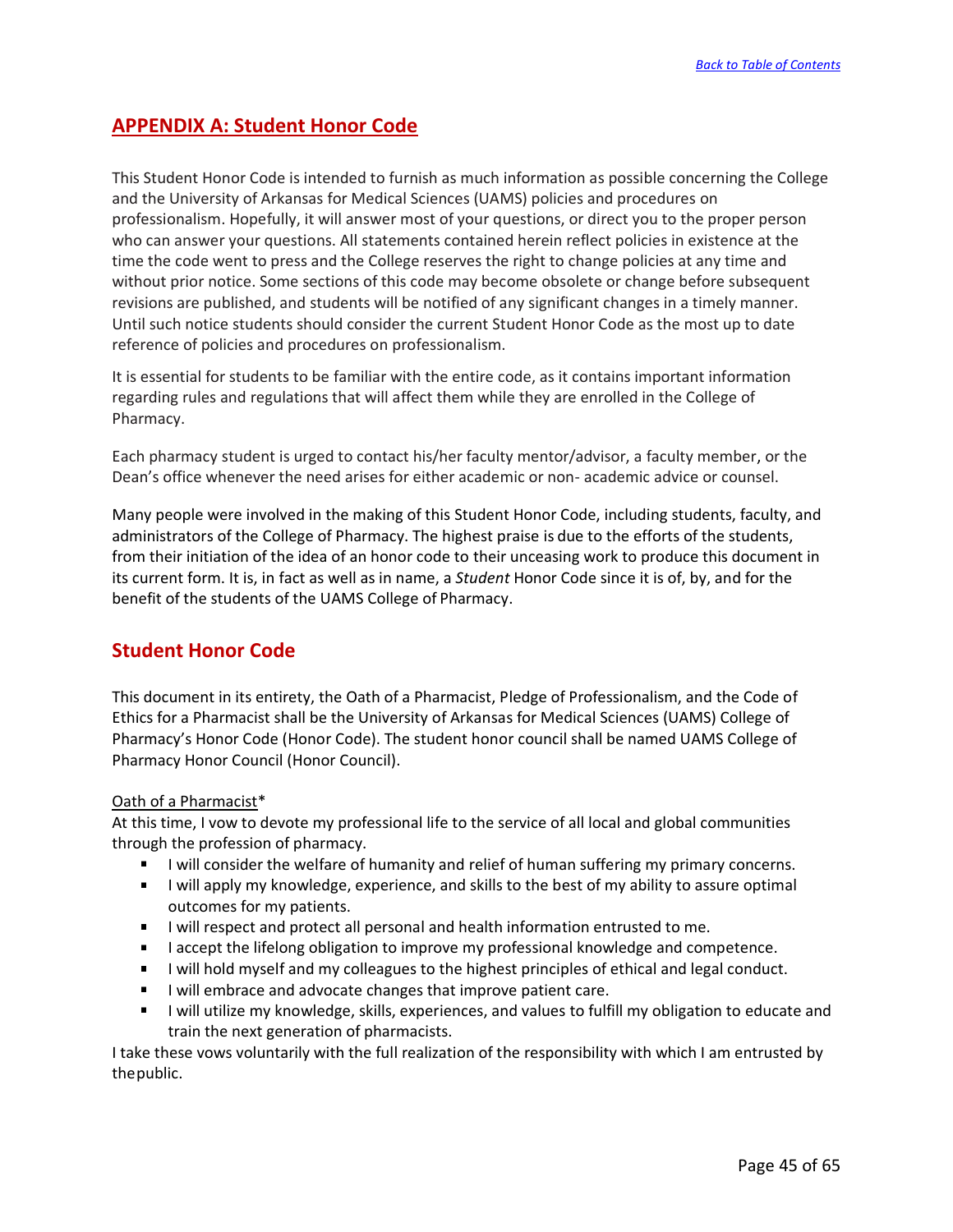*\*Developed by the American Pharmaceutical Association Academy of Students of Pharmacy and the American Association of Colleges of Pharmacy Council of Deans Task Force on Professionalism, June 26, 1994. Revised and approved by AACP in July 2007 and APhA-ASP in May 2007 for implementation in 2008-2009*

#### Pledge of Professionalism\*

As a student of pharmacy, I believe there is a need to build and reinforce a professional identity founded on integrity, ethical behavior and honor. This development, a vital process in my education, will help ensure that I am true to the professional relationship I establish between myself and society as I become a member of the pharmacy community. Integrity will be an essential part of my everyday life, and I will practice pharmacy with honesty and commitment to service. To accomplish this goal of professional development, I pledge to:

- DEVELOP a sense of loyalty and duty to the profession of pharmacy by endeavoring to create a sense of community. I will serve as one able and willing to contribute to the well being of others and one who enthusiastically accepts the responsibility and accountability of membership in the profession.
- FOSTER professional competence through life-long learning. I understand that my education is a privilege, and I will never forget that it is my responsibility to learn the science and practice of pharmacy. In addition, I shall always seek to learn from the wisdom and experience of my mentors and fellow brothers and sisters ofpharmacy.
- STRIVE for high ideals, teamwork and unity with all health care professionals in pharmacy, medicine, nursing, and the health related professions. I will respect the contributions of these colleagues, and I will strive to realize our collective commitment to provide optimal patient care.
- CONDUCT myself in an honorable manner in my academic and practical work. When examined, I will demonstrate my skills as an independent scholar. When serving as a member of a cooperative effort, I will share equally in the responsibility of the whole and contribute to the best of my ability to facilitate the success of the team.
- SUPPORT my colleagues by actively encouraging personal commitment to the standards set forth by the profession.
- MAINTAIN the highest ideals and professional attributes to ensure and facilitate the covenantal relationship required of the pharmaceutical care giver. This will require an ongoing reassessment of personal and professionalvalues.

The profession of pharmacy is one that demands adherence to a set of rigorous ethical standards. The core values vital to professional responsibility incorporate collaboration, creativity, excellence, knowledge, leadership, learning, social responsibility, and professionalism. These high ideals are necessary to ensure the quality of care extended to the patients I serve.

As a student of pharmacy, I understand that my professional responsibility begins today with my entrance into this professional college community. Therefore, I pledge to uphold these values in the performance of all my activities as I advance toward full membership in the profession of pharmacy.

\*Adapted from the University of Illinois College Of Pharmacy's Pledge of Professionalism, 1993. Developed and adopted by the American Pharmaceutical Association Academy of Students of Pharmacy and the American Association of Colleges of Pharmacy Council of Deans Task Force on Professionalism on June 26, 1994. This Pledge is offered as a model for adaptation by each school and college of pharmacy's faculty and students for use and reference in the professionalism of developing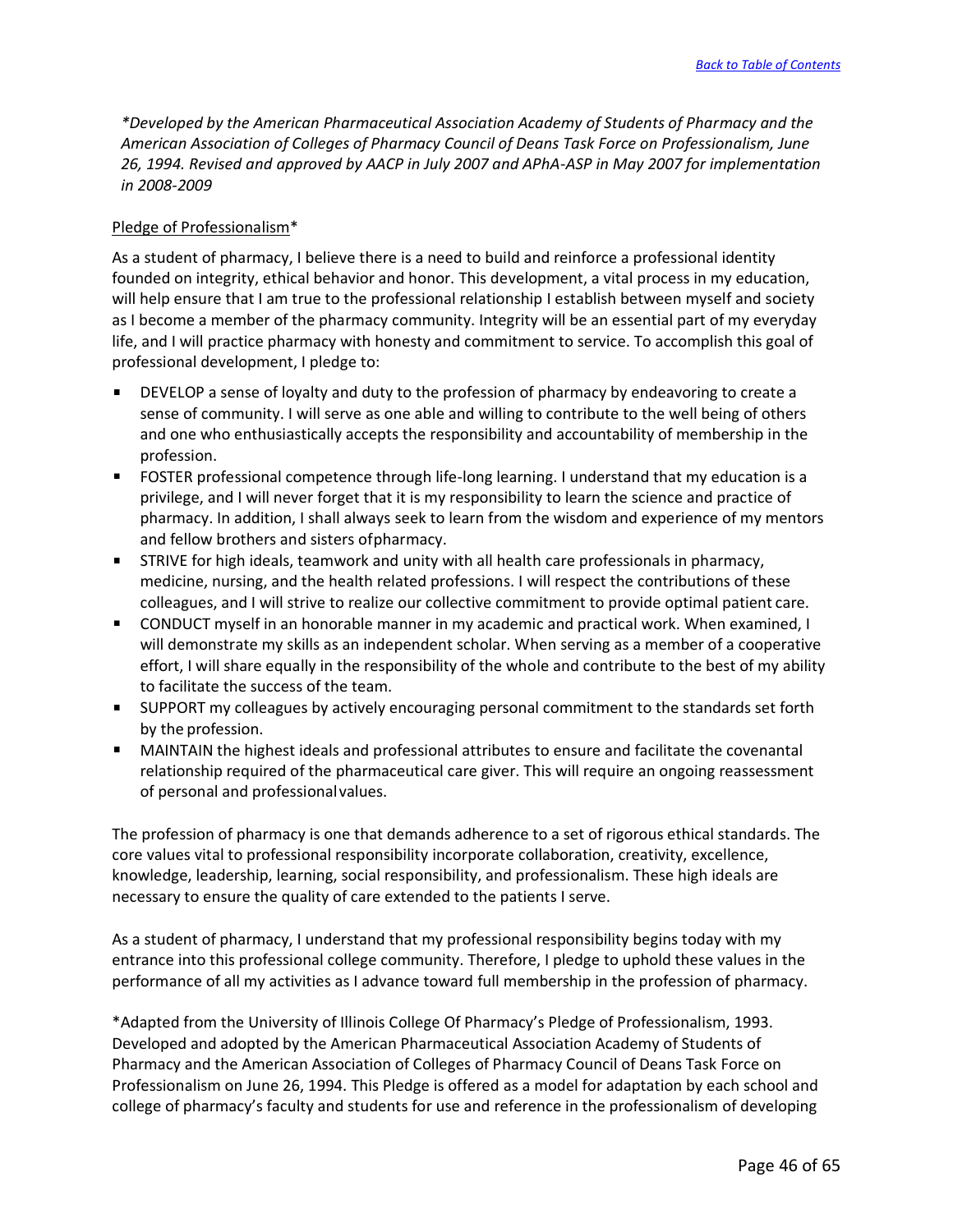members of the pharmacy profession.

Code of Ethics for Pharmacists\*:

A pharmacist respects the covenantal relationship between the patient and pharmacist.

A pharmacist promotes the good of every patient in a caring, compassionate, and confidential manner. A pharmacist respects the autonomy and dignity of each patient.

A pharmacist acts with honesty and integrity in professional relationships.

A pharmacist maintains professional competence.

A pharmacist respects the values and abilities of colleagues and other health professionals.

A pharmacist serves individual, community, and societal needs.

A pharmacist seeks justice in the distribution of healthresources.

*\* Adopted by the membership of the American Pharmaceutical Association October 27, 1994.*

# **UAMS College of Pharmacy Student Honor Council Policy & Procedures**

#### ARTICLE I: GENERAL PURPOSE OF HONOR COUNCIL

**Section 1.** The purpose of the Honor Council shall be to:

- a) Investigate and hear cases involving the UAMS College of Pharmacy (College of Pharmacy) students accused of violating the HonorCode;
- b) Act as the judicial body to determine guilt or innocence of students who have allegedly committed such violations;
- c) Recommend disciplinary action to be taken in all cases in which a violation has been proved; and
- d) Educate the faculty and students about the Honor Code and related procedures.

**Section 2.** The accused violator is presumed innocent until admission of guilt or a majority vote by the Honor Council after a full hearing.

**Section 3.** All charges will be investigated and resolved as quickly as possible within the guidelines of a thorough investigation and ample opportunity to prepare a defense.

**Section 4.** No part of this document shall be considered to abrogate the right of a professor to assign a failing grade on a test or report in his/her course, at his/her discretion.

#### ARTICLE II: MEMBERSHIP OF THE HONOR COUNCIL

**Section 1.** The membership of the Honor Council shall consist of:

- a) Eight (8) class representatives, which shall include two (2) students from each class (P1 to P4). At least one P3 student member will be elected from the NW campus;
- b) Four (4) alternate class representatives, which shall include one (1) student from each class (P1 to P4);
- c) Two (2) faculty advisors, which shall include one (1) faculty member from Pharmacy Practice and one (1) faculty member from Pharmaceutical Sciences; and
- d) Three (3) officers elected from the eight (8) class representatives, which shall include:
	- (i) President;
	- (ii) Vice President; and
	- (iii) Secretary.

**Section 2.** Membership requirements

a) Class representatives and alternate class representatives are strongly encouraged to attend all meetings and full hearings of the Honor Council and shall have: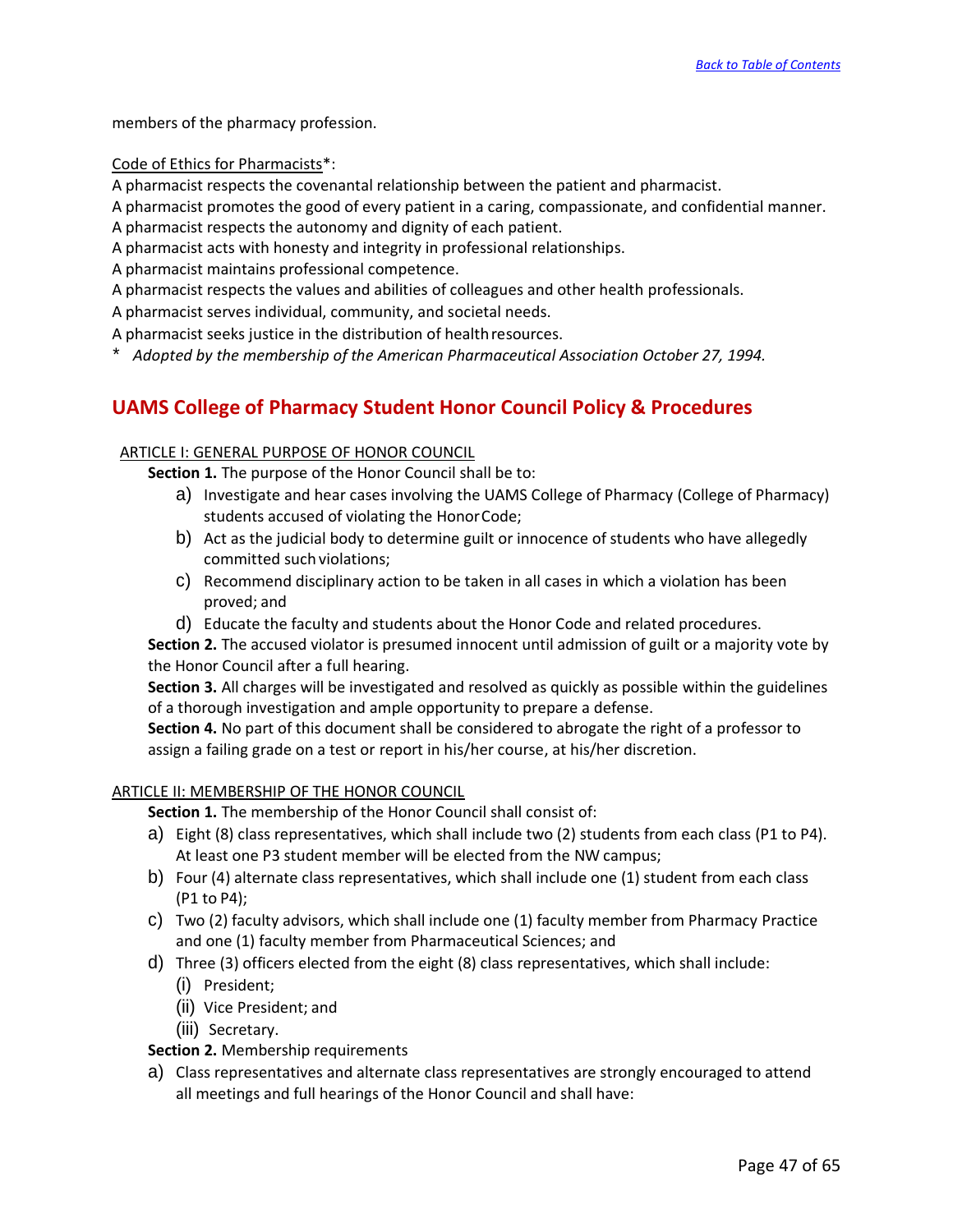- (i) A cumulative grade point average (GPA) of at least 2.5 for P2-P4 students;
- (ii) An admission GPA of at least 2.5 for P1 students;
- (iii) Academic Good Standing (as defined in the College of Pharmacy Catalog and Student Handbook); and
- (iv) No previous Honor Code violations
- b) Faculty advisors shall not be members of the Scholastic Standing Committee and will act as guides and liaisons for the HonorCouncil.
- c) President shall be a P3 or P4 student and will preside over all meetings and hearings of the Honor Council.
- d) Vice-President shall be a P2, P3, or P4 student and will preside over meetings and hearings in the President'sabsence.
- e) Secretary shall be a P2, P3, or P4 student and will keep a record of all meetings and full hearings.

#### **Section 3.** Election and term of members

- a) Class representatives and alternate classrepresentatives
	- (i) P2, P3, and P4 class representatives and alternate class representatives shall be elected by ballot every spring semester after Spring Break.
	- (ii) P1 class representatives and one alternate class representative shall be elected by ballot, at the latest, one (1) month after the beginning of the fall semester.
	- (iii) Each class (P1 to P4) shall elect two (2) class representatives and one (1) alternate class representative. The two students receiving the first and second highest number of votes shall be the class representatives, and the student receiving the third highest number of votes shall be the alternate class representative.
	- (iv) The faculty advisors shall conduct the ballotelections.
	- (i) Class representatives and alternate class representatives will serve a one (1) year term that begins the fall semester following elections. All members will be eligible forreelection.

- b) Faculty advisors
	- (i) The Dean of the College of Pharmacy shall appoint the facultyadvisors.
	- (ii) Faculty advisors shall have no voting rights.
- c) Officers shall be elected by the class representatives at the first meeting held by the Honor Council.

#### ARTICLE III: THE HONOR CODE AND VIOLATIONS OF THE HONOR CODE

**Section 1**. Distribution of the Honor Code

- a) New students shall receive a copy of the Honor Code during P1 orientation in August, and each new student will sign the "Statement of Receipt and Compliance with the Student Honor Code" form to document that he/she has received a copy of the Honor Code and pledges to comply with its rules. The signed form shall be kept in a permanent file until the student is no longer enrolled in the College of Pharmacy.
- b) Current students shall receive an additional copy of the Honor Code at Fall registration each year and shall reaffirm their compliance with the Honor Code's rules by signing the "Statement of Receipt and Compliance with the Student Honor Code" form.
- c) All College of Pharmacy course syllabi shall refer students to the HonorCode.
- d) An electronic version of the Honor Code shall be available to students on the College of Pharmacy's website.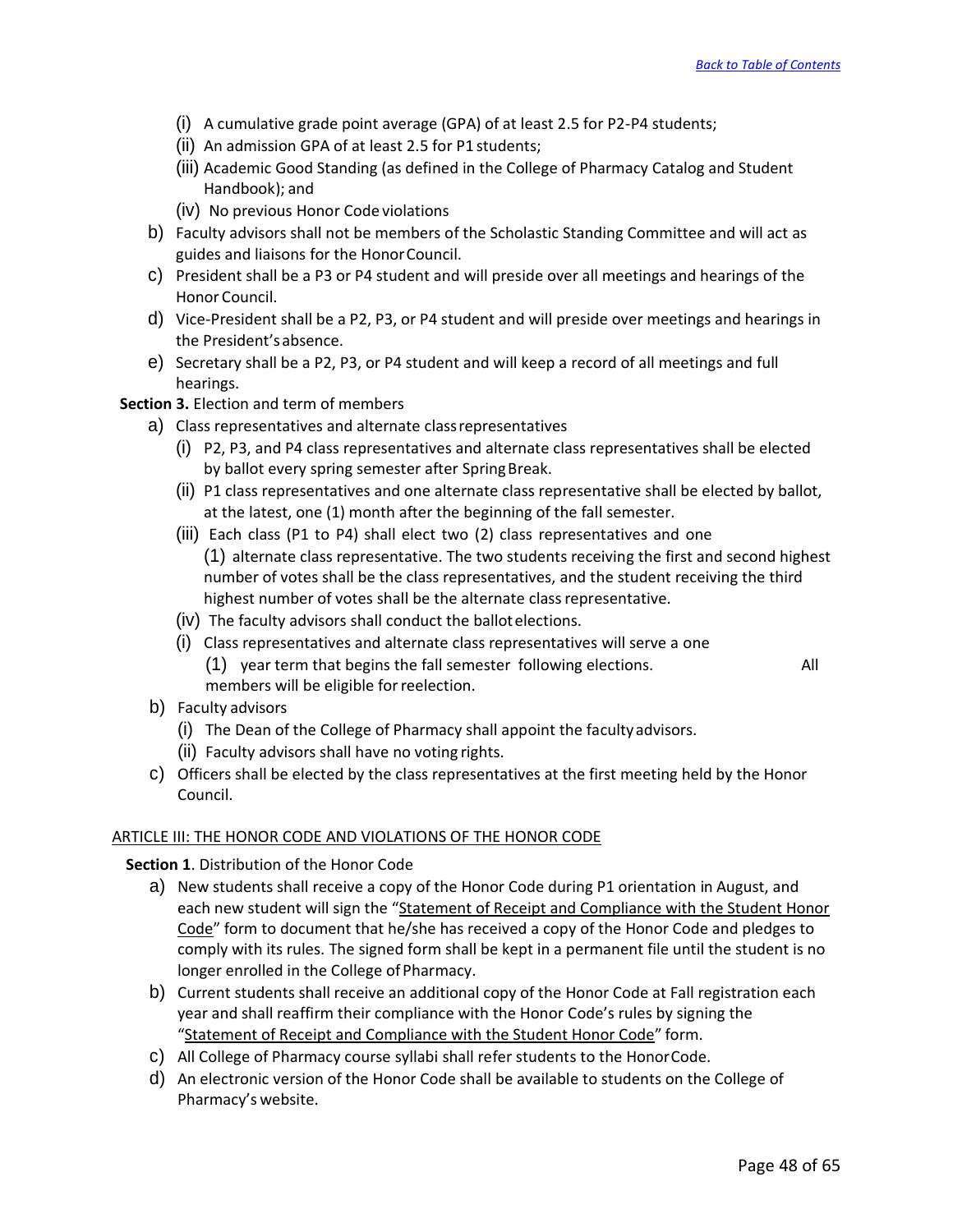**Section 2.** Unless explicitly stated otherwise by a course instructor, the honor code is in effect for all assignments andexaminations

**Section 3**. Violations of the Honor Code (adapted from the student honor code of Auburn University)

- a) Academic Dishonesty- the following are violations of the Honor Code subject to disciplinary action:
	- (i) The distribution, possession or use of any material or assistance prohibited by the instructor in the preparation of papers, reports, examinations, or any class assignment to be submitted for credit as part of a course or to be submitted to fulfill College of Pharmacyrequirements;
	- (ii) The receipt, possession or use of any aid or material prohibited by the instructor while an examination or quiz is inprogress;
	- (iii) Knowingly giving assistance not authorized by the instructor to another in the preparation of papers, reports, or laboratory data andproducts;
	- (iv) Knowingly giving assistance not authorized by the instructor to another while an examination or quiz is in progress;
	- (v) The submission of papers, reports, projects or similar course requirements containing material that is not the work of the student submitting them.Also, the use of direct quotations or ideas of another in materials to be submitted for credit without appropriate acknowledgment;
	- (vi) Knowingly submitting a graded paper, report, examination or any class assignment that has been altered or corrected, in part or in whole, for reevaluation or regrading;
	- (vii) Altering or attempting to alter an assigned grade on any official College of Pharmacy or UAMS record;
	- (viii) Unauthorized communication regarding the contents of an exam, either before, during, or after the time the exam is given; and
	- (ix) Instructors may delineate in advance other actions they consider to be a violation of the Honor Code.
- b) Professional misconduct- the following are violations of the Honor Code subject to disciplinary action:
	- (i) Purposely falsifying applications, forms or records prior to admission to the College of Pharmacy, or while in the College of Pharmacy's professional programs;
	- (ii) Failure to follow the College of Pharmacy's dress code;
	- (iii) Knowingly producing false evidence or rumors against another or providing false statements or charges in bad faith againstanother;
	- (iv) Knowingly publishing or circulating false information concerning any member of the UAMS faculty, student body, staff orcommunity;
	- (v) Contributing to, or engaging in, any activity which disrupts or obstructs the teaching, research or extension programs of the College of Pharmacy or UAMS, either on the campus or at affiliated trainingsites;
	- (vi) Threatening or harassing any member of UAMS faculty, student body, staff, or community;
	- (vii) Misusing or misrepresenting one's status as a College of Pharmacy student or the right to use any UAMS property andfacilities;
	- (viii) Stealing, damaging, defacing, or unauthorized use of any property of the College of Pharmacy or UAMS. Diversion of any College of Pharmacy or UAMS property to one's own use;
	- (ix) Intentionally revealing the names of the charging party, the accused, witness(es) or the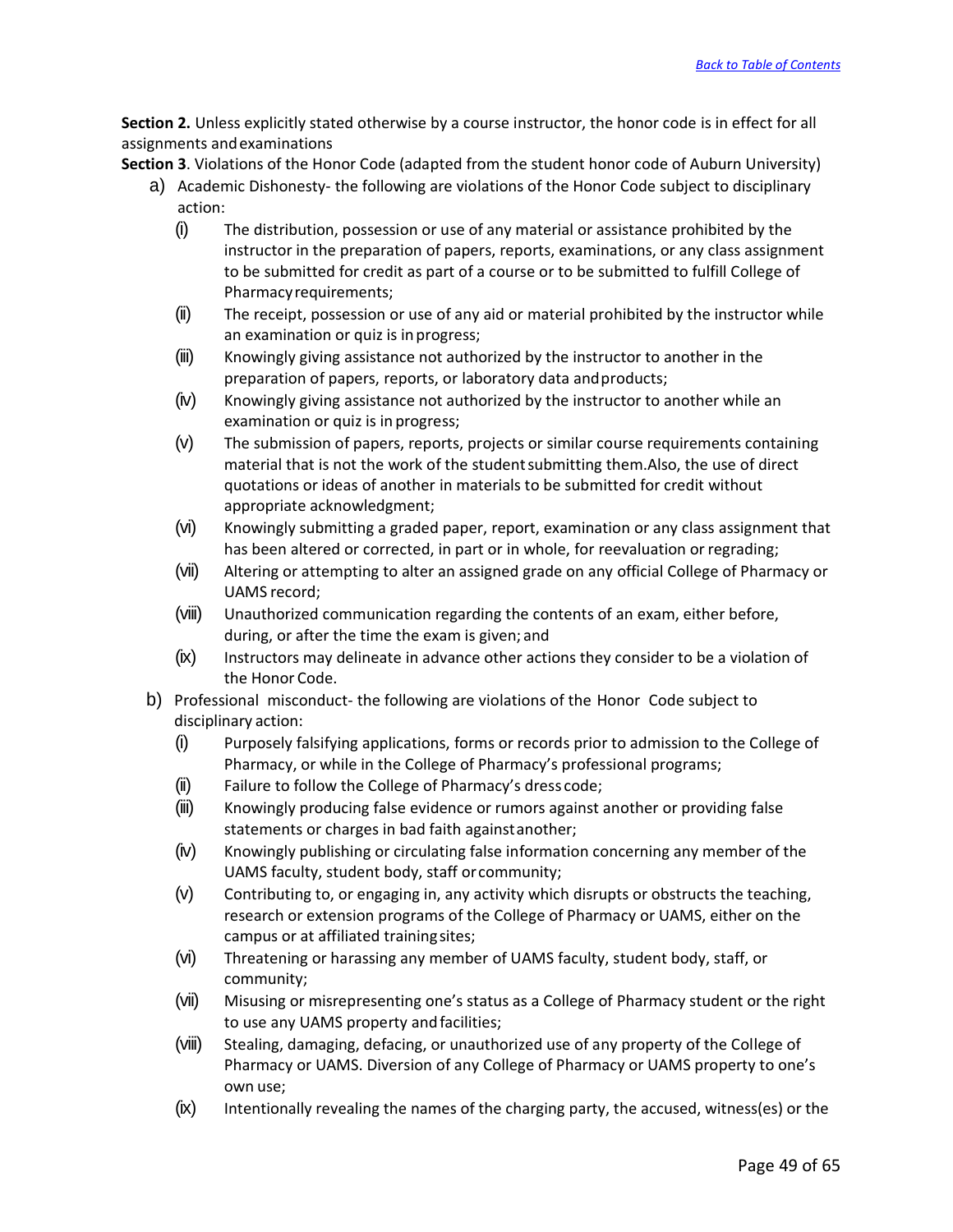facts involved in an alleged violation except in accordance with the provisions of the Honor Code, or revealing the confidential meetings or hearings of the HonorCouncil;

- (x) Failure to report known violations of the HonorCode;
- (xi) Use, possession, or participating in the trafficking of illegal drugs or substances;
- (xii) Unauthorized accessing of information about faculty, staff, or students of the College of Pharmacy, or patients/clients, that is private or confidential; and
- (xiii) Unauthorized revealing of information about faculty, staff, or students of the College of Pharmacy, or patients/clients, that is private orconfidential.
- (xiv) Initialing class attendance for past, missed, or future lectures and initialing attendance for another student.

#### ARTICLE IV: RECOMMENDED PENALTIES

- **Section 1.** Upon determination of violation of the Honor Code or admission of responsibility (regardless of whether proceedings were instigated through the Honor Council or the Honor Council's faculty advisor), the following penalties shall be recommended to the Scholastic Standing Committee (as identified and described in the College of Pharmacy Catalog and Student Handbook):
	- a) Academic Dishonesty
		- (i) First Offense: If the alleged violator accepts responsibility in writing for the incident, the recommended penalty is a "0" on the exam or assignment in question. If the alleged violator denies responsibility, but is determined by an Honor Council hearing to have violated the Honor Code, the recommended penalty is at a minimum an "F" in the course and may include other penalties at the discretion of the Scholastic Standing Committee.
		- (ii) Second Offense: The Honor Council will recommend a grade of "F" for the course in question AND dismissal from the College ofPharmacy.
	- b) Professional Misconduct: The Honor Council will recommend to the Scholastic Standing Committee that the student receive at a minimum a Scholastic Non-Cognitive Performance Evaluation (as identified and described in the College of Pharmacy Catalog and Student Handbook).
- **Section 2.** Documentation
	- a) At any point that a penalty is recommended, the alleged violator will sign and date a written statement attesting knowledge of the violation and the penalty ("Acknowledgement of Alleged Violation and Penalty Recommended by the Honor Council" form).
	- b) Once signed by the alleged violator, the statement will then be signed and dated by the presiding officer of the Honor Council.
	- c) The statement will then be stored in an established file (Honor Council File), differentiated by class graduation, that the Honor Council shallmaintain.

#### ARTICLE V: INSTIGATION OF PROCEEDINGS

**Section 1.** All persons having knowledge of or being witness to acts believed to be in violation of the Honor Code shall report the fact as soon as possible within the semester or within ten days of the alleged violation. Students shall report violations by completely filling out, signing, and turning in an "Alleged Violation" form to a Honor Council member, a faculty member, or the Associate Dean of Administrative Affairs or designee. A faculty member may also report alleged Honor Code violations in the same manner as students or address at their discretion as in Article I, Section 4 of this document. The reporting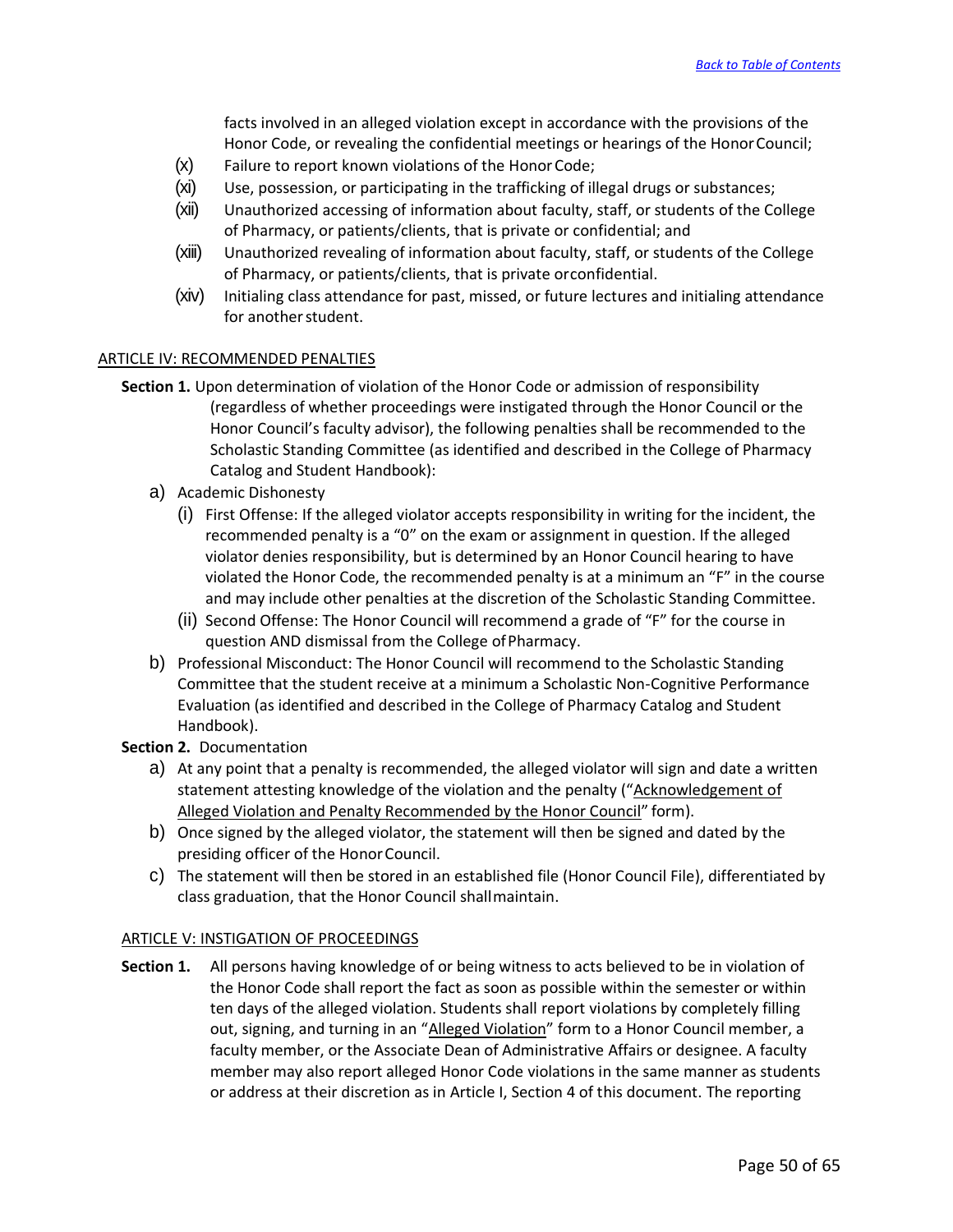party has the right to anonymity from the accused.

- **Section 2.** Physical evidence and/or a direct witness shall generally be required to instigate proceedings.
- **Section 3.** All alleged violations reported to any member of the Honor Council or the faculty advisors to the Honor Council shall be documented and stored in the Honor Council File. The file shall be destroyed upon graduation of that year's class by the Honor Council faculty advisor. (NOTE: The Honor Council faculty advisor should take extreme care to assure that any documentation pertaining to alleged violators still enrolled in the College of Pharmacy is not destroyed until that student either graduates or is dismissed from the College of Pharmacy.) Documentation shall include:
	- a) Accuser's name
	- b) Alleged violator's name
	- c) Description of the alleged violation
	- d) Date of incident
	- e) Result of investigation
	- f) Recommended penalty (if applicable)

#### ARTICLE VI: RIGHTS OF THE ACCUSED

The alleged violator shall be informed personally and in writing of his or her alleged violation(s), the evidence substantiating the alleged violation(s), and his or her rights as follows:

- a) The alleged violator shall have a period of five (5) days from the time of notification to prepare a written response;
- b) The alleged violator will be allowed to speak on his or her own behalf regarding the incident in question. The alleged violator also has the option of not speaking on his or her own behalf. No inference shall be drawn from the choice not to speak.
- c) The alleged violator may present information that supports his or her position on this alleged incident.
- d) The alleged violator is permitted to bring another person, who is not an attorney, to witness the pre-hearing and full hearing proceedings. The witness is not allowed to directly address the Honor Council in any way, and will be asked to leave the proceedings if he or she does attempt to address the Honor Council.
- e) The alleged violator may bring others to speak specifically about the incident in question and present information to support the alleged violator's position. These people are limited to those having knowledge of or direct evidence surrounding the alleged incident. The alleged violator may not bring others to speak on his or her behalf regarding issues that are outside the scope of the alleged incident (i.e., "character witnesses").
- f) Other participants in pre-hearing and full hearing proceedings may not address issues outside the scope of the alleged incident, including previous alleged violations of the Honor Code.

#### ARTICLE VII: PRE-HEARING PROCEDURE

Cases shall be acted upon within ten (10) school days of receiving information about a possible violation. Cases shall be investigated as follows:

a) The Associate Dean for Administrative Affairs, or designee, will personally and in writing notify the alleged violator that an allegation has been made against him or her. A meeting shall then occur between the alleged violator and the Associate Dean for Administrative Affairs, or designee, plus others at the discretion of the Associate Dean for Administrative Affairs. If the alleged incident cannot be resolved at this level, then the alleged violator shall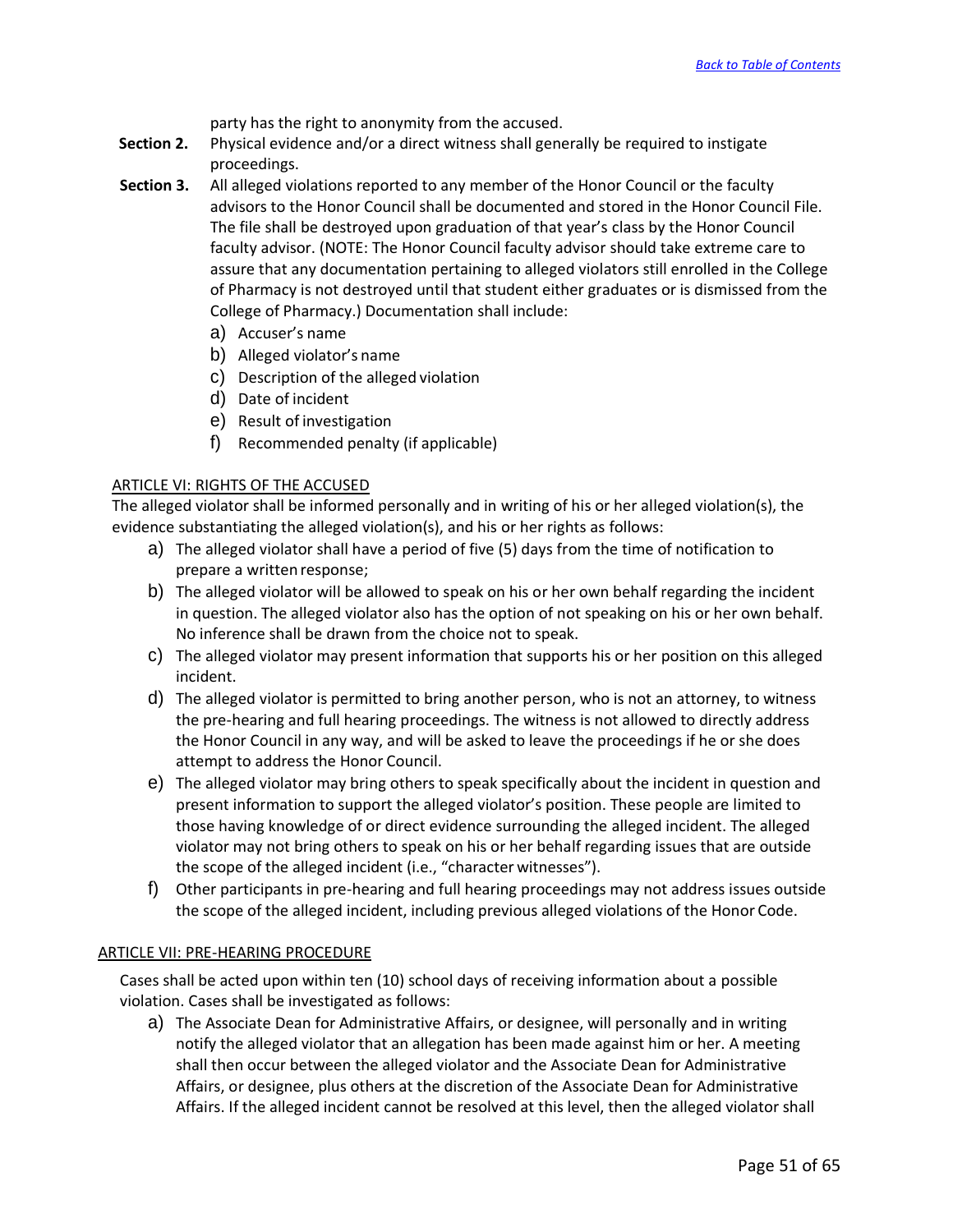be notified personally and in writing that a pre-hearing review board of the Honor Council is being established to determine the further course ofaction.

- b) At any point, the alleged violator may waive his or her right to an investigation by admission of guilt. In such a case, the alleged violator will sign a written statement attesting to this admission, which will be presented to the Scholastic Standing Committee by the faculty advisors to the Honor Council. A guilty plea indicates the student's willingness to accept the penalty imposed by the Scholastic Standing Committee.
- c) The Honor Council President (or Vice-President, if the President is unavailable) and two (2) randomly selected Honor Council class representatives and the Honor Council faculty advisors shall act as a pre- hearing review board.
- d) The pre-hearing review board's responsibilities shall beto:
	- $\emptyset$  Interview witnesses all witness statements shall be reduced to writing and signed by the witness to be admitted as evidence for ahearing;
	- $\left( \mathbf{\hat{i}} \right)$  Review evidence; and

Decide whether to present the case to the entire Honor Council in a full hearing.

- e) The alleged violator is permitted to bring another person, who is not an attorney, to witness the pre-hearing proceedings. The alleged violator and their witness are not allowed to record the proceedings and the witness is not allowed to directly address the Honor Council in any way, and will be asked to leave the proceedings if he or she does attempt to address the Honor Council.
- f) Within ten (10) school days of receiving the case, the pre-hearing review board shall decide by majority vote if there is sufficient evidence to proceed with a hearing. The faculty advisors do not vote.
- g) If the majority vote for proceeding to a hearing is not obtained, the case will be dropped and this result documented in the Honor Council File. A member of the pre-hearing review board should notify orally and in writing both the accusing student and the alleged violator of the result of the pre-hearing review. The accusing student may not appeal thisdecision.
- h) If the majority vote is positive, the case will be presented to the Honor Council. One of the student members on the pre-hearing panel will promptly (within five (5) school days) notify the alleged violator both orally and in writing that he or she has been accused of a violation and of the rights of the accused.
	- a) All participants in the pre-hearing and hearing process shall not reveal any details of the alleged incident. Disclosure to outsiders of any information about the case by any participant shall be considered a violation of the Honor Code, and be subject to action as described above.
	- b) All notes and/or transcriptions from pre-hearing proceedings shall be stored in the Honor Council file.

#### ARTICLE VIII: FULL HEARING PROCEDURE

**Section 1.** A full hearing of the Honor Council may be called to determine the responsibility of an alleged violator of the Honor Code, and to recommend penalty if judged guilty. All members of the Honor Council will be invited to attend a full hearing. A quorum consisting of at least six (6) voting Honor Council members, to include at least one (1) representative per class, and at least two (2) officers is required. At least one (1) of the three (3) pre-hearing review board members should be present. In addition to Honor Council members, presence at a full hearing will be limited to the faculty advisors to the Honor Council. The alleged violator, the alleged violator's witness, and witness(es) to the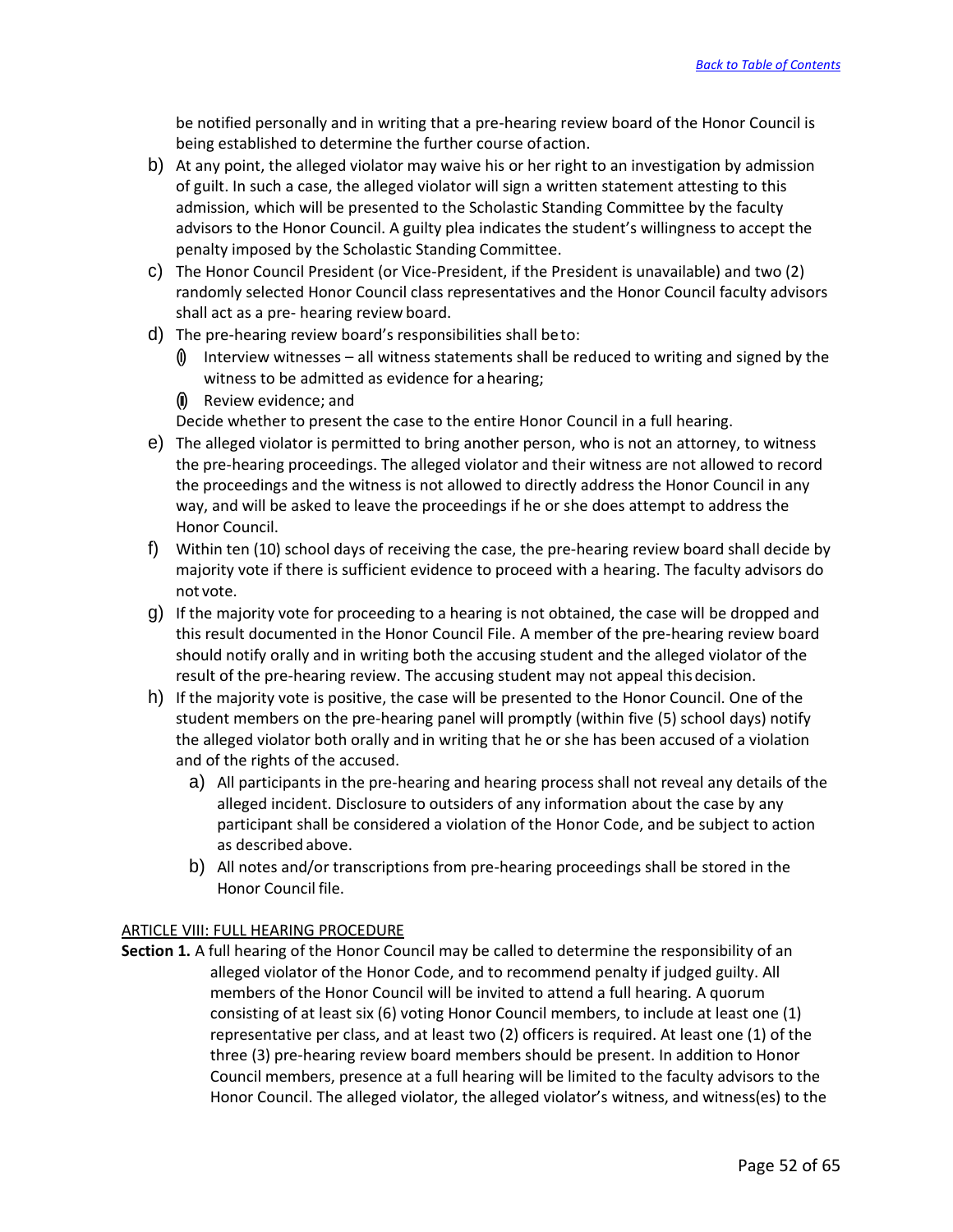alleged incident will be allowed in a full hearing at the designated times.

**Section 2.** Hearings of the full Honor Council will be closed. The Honor Council or the pre-hearing review board will interview witnesses to the alleged incident separately, and their statements will be transcribed and signed.

**Section 3.** The alleged violator will not be informed of the identity of the accuser and/or any witnesses unless ALL of the following conditions are met:

- a) The alleged violator requests to confront the accuser during a Council hearing;
- b) The Honor Council is using the accuser's testimony in determining the responsibility of the alleged violator; and
- c) The accuser agrees to be confronted by the allegedviolator.

**Section 4.** The procedure for conducting a hearing shall be as follows:

- a) The Honor Council members will assemble. A quorum will be established, and the Secretary will document the proceedings in writing. Additionally, the proceedings of the full hearing will be recorded (audio and/orvideo).
- b) The President of the Honor Council will preside over the hearing. In the absence of the President, the Vice President shall preside.
- c) The Honor Council President or presiding officer will introduce the alleged violator to the members present, indicate the date and time of the hearing, and indicate the nature of the allegedviolation.
- d) Members of the pre-hearing review board will present their findings & witness' statements regarding the alleged incident to the other members present and the alleged violator.
- e) The presiding officer will ask if, having heard the evidence against him or her, the alleged violator accepts responsibility for the incident. This response will be recorded in writing.
- f) If the alleged violator does not accept responsibility for the incident, he or she will then present evidence in his or her defense.
- g) Witnesses for the alleged violator will be called into the roomindividually.
- h) Honor Council members will begin the questioning of witnesses. Information provided by the witnesses will be restricted to that pertaining to the alleged incident. Information about the alleged violator's character, academic performance, past behavior, or previous Honor Code violations will not be allowed.
- i) The Honor Council may allow the introduction of evidence other than testimony of witnesses if the Honor Council determines that the evidence is relevant to the alleged incident.
- j) After hearing all testimony and reviewing all relevant evidence, the Honor Council will deliberate. To allow for free exchange of views among the Honor Council members, deliberations will not be recorded and the alleged violator and witnesses will not be present during deliberations.
- k) The Honor Council presiding officer shall ask the question: "Is the accused individual responsible for this alleged violation of the Honor Code?" Honor Council members will vote by secret ballot, with a vote of YES to find the alleged violator responsible, and a vote of NO to find the alleged violator not responsible. Only members that have attended the full hearing and have no personal involvement with the accused shall vote. Alternate representatives only vote in the event of absence or ineligibility of a classrepresentative.
- l) The faculty advisors to the Honor Council (who do not vote) will tally the votes.
- m) Simple majority of the Honor Council members present at the hearing must vote YES to find the alleged violator responsible and to recommend the penalty outlined above.
- n) The alleged violator will be recalled and informed of the outcome of the vote by the presiding officer. If guilt has been determined, the presiding officer will also then inform the violator of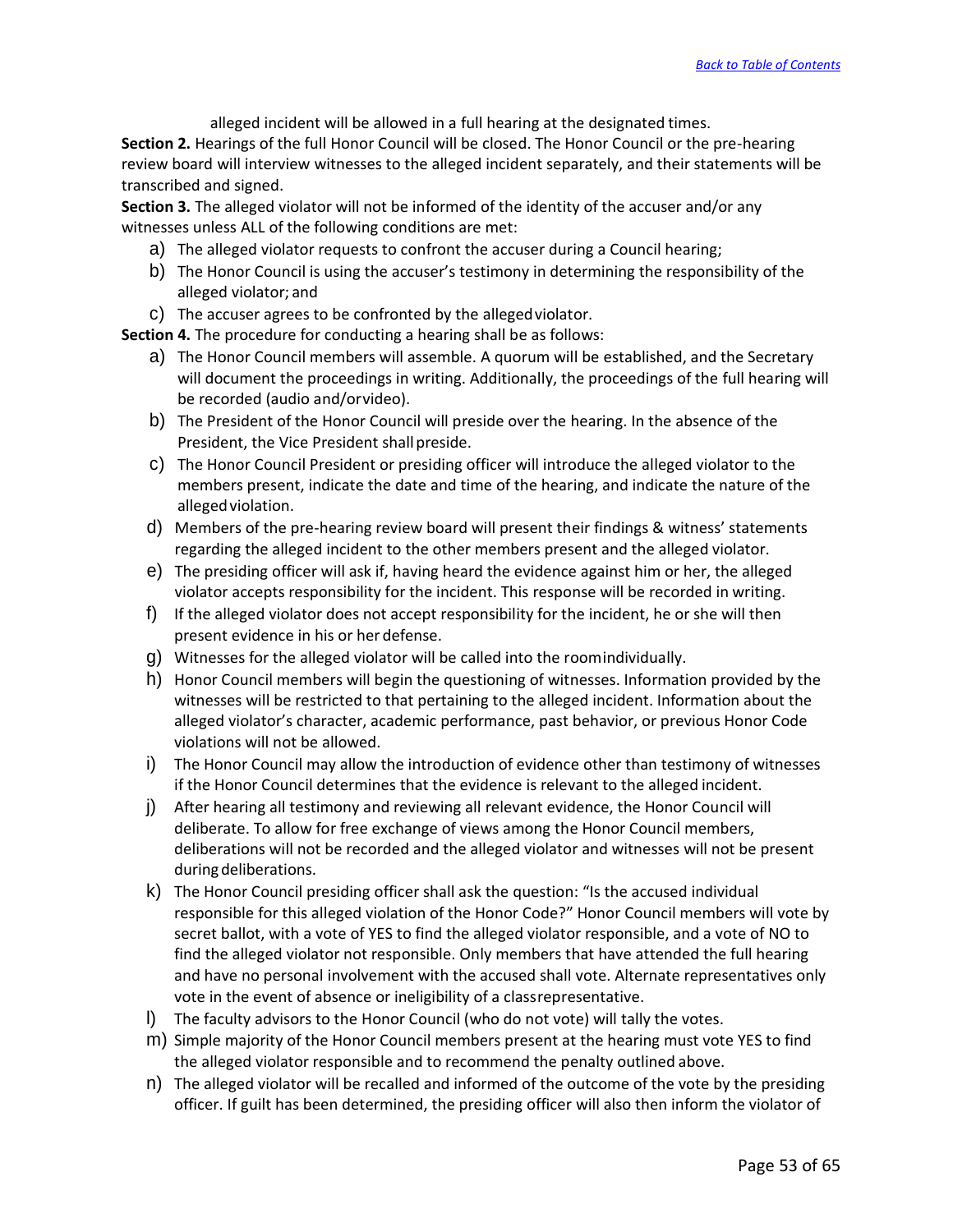the recommendedpenalty.

- o) If the alleged violator has been determined responsible, the proceedings will be provided to the Chair of the Scholastic Standing Committee. The Scholastic Standing Committee shall receive the recording of the hearing and any evidence used, as well as the numerical result of the Honor Council's vote (*e.g.*, "4 Yes / 2 No" or "unanimous"). At least one of the faculty advisors to the Honor Council will present the case to the Scholastic Standing Committee.
- p) In cases in which the alleged violator is determined to be NOT responsible for the violation, all transcriptions and tapes from the pre-hearing and hearing proceedings shall be destroyed immediately, except for the notation of the hearing outcome in the Honor Council file.
- q) The presiding officer and the faculty advisors shall sign written, and verify recorded, proceedings from hearings where the accused is foundguilty.

#### ARTICLE IX: CONFIDENTIALITY

**Section 1.** All Honor Council members shall sign a formal written agreement pledging to uphold confidentiality upon becoming a member ("Confidentiality Pledge" form).

- **Section 2.** Hearing proceedings will remain confidential. Individuals who will have access to transcripts of an Honor Council hearing, other than the Honor Council members present, include the faculty advisors to the Honor Council, members of the Scholastic Standing Committee, and any individuals within the College or Pharmacy or UAMS administration who may be involved in carrying out disciplinary action.
- **Section 3.** Revealing confidential information related to any Honor Council activity will be considered to be a violation of the Honor Code. Any member of the Honor Council found to have violated the Honor Code in any way will vacate his or her position as an Honor Council member and be recommended for punishment by the Scholastic Standing Committee as outlined above.

#### ARTICLE X: REVISION

The Honor Code shall be reviewed and revised at least every 5 years by members of that committee.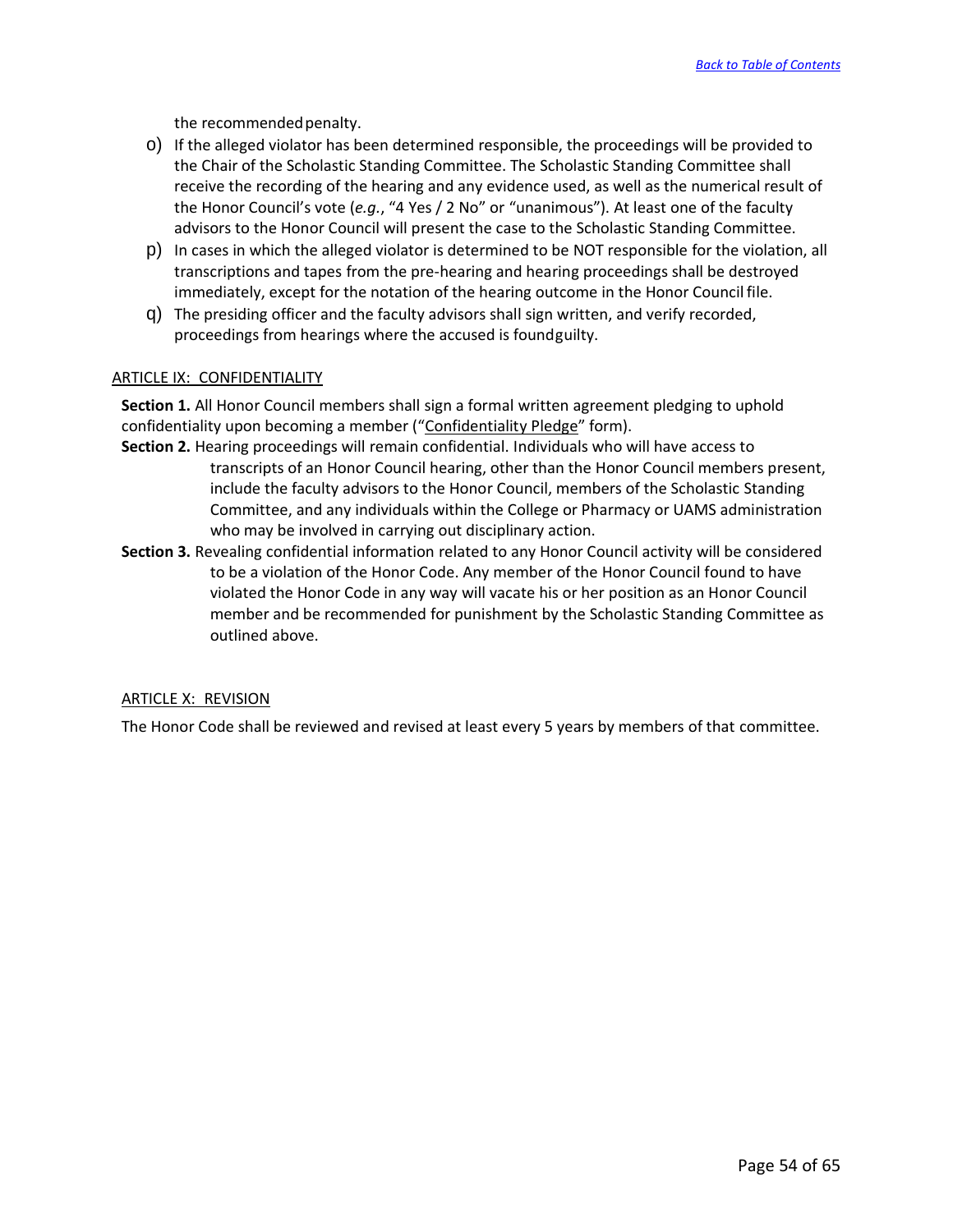# **APPENDIX B: COP Student Professional Organizations and Fraternities**

The UAMS College of Pharmacy has twelve professional organizations. These include:

| Organization                                                                                         | <b>Type</b>                    | Advisor                                     |
|------------------------------------------------------------------------------------------------------|--------------------------------|---------------------------------------------|
| American Association of<br><b>Pharmaceutical Scientists</b><br>(AAPS)                                | Service                        | Dr. Cesar Compadre                          |
| <b>American Pharmacists</b><br>Association - Academy of<br><b>Student Pharmacists (APhA-</b><br>ASP) | Service                        | Dr. Chris Johnson                           |
| <b>Christian Pharmacists</b><br>Fellowship International<br>(CPFI)                                   | Service                        | Dr. Kaci Boehmer &<br>Dr. Melanie Reinhardt |
| Kappa Epsilon Fraternity (KE)                                                                        | <b>Professional Fraternity</b> | Dr. Kaci Boehmer &<br>Dr. Melanie Reinhardt |
| Kappa Psi                                                                                            | <b>Professional Fraternity</b> | Dr. Howell Foster                           |
| <b>National Community</b><br><b>Pharmacists Association</b><br>(NCPA)                                | Service                        | Dr. Rachel Stafford &<br>Dr. Megan Smith    |
| Phi Delta Chi                                                                                        | <b>Professional Fraternity</b> | Dr. Brenden Frett                           |
| Phi Lambda Sigma (PLS)                                                                               | Leadership                     | Dr. Seth Heldenbrand                        |
| Rho Chi Honor Society                                                                                | <b>Honor Society</b>           | Dr. Amy Franks                              |
| <b>Student National</b><br><b>Pharmaceutical Association</b><br>(SNPhA)                              | Service                        | Mrs. Katrina Owoh &<br>Dr. Kendrea Jones    |
| <b>Student Society of Health-</b><br><b>System Pharmacy (SSHP)</b>                                   | Service                        | Dr. Lindsey Dayer                           |
| <b>Student Society of Nuclear</b><br>Pharmacy (SSNP)                                                 | Service                        | Dr. Brigette Serfaty                        |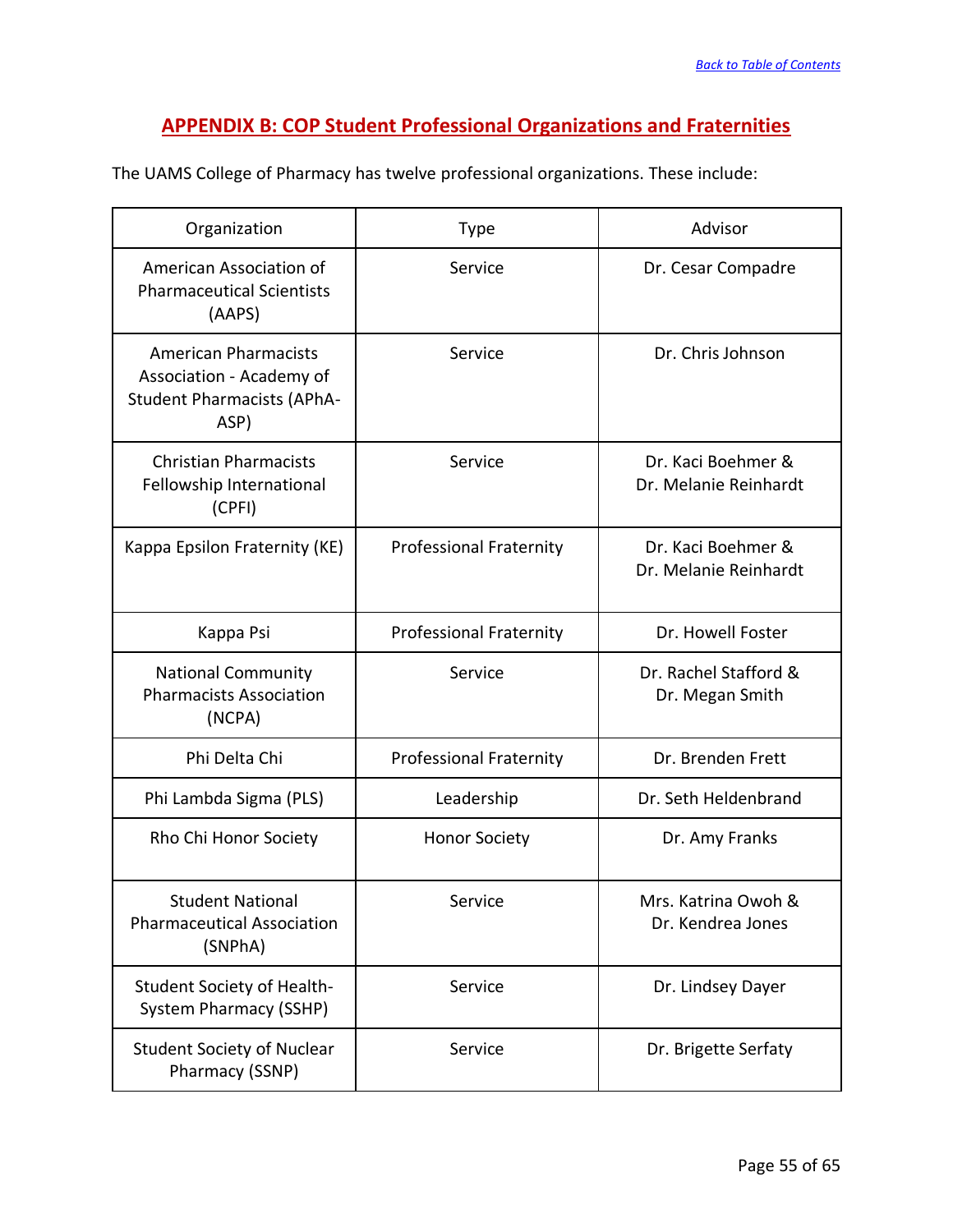In addition to the student organizations and their affiliated national organizations, the College of Pharmacy works closely with the State Professional Organization, the Arkansas Pharmacists Association (APA)

The objectives of the APA are to:

- promote the public health and welfare;
- to unite the eligible practitioners of pharmacy for mutual encouragement, assistance, and improvement;
- to develop, maintain, and enforce a Code of Ethics, and Code of Professional Conduct which will serve as a guide for the professional conduct of the membership and provide for the delivery of a professionally acceptable level of comprehensive pharmaceutical services;
- to provide for the continuing education of the membership;
- to assist the UAMS College of Pharmacy in its efforts to achieve and maintain academic excellence;
- to establish viable liaisons with other health-related professions and organizations in order to provide for mutual assistance; and,
- unless it is contrary to good public policy, to serve the best interest of the membership

The APA is one of the most active and influential of the 50 state pharmacists' associations in the nation. It has been responsible for many changes and innovations that have benefited public health through better pharmaceutical care as well as elevating the prestige of the profession. The Executive Vice-President, officers, and members of the Association actively participate in local, state, and national activities, thereby enhancing not only the professional role of the pharmacist but also the role of a responsible member of society.

Students who choose to join the Academy of Student Pharmacists (ASP) automatically become members of the Arkansas Pharmacists Association. Students may also serve on the Policy Standing Committees of the APA. The president of ASP holds an ex-officio position on the Board of Directors of the APA. Further information concerning the Association may be obtained from:

The Arkansas Pharmacists Association 417 South Victory Street Little Rock AR 72201 Telephone: 501-372-5250 [www.arpharmacists.org](http://www.arpharmacists.org/)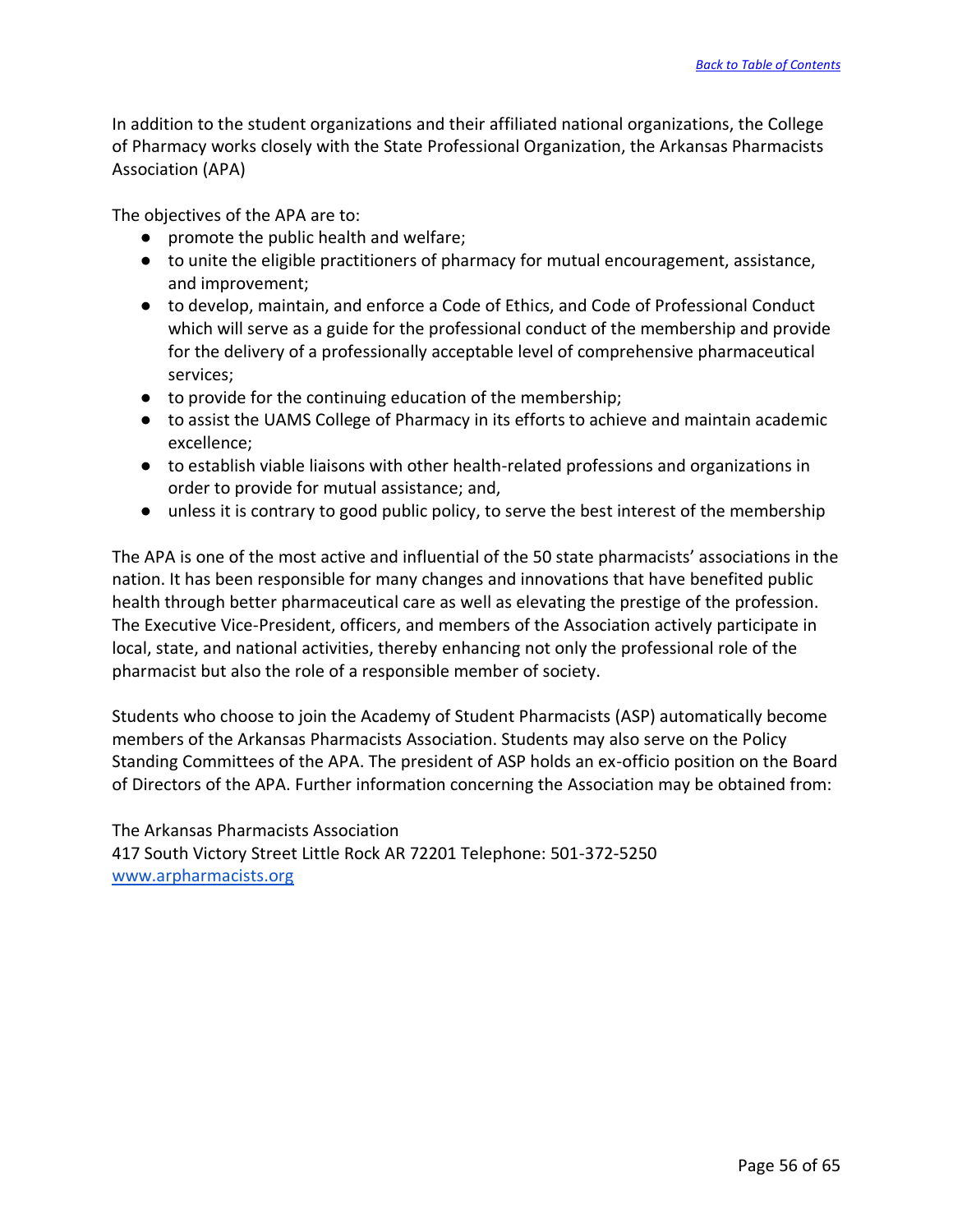# **APPENDIX B: Signature Pages**

# **Statement of Receipt and Compliance with Student Honor Code**

By signing below, I agree to the following:

- I lwill conduct myself in a manner consistent with the University of Arkansas for Medical Sciences College of Pharmacy Honor Code
- I will not engage in any acts of academic dishonesty or professionalmisconduct
- I attest that I have received a copy of the University of Arkansas for Medical Sciences College of Pharmacy Honor Code.

(printed name)

(signature)

(date)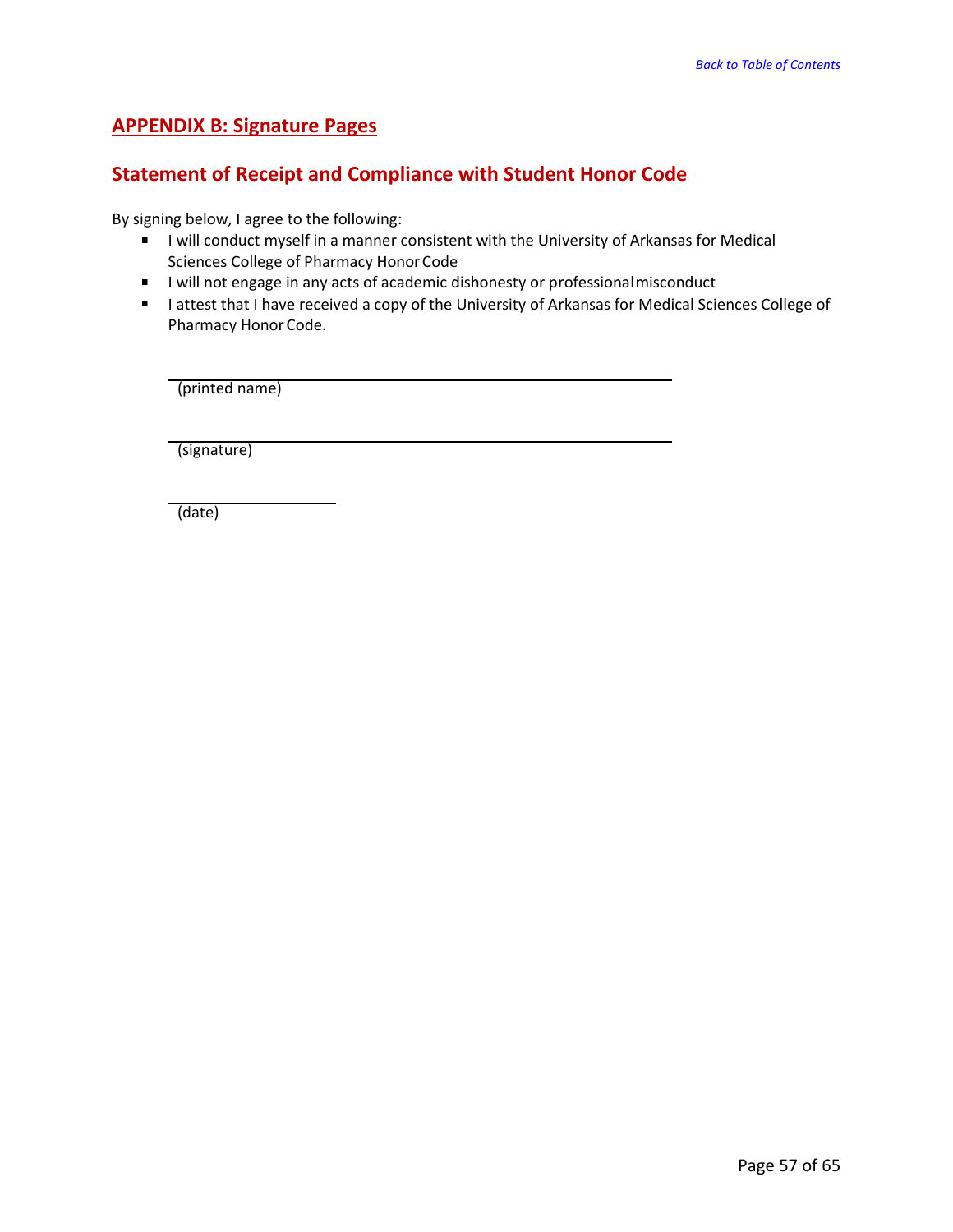# **Confidentiality Pledge**

By signing below, I attest that I will keep all Honor Council matters strictly confidential and will not discuss or otherwise communicate these matters to any non-member.

Printed Name

Signature

Date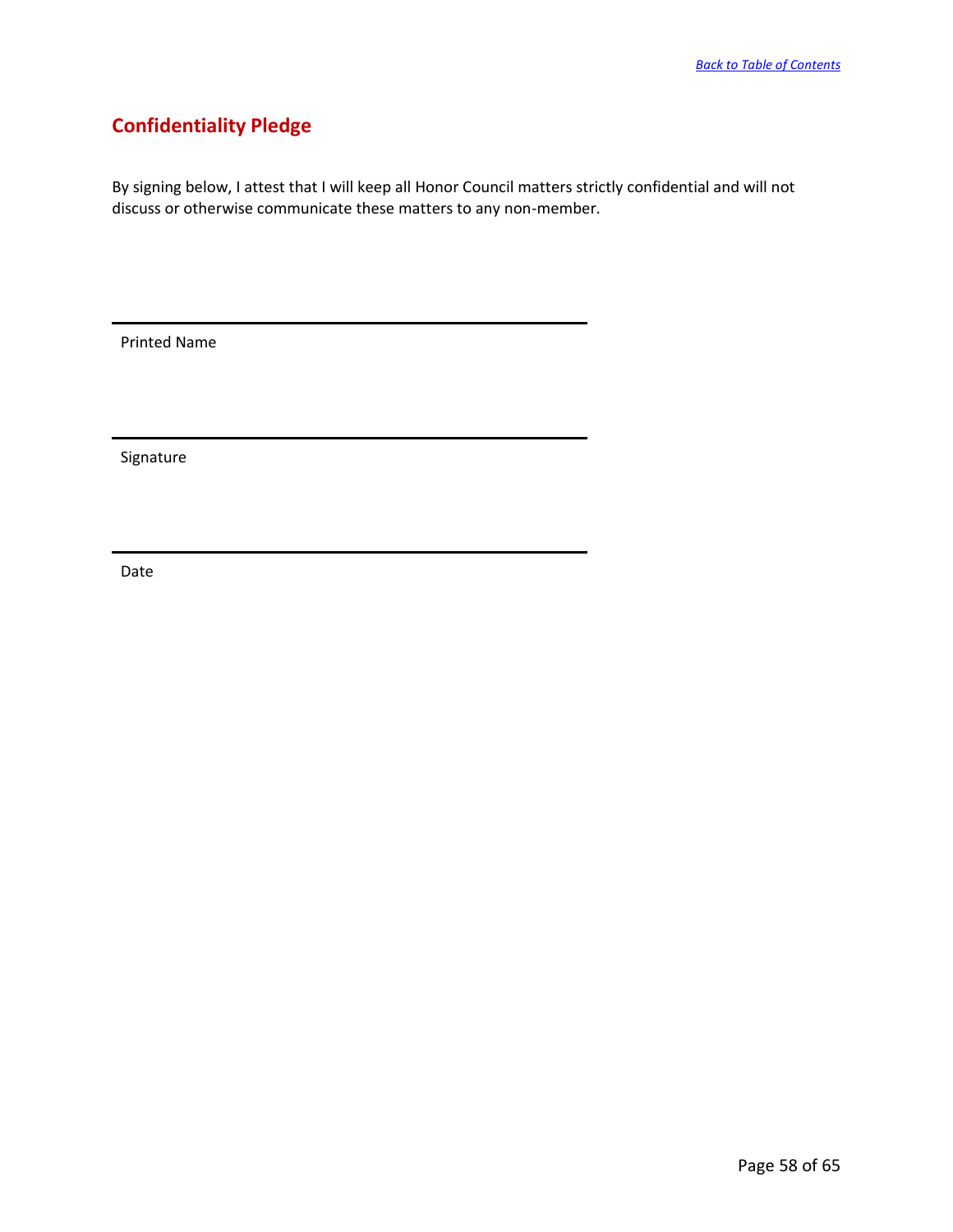# **Acknowledgement of Alleged Violation and Penalty Recommended by the Honor Council**

By signing this form I, \_\_\_\_\_\_\_\_\_\_\_\_\_\_\_\_\_\_\_\_\_\_\_\_\_\_\_ [signature & date], a student of the University of Arkansas for Medical Sciences College of Pharmacy, understand that the Student Honor Council has recommended the following penalty for the alleged Honor Code violation describedbelow.

Description of alleged violation:

Description of recommended penalty:

Student Signature

Date

Signature of Presiding Officer, Student Honor Council